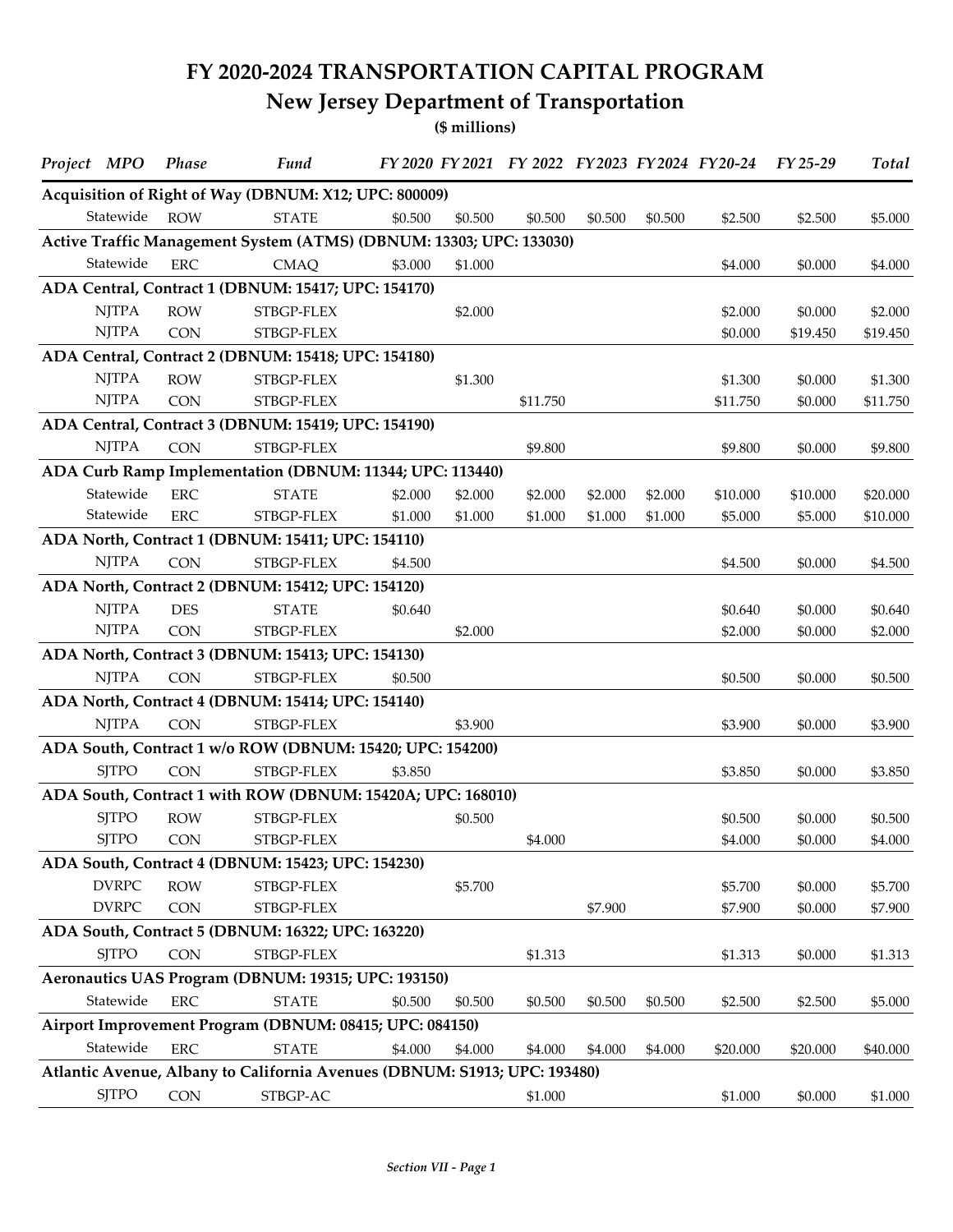| Project MPO |                              | <b>Phase</b>      | Fund                                                                                  |                     |                    | FY 2020 FY 2021 FY 2022 FY 2023 FY 2024 FY 20-24 |                    |                     |                      | $FY$ 25-29           | Total                |
|-------------|------------------------------|-------------------|---------------------------------------------------------------------------------------|---------------------|--------------------|--------------------------------------------------|--------------------|---------------------|----------------------|----------------------|----------------------|
|             |                              |                   | Atlantic Avenue, Albany to Morris Avenues (DBNUM: S1914; UPC: 193490)                 |                     |                    |                                                  |                    |                     |                      |                      |                      |
|             | <b>SJTPO</b>                 | <b>DES</b>        | STBGP-AC                                                                              |                     | \$0.100            |                                                  |                    |                     | \$0.100              | \$0.000              | \$0.100              |
|             |                              |                   | Atlantic Avenue, Rhode Island to Maine Avenues (DBNUM: S1915; UPC: 193500)            |                     |                    |                                                  |                    |                     |                      |                      |                      |
|             | <b>SJTPO</b>                 | <b>DES</b>        | STBGP-AC                                                                              | \$0.100             |                    |                                                  |                    |                     | \$0.100              | \$0.000              | \$0.100              |
|             |                              |                   | Atlantic Avenue, Tennessee to Maine Avenues (DBNUM: S1916; UPC: 193510)               |                     |                    |                                                  |                    |                     |                      |                      |                      |
|             | <b>SJTPO</b>                 | <b>CON</b>        | STBGP-AC                                                                              |                     | \$0.864            |                                                  |                    |                     | \$0.864              | \$0.000              | \$0.864              |
|             |                              |                   | Baltic Avenue, Maine to Mississippi Avenues (DBNUM: S1702; UPC: 173620)               |                     |                    |                                                  |                    |                     |                      |                      |                      |
|             | <b>SJTPO</b>                 | <b>DES</b>        | STBGP-AC                                                                              |                     |                    |                                                  | \$0.100            |                     | \$0.100              | \$0.000              | \$0.100              |
|             | <b>SJTPO</b>                 | <b>CON</b>        | STBGP-AC                                                                              |                     |                    |                                                  |                    | \$1.000             | \$1.000              | \$0.000              | \$1.000              |
|             |                              |                   | Beach Avenue (CR 604), Second Avenue to Wilmington Avenue (DBNUM: S9911; UPC: 193650) |                     |                    |                                                  |                    |                     |                      |                      |                      |
|             | <b>SJTPO</b>                 | <b>CON</b>        | STBGP-B5K200K                                                                         |                     |                    | \$1.785                                          |                    |                     | \$1.785              | \$0.000              | \$1.785              |
|             |                              |                   | Betterments, Dams (DBNUM: 01335; UPC: 013350)                                         |                     |                    |                                                  |                    |                     |                      |                      |                      |
|             | Statewide                    | EC                | STBGP-FLEX                                                                            | \$0.300             | \$0.100            | \$0.300                                          | \$0.100            | \$0.300             | \$1.100              | \$0.900              | \$2.000              |
|             |                              |                   | Betterments, Roadway Preservation (DBNUM: X72B)                                       |                     |                    |                                                  |                    |                     |                      |                      |                      |
|             | Statewide                    | EC                | <b>STATE</b>                                                                          | \$20.000            | \$18.000           | \$20.000                                         | \$20.000           | \$20.000            | \$98.000             | \$100.000            | \$198.000            |
|             |                              |                   | Betterments, Safety (DBNUM: X72C)                                                     |                     |                    |                                                  |                    |                     |                      |                      |                      |
|             | Statewide                    | EC                | <b>STATE</b>                                                                          | \$16.000            | \$16.000           | \$16.000                                         | \$16.000           | \$16.000            | \$80.000             | \$80.000             | \$160.000            |
|             |                              |                   | Bicycle & Pedestrian Facilities/Accommodations (DBNUM: X185)                          |                     |                    |                                                  |                    |                     |                      |                      |                      |
|             | Statewide                    | <b>ERC</b>        | <b>CMAQ</b>                                                                           | \$1.500             | \$1.500            | \$1.500                                          | \$1.500            | \$1.500             | \$7.500              | \$7.500              | \$15.000             |
|             | Statewide                    | <b>ERC</b>        | <b>STATE</b>                                                                          | \$4.000             | \$1.000            | \$1.000                                          | \$1.000            | \$1.000             | \$8.000              | \$5.000              | \$13.000             |
|             | Statewide                    | <b>ERC</b>        | TA-FLEX                                                                               | \$1.500             | \$1.500            | \$1.500                                          | \$1.500            | \$1.500             | \$7.500              | \$7.500              | \$15.000             |
|             |                              |                   | Bridge and Structure Inspection, Miscellaneous (DBNUM: X07F; UPC: 193280)             |                     |                    |                                                  |                    |                     |                      |                      |                      |
|             | Statewide                    | EC                | <b>STATE</b>                                                                          | \$0.300             | \$0.200            | \$0.450                                          | \$0.100            | \$0.400             | \$1.450              | \$1.500              | \$2.950              |
|             |                              |                   | Bridge Deck/Superstructure Replacement Program (DBNUM: 03304; UPC: 033040)            |                     |                    |                                                  |                    |                     |                      |                      |                      |
|             | <b>DVRPC</b>                 | <b>ERC</b>        | <b>NHPP</b>                                                                           | \$4.000             | \$4.000            | \$4.000                                          | \$4.000            | \$4.000             | \$20.000             | \$48.000             | \$68.000             |
|             | <b>NJTPA</b><br><b>SJTPO</b> | <b>ERC</b><br>ERC | <b>NHPP</b>                                                                           | \$30.000<br>\$1.000 | \$30.000           | \$30.000                                         | \$30.000           | \$30.000<br>\$1.000 | \$150.000<br>\$5.000 | \$260.111            | \$410.111            |
|             | Statewide                    | <b>ERC</b>        | <b>NHPP</b><br><b>NHPP</b>                                                            | \$4.000             | \$1.000<br>\$4.000 | \$1.000<br>\$4.000                               | \$1.000<br>\$4.000 | \$4.000             | \$20.000             | \$28.000<br>\$40.000 | \$33.000<br>\$60.000 |
|             | Statewide                    | ERC               | STBGP-OS-BRDG                                                                         | \$1.000             | \$1.000            | \$1.000                                          | \$1.000            | \$1.000             | \$5.000              | \$27.035             | \$32.035             |
|             |                              |                   | Bridge Emergency Repair (DBNUM: 98315)                                                |                     |                    |                                                  |                    |                     |                      |                      |                      |
|             | Statewide                    | EC                | <b>STATE</b>                                                                          | \$83.000            | \$83.000           | \$85.000                                         | \$85.000           | \$85.000            | \$421.000            | \$425.000            | \$846.000            |
|             |                              |                   | Bridge Inspection (DBNUM: X07A; UPC: 800002)                                          |                     |                    |                                                  |                    |                     |                      |                      |                      |
|             | Statewide                    | $\rm EC$          | <b>NHPP</b>                                                                           | \$12.900            | \$11.900           | \$11.900                                         | \$11.900           | \$11.900            | \$60.500             | \$59.500             | \$120.000            |
|             | Statewide                    | $\rm EC$          | STBGP-FLEX                                                                            | \$7.140             | \$7.680            | \$7.680                                          | \$7.680            | \$7.680             | \$37.860             | \$38.400             | \$76.260             |
|             | Statewide                    | $\rm EC$          | STBGP-OS-BRDG                                                                         | \$2.000             | \$2.000            | \$2.000                                          | \$2.000            | \$2.000             | \$10.000             | \$10.000             | \$20.000             |
|             |                              |                   | Bridge Inspection Program, Minor Bridges (DBNUM: 17341; UPC: 173410)                  |                     |                    |                                                  |                    |                     |                      |                      |                      |
|             | Statewide                    | EC                | <b>STATE</b>                                                                          | \$8.800             | \$6.900            | \$6.900                                          | \$6.900            | \$6.900             | \$36.400             | \$34.600             | \$71.000             |
|             |                              |                   | Bridge Maintenance and Repair, Movable Bridges (DBNUM: 14404; UPC: 144040)            |                     |                    |                                                  |                    |                     |                      |                      |                      |
|             | Statewide                    | $\rm EC$          | <b>STATE</b>                                                                          | \$28.500            | \$28.500           | \$28.500                                         | \$28.500           | \$28.500            | \$142.500            | \$142.500            | \$285.000            |
|             |                              |                   | Bridge Maintenance Fender Replacement (DBNUM: 17357; UPC: 173570)                     |                     |                    |                                                  |                    |                     |                      |                      |                      |
|             | Statewide                    | <b>ERC</b>        | <b>NHPP</b>                                                                           | \$14.000            | \$14.000           | \$14.000                                         | \$14.000           | \$14.000            | \$70.000             | \$70.000             | \$140.000            |
|             | Statewide                    | ${\rm ERC}$       | STBGP-FLEX                                                                            | \$4.000             | \$4.000            | \$4.000                                          | \$4.000            | \$4.000             | \$20.000             | \$20.000             | \$40.000             |
|             |                              |                   | Bridge Maintenance Scour Countermeasures (DBNUM: 17358; UPC: 173580)                  |                     |                    |                                                  |                    |                     |                      |                      |                      |
|             | Statewide                    | <b>ERC</b>        | <b>NHPP</b>                                                                           | \$5.000             | \$5.000            | \$5.000                                          | \$5.000            | \$5.000             | \$25.000             | \$25.000             | \$50.000             |
|             | Statewide                    | <b>ERC</b>        | STBGP-FLEX                                                                            | \$4.000             | \$4.000            | \$4.000                                          | \$4.000            | \$4.000             | \$20.000             | \$20.000             | \$40.000             |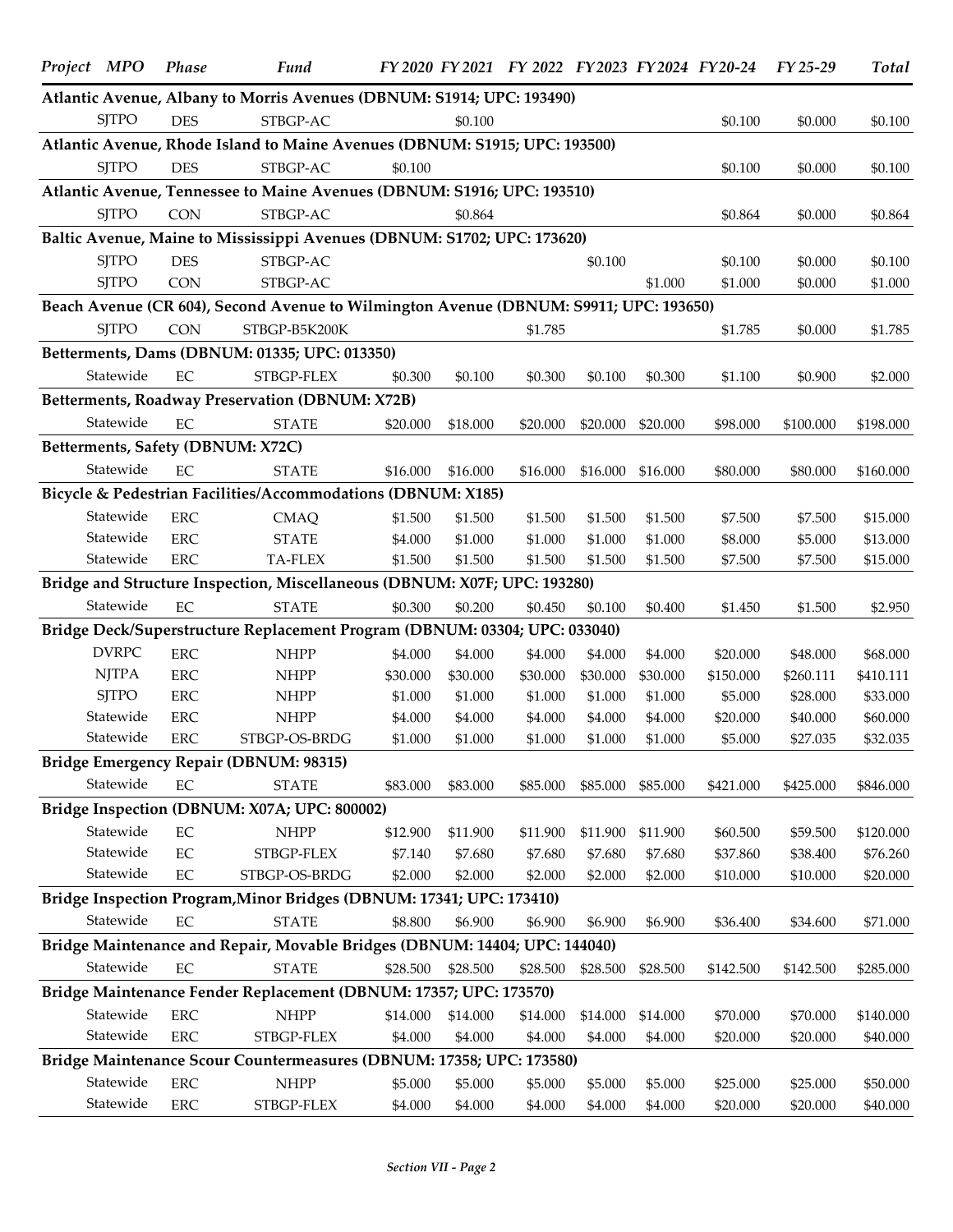| Bridge Management System (DBNUM: X70; UPC: 800018)<br>Statewide<br>EC<br>STBGP-FLEX<br>\$1.250<br>\$1.250<br>\$1.250<br>\$1.250<br>\$1.250<br>\$6.250<br>\$6.250<br>\$12.500<br>Bridge Preventive Maintenance (DBNUM: 13323; UPC: 133230)<br>Statewide<br>$\rm EC$<br><b>NHPP</b><br>\$250.000<br>\$25.000<br>\$25.000<br>\$25.000<br>\$25.000<br>\$25.000<br>\$125.000<br>\$125.000<br>Statewide<br>$\rm EC$<br><b>STATE</b><br>\$40.000<br>\$40.000<br>\$40.000<br>\$40.000<br>\$40.000<br>\$200.000<br>\$200.000<br>\$400.000<br>Statewide<br>$\rm EC$<br>STBGP-FLEX<br>\$10.000<br>\$10.000<br>\$10.000<br>\$10.000<br>\$10.000<br>\$50.000<br>\$50.000<br>\$100.000<br>Bridge Replacement, Future Projects (DBNUM: 08381; UPC: 083810)<br>Statewide<br><b>ERC</b><br><b>NHPP</b><br>\$1.000<br>\$10.403<br>\$18.229<br>\$15.350<br>\$16.619<br>\$61.601<br>\$333.106<br>\$394.708<br>Statewide<br><b>ERC</b><br><b>STATE</b><br>\$1.326<br>\$2.634<br>\$6.396<br>\$21.111<br>\$26.791<br>\$58.258<br>\$193.987<br>\$252.245<br>Bridge Scour Countermeasures (DBNUM: 98316)<br>Statewide<br><b>ERC</b><br><b>STATE</b><br>\$0.200<br>\$0.200<br>\$0.200<br>\$0.200<br>\$0.200<br>\$1.000<br>\$1.000<br>\$2.000<br>Brigantine Avenue (CR 638), 2nd Street South to Terminus (DBNUM: S1912; UPC: 193470)<br><b>SITPO</b><br><b>CON</b><br>STBGP-AC<br>\$1.600<br>\$1.600<br>\$0.000<br>\$1.600<br>Brigantine Avenue (CR 638), 29th Street South to 2nd Street South (DBNUM: S1911; UPC: 193460)<br><b>SJTPO</b><br><b>CON</b><br>STBGP-AC<br>\$2.900<br>\$2.900<br>\$0.000<br>\$2.900<br>Burlington County Bus Purchase (DBNUM: D1510; UPC: 154060)<br><b>DVRPC</b><br>EC<br><b>CMAQ</b><br>\$0.476<br>\$0.476<br>\$0.952<br>\$0.952<br>\$1.904<br><b>Burlington County Roadway Safety Improvements (DBNUM: D0302)</b><br><b>DVRPC</b><br>EC<br>STBGP-PHILA<br>\$0.800<br>\$0.800<br>\$1.000<br>\$2.600<br>\$2.000<br>\$4.600<br>Camden County Bus Purchase (DBNUM: D0601; UPC: 068082)<br><b>DVRPC</b><br>EC<br>\$1.694<br>\$0.924<br>\$0.924<br><b>CMAQ</b><br>\$3.542<br>\$1.848<br>\$5.390<br>Camden County Roadway Safety Improvements (DBNUM: D0410; UPC: 048038)<br><b>DVRPC</b><br>$\rm EC$<br>STBGP-PHILA<br>\$0.600<br>\$0.200<br>\$0.600<br>\$0.700<br>\$0.300<br>\$2.400<br>\$2.300<br>\$4.700<br>Camp Meeting Avenue Bridge over Trenton Line, CR 602 (DBNUM: 99405; UPC: 994050)<br><b>NJTPA</b><br><b>CON</b><br>STBGP-OS-BRDG<br>\$7.700<br>\$7.700<br>\$0.000<br>\$7.700<br>Chelsea and Albany Avenues (DBNUM: S1703; UPC: 173630)<br><b>SJTPO</b><br><b>CON</b><br>STBGP-AC<br>\$1.000<br>\$1.000<br>\$0.000<br>\$1.000<br>Congestion Relief, Intelligent Transportation System Improvements (Smart Move Program) (DBNUM: 02379;<br><b>UPC: 023790)</b> |
|-----------------------------------------------------------------------------------------------------------------------------------------------------------------------------------------------------------------------------------------------------------------------------------------------------------------------------------------------------------------------------------------------------------------------------------------------------------------------------------------------------------------------------------------------------------------------------------------------------------------------------------------------------------------------------------------------------------------------------------------------------------------------------------------------------------------------------------------------------------------------------------------------------------------------------------------------------------------------------------------------------------------------------------------------------------------------------------------------------------------------------------------------------------------------------------------------------------------------------------------------------------------------------------------------------------------------------------------------------------------------------------------------------------------------------------------------------------------------------------------------------------------------------------------------------------------------------------------------------------------------------------------------------------------------------------------------------------------------------------------------------------------------------------------------------------------------------------------------------------------------------------------------------------------------------------------------------------------------------------------------------------------------------------------------------------------------------------------------------------------------------------------------------------------------------------------------------------------------------------------------------------------------------------------------------------------------------------------------------------------------------------------------------------------------------------------------------------------------------------------------------------------------------------------------------------------------------------------------------------------------------------------------------------------------------------------------------------------------------------------------------------------------------|
|                                                                                                                                                                                                                                                                                                                                                                                                                                                                                                                                                                                                                                                                                                                                                                                                                                                                                                                                                                                                                                                                                                                                                                                                                                                                                                                                                                                                                                                                                                                                                                                                                                                                                                                                                                                                                                                                                                                                                                                                                                                                                                                                                                                                                                                                                                                                                                                                                                                                                                                                                                                                                                                                                                                                                                             |
|                                                                                                                                                                                                                                                                                                                                                                                                                                                                                                                                                                                                                                                                                                                                                                                                                                                                                                                                                                                                                                                                                                                                                                                                                                                                                                                                                                                                                                                                                                                                                                                                                                                                                                                                                                                                                                                                                                                                                                                                                                                                                                                                                                                                                                                                                                                                                                                                                                                                                                                                                                                                                                                                                                                                                                             |
|                                                                                                                                                                                                                                                                                                                                                                                                                                                                                                                                                                                                                                                                                                                                                                                                                                                                                                                                                                                                                                                                                                                                                                                                                                                                                                                                                                                                                                                                                                                                                                                                                                                                                                                                                                                                                                                                                                                                                                                                                                                                                                                                                                                                                                                                                                                                                                                                                                                                                                                                                                                                                                                                                                                                                                             |
|                                                                                                                                                                                                                                                                                                                                                                                                                                                                                                                                                                                                                                                                                                                                                                                                                                                                                                                                                                                                                                                                                                                                                                                                                                                                                                                                                                                                                                                                                                                                                                                                                                                                                                                                                                                                                                                                                                                                                                                                                                                                                                                                                                                                                                                                                                                                                                                                                                                                                                                                                                                                                                                                                                                                                                             |
|                                                                                                                                                                                                                                                                                                                                                                                                                                                                                                                                                                                                                                                                                                                                                                                                                                                                                                                                                                                                                                                                                                                                                                                                                                                                                                                                                                                                                                                                                                                                                                                                                                                                                                                                                                                                                                                                                                                                                                                                                                                                                                                                                                                                                                                                                                                                                                                                                                                                                                                                                                                                                                                                                                                                                                             |
|                                                                                                                                                                                                                                                                                                                                                                                                                                                                                                                                                                                                                                                                                                                                                                                                                                                                                                                                                                                                                                                                                                                                                                                                                                                                                                                                                                                                                                                                                                                                                                                                                                                                                                                                                                                                                                                                                                                                                                                                                                                                                                                                                                                                                                                                                                                                                                                                                                                                                                                                                                                                                                                                                                                                                                             |
|                                                                                                                                                                                                                                                                                                                                                                                                                                                                                                                                                                                                                                                                                                                                                                                                                                                                                                                                                                                                                                                                                                                                                                                                                                                                                                                                                                                                                                                                                                                                                                                                                                                                                                                                                                                                                                                                                                                                                                                                                                                                                                                                                                                                                                                                                                                                                                                                                                                                                                                                                                                                                                                                                                                                                                             |
|                                                                                                                                                                                                                                                                                                                                                                                                                                                                                                                                                                                                                                                                                                                                                                                                                                                                                                                                                                                                                                                                                                                                                                                                                                                                                                                                                                                                                                                                                                                                                                                                                                                                                                                                                                                                                                                                                                                                                                                                                                                                                                                                                                                                                                                                                                                                                                                                                                                                                                                                                                                                                                                                                                                                                                             |
|                                                                                                                                                                                                                                                                                                                                                                                                                                                                                                                                                                                                                                                                                                                                                                                                                                                                                                                                                                                                                                                                                                                                                                                                                                                                                                                                                                                                                                                                                                                                                                                                                                                                                                                                                                                                                                                                                                                                                                                                                                                                                                                                                                                                                                                                                                                                                                                                                                                                                                                                                                                                                                                                                                                                                                             |
|                                                                                                                                                                                                                                                                                                                                                                                                                                                                                                                                                                                                                                                                                                                                                                                                                                                                                                                                                                                                                                                                                                                                                                                                                                                                                                                                                                                                                                                                                                                                                                                                                                                                                                                                                                                                                                                                                                                                                                                                                                                                                                                                                                                                                                                                                                                                                                                                                                                                                                                                                                                                                                                                                                                                                                             |
|                                                                                                                                                                                                                                                                                                                                                                                                                                                                                                                                                                                                                                                                                                                                                                                                                                                                                                                                                                                                                                                                                                                                                                                                                                                                                                                                                                                                                                                                                                                                                                                                                                                                                                                                                                                                                                                                                                                                                                                                                                                                                                                                                                                                                                                                                                                                                                                                                                                                                                                                                                                                                                                                                                                                                                             |
|                                                                                                                                                                                                                                                                                                                                                                                                                                                                                                                                                                                                                                                                                                                                                                                                                                                                                                                                                                                                                                                                                                                                                                                                                                                                                                                                                                                                                                                                                                                                                                                                                                                                                                                                                                                                                                                                                                                                                                                                                                                                                                                                                                                                                                                                                                                                                                                                                                                                                                                                                                                                                                                                                                                                                                             |
|                                                                                                                                                                                                                                                                                                                                                                                                                                                                                                                                                                                                                                                                                                                                                                                                                                                                                                                                                                                                                                                                                                                                                                                                                                                                                                                                                                                                                                                                                                                                                                                                                                                                                                                                                                                                                                                                                                                                                                                                                                                                                                                                                                                                                                                                                                                                                                                                                                                                                                                                                                                                                                                                                                                                                                             |
|                                                                                                                                                                                                                                                                                                                                                                                                                                                                                                                                                                                                                                                                                                                                                                                                                                                                                                                                                                                                                                                                                                                                                                                                                                                                                                                                                                                                                                                                                                                                                                                                                                                                                                                                                                                                                                                                                                                                                                                                                                                                                                                                                                                                                                                                                                                                                                                                                                                                                                                                                                                                                                                                                                                                                                             |
|                                                                                                                                                                                                                                                                                                                                                                                                                                                                                                                                                                                                                                                                                                                                                                                                                                                                                                                                                                                                                                                                                                                                                                                                                                                                                                                                                                                                                                                                                                                                                                                                                                                                                                                                                                                                                                                                                                                                                                                                                                                                                                                                                                                                                                                                                                                                                                                                                                                                                                                                                                                                                                                                                                                                                                             |
|                                                                                                                                                                                                                                                                                                                                                                                                                                                                                                                                                                                                                                                                                                                                                                                                                                                                                                                                                                                                                                                                                                                                                                                                                                                                                                                                                                                                                                                                                                                                                                                                                                                                                                                                                                                                                                                                                                                                                                                                                                                                                                                                                                                                                                                                                                                                                                                                                                                                                                                                                                                                                                                                                                                                                                             |
|                                                                                                                                                                                                                                                                                                                                                                                                                                                                                                                                                                                                                                                                                                                                                                                                                                                                                                                                                                                                                                                                                                                                                                                                                                                                                                                                                                                                                                                                                                                                                                                                                                                                                                                                                                                                                                                                                                                                                                                                                                                                                                                                                                                                                                                                                                                                                                                                                                                                                                                                                                                                                                                                                                                                                                             |
|                                                                                                                                                                                                                                                                                                                                                                                                                                                                                                                                                                                                                                                                                                                                                                                                                                                                                                                                                                                                                                                                                                                                                                                                                                                                                                                                                                                                                                                                                                                                                                                                                                                                                                                                                                                                                                                                                                                                                                                                                                                                                                                                                                                                                                                                                                                                                                                                                                                                                                                                                                                                                                                                                                                                                                             |
|                                                                                                                                                                                                                                                                                                                                                                                                                                                                                                                                                                                                                                                                                                                                                                                                                                                                                                                                                                                                                                                                                                                                                                                                                                                                                                                                                                                                                                                                                                                                                                                                                                                                                                                                                                                                                                                                                                                                                                                                                                                                                                                                                                                                                                                                                                                                                                                                                                                                                                                                                                                                                                                                                                                                                                             |
|                                                                                                                                                                                                                                                                                                                                                                                                                                                                                                                                                                                                                                                                                                                                                                                                                                                                                                                                                                                                                                                                                                                                                                                                                                                                                                                                                                                                                                                                                                                                                                                                                                                                                                                                                                                                                                                                                                                                                                                                                                                                                                                                                                                                                                                                                                                                                                                                                                                                                                                                                                                                                                                                                                                                                                             |
|                                                                                                                                                                                                                                                                                                                                                                                                                                                                                                                                                                                                                                                                                                                                                                                                                                                                                                                                                                                                                                                                                                                                                                                                                                                                                                                                                                                                                                                                                                                                                                                                                                                                                                                                                                                                                                                                                                                                                                                                                                                                                                                                                                                                                                                                                                                                                                                                                                                                                                                                                                                                                                                                                                                                                                             |
|                                                                                                                                                                                                                                                                                                                                                                                                                                                                                                                                                                                                                                                                                                                                                                                                                                                                                                                                                                                                                                                                                                                                                                                                                                                                                                                                                                                                                                                                                                                                                                                                                                                                                                                                                                                                                                                                                                                                                                                                                                                                                                                                                                                                                                                                                                                                                                                                                                                                                                                                                                                                                                                                                                                                                                             |
|                                                                                                                                                                                                                                                                                                                                                                                                                                                                                                                                                                                                                                                                                                                                                                                                                                                                                                                                                                                                                                                                                                                                                                                                                                                                                                                                                                                                                                                                                                                                                                                                                                                                                                                                                                                                                                                                                                                                                                                                                                                                                                                                                                                                                                                                                                                                                                                                                                                                                                                                                                                                                                                                                                                                                                             |
|                                                                                                                                                                                                                                                                                                                                                                                                                                                                                                                                                                                                                                                                                                                                                                                                                                                                                                                                                                                                                                                                                                                                                                                                                                                                                                                                                                                                                                                                                                                                                                                                                                                                                                                                                                                                                                                                                                                                                                                                                                                                                                                                                                                                                                                                                                                                                                                                                                                                                                                                                                                                                                                                                                                                                                             |
|                                                                                                                                                                                                                                                                                                                                                                                                                                                                                                                                                                                                                                                                                                                                                                                                                                                                                                                                                                                                                                                                                                                                                                                                                                                                                                                                                                                                                                                                                                                                                                                                                                                                                                                                                                                                                                                                                                                                                                                                                                                                                                                                                                                                                                                                                                                                                                                                                                                                                                                                                                                                                                                                                                                                                                             |
|                                                                                                                                                                                                                                                                                                                                                                                                                                                                                                                                                                                                                                                                                                                                                                                                                                                                                                                                                                                                                                                                                                                                                                                                                                                                                                                                                                                                                                                                                                                                                                                                                                                                                                                                                                                                                                                                                                                                                                                                                                                                                                                                                                                                                                                                                                                                                                                                                                                                                                                                                                                                                                                                                                                                                                             |
|                                                                                                                                                                                                                                                                                                                                                                                                                                                                                                                                                                                                                                                                                                                                                                                                                                                                                                                                                                                                                                                                                                                                                                                                                                                                                                                                                                                                                                                                                                                                                                                                                                                                                                                                                                                                                                                                                                                                                                                                                                                                                                                                                                                                                                                                                                                                                                                                                                                                                                                                                                                                                                                                                                                                                                             |
|                                                                                                                                                                                                                                                                                                                                                                                                                                                                                                                                                                                                                                                                                                                                                                                                                                                                                                                                                                                                                                                                                                                                                                                                                                                                                                                                                                                                                                                                                                                                                                                                                                                                                                                                                                                                                                                                                                                                                                                                                                                                                                                                                                                                                                                                                                                                                                                                                                                                                                                                                                                                                                                                                                                                                                             |
|                                                                                                                                                                                                                                                                                                                                                                                                                                                                                                                                                                                                                                                                                                                                                                                                                                                                                                                                                                                                                                                                                                                                                                                                                                                                                                                                                                                                                                                                                                                                                                                                                                                                                                                                                                                                                                                                                                                                                                                                                                                                                                                                                                                                                                                                                                                                                                                                                                                                                                                                                                                                                                                                                                                                                                             |
| Statewide<br><b>ERC</b><br><b>STATE</b><br>\$2.000<br>\$2.000<br>\$10.000<br>\$10.000<br>\$20.000<br>\$2.000<br>\$2.000<br>\$2.000                                                                                                                                                                                                                                                                                                                                                                                                                                                                                                                                                                                                                                                                                                                                                                                                                                                                                                                                                                                                                                                                                                                                                                                                                                                                                                                                                                                                                                                                                                                                                                                                                                                                                                                                                                                                                                                                                                                                                                                                                                                                                                                                                                                                                                                                                                                                                                                                                                                                                                                                                                                                                                          |
| Construction Inspection (DBNUM: X180; UPC: 800029)                                                                                                                                                                                                                                                                                                                                                                                                                                                                                                                                                                                                                                                                                                                                                                                                                                                                                                                                                                                                                                                                                                                                                                                                                                                                                                                                                                                                                                                                                                                                                                                                                                                                                                                                                                                                                                                                                                                                                                                                                                                                                                                                                                                                                                                                                                                                                                                                                                                                                                                                                                                                                                                                                                                          |
| Statewide<br>EC<br><b>STATE</b><br>\$110.000<br>\$11.000<br>\$11.000<br>\$11.000<br>\$11.000<br>\$11.000<br>\$55.000<br>\$55.000                                                                                                                                                                                                                                                                                                                                                                                                                                                                                                                                                                                                                                                                                                                                                                                                                                                                                                                                                                                                                                                                                                                                                                                                                                                                                                                                                                                                                                                                                                                                                                                                                                                                                                                                                                                                                                                                                                                                                                                                                                                                                                                                                                                                                                                                                                                                                                                                                                                                                                                                                                                                                                            |
| Construction Program IT System (TRNS.PORT) (DBNUM: 05304; UPC: 053040)                                                                                                                                                                                                                                                                                                                                                                                                                                                                                                                                                                                                                                                                                                                                                                                                                                                                                                                                                                                                                                                                                                                                                                                                                                                                                                                                                                                                                                                                                                                                                                                                                                                                                                                                                                                                                                                                                                                                                                                                                                                                                                                                                                                                                                                                                                                                                                                                                                                                                                                                                                                                                                                                                                      |
| Statewide<br>EC<br><b>STATE</b><br>\$1.300<br>\$1.600<br>\$1.900<br>\$19.000<br>\$28.500<br>\$2.200<br>\$2.500<br>\$9.500                                                                                                                                                                                                                                                                                                                                                                                                                                                                                                                                                                                                                                                                                                                                                                                                                                                                                                                                                                                                                                                                                                                                                                                                                                                                                                                                                                                                                                                                                                                                                                                                                                                                                                                                                                                                                                                                                                                                                                                                                                                                                                                                                                                                                                                                                                                                                                                                                                                                                                                                                                                                                                                   |
| County Bridge K0607, New Brunswick Road over Al's Brook (DBNUM: N1407)                                                                                                                                                                                                                                                                                                                                                                                                                                                                                                                                                                                                                                                                                                                                                                                                                                                                                                                                                                                                                                                                                                                                                                                                                                                                                                                                                                                                                                                                                                                                                                                                                                                                                                                                                                                                                                                                                                                                                                                                                                                                                                                                                                                                                                                                                                                                                                                                                                                                                                                                                                                                                                                                                                      |
| <b>NJTPA</b><br><b>CON</b><br>STBGP-NY/NWK<br>\$2.500<br>\$2.500<br>\$2.500<br>\$0.000                                                                                                                                                                                                                                                                                                                                                                                                                                                                                                                                                                                                                                                                                                                                                                                                                                                                                                                                                                                                                                                                                                                                                                                                                                                                                                                                                                                                                                                                                                                                                                                                                                                                                                                                                                                                                                                                                                                                                                                                                                                                                                                                                                                                                                                                                                                                                                                                                                                                                                                                                                                                                                                                                      |
| CR 508 (Central Avenue), Bridge over City Subway (DBNUM: N1605; UPC: 153300)                                                                                                                                                                                                                                                                                                                                                                                                                                                                                                                                                                                                                                                                                                                                                                                                                                                                                                                                                                                                                                                                                                                                                                                                                                                                                                                                                                                                                                                                                                                                                                                                                                                                                                                                                                                                                                                                                                                                                                                                                                                                                                                                                                                                                                                                                                                                                                                                                                                                                                                                                                                                                                                                                                |
| <b>NJTPA</b><br>$\rm PE$<br>STBGP-NY/NWK<br>\$0.500<br>\$0.500<br>\$0.000<br>\$0.500                                                                                                                                                                                                                                                                                                                                                                                                                                                                                                                                                                                                                                                                                                                                                                                                                                                                                                                                                                                                                                                                                                                                                                                                                                                                                                                                                                                                                                                                                                                                                                                                                                                                                                                                                                                                                                                                                                                                                                                                                                                                                                                                                                                                                                                                                                                                                                                                                                                                                                                                                                                                                                                                                        |
| <b>NJTPA</b><br><b>DES</b><br>\$3.000<br>\$3.000<br>STBGP-NY/NWK<br>\$0.000<br>\$3.000                                                                                                                                                                                                                                                                                                                                                                                                                                                                                                                                                                                                                                                                                                                                                                                                                                                                                                                                                                                                                                                                                                                                                                                                                                                                                                                                                                                                                                                                                                                                                                                                                                                                                                                                                                                                                                                                                                                                                                                                                                                                                                                                                                                                                                                                                                                                                                                                                                                                                                                                                                                                                                                                                      |
| <b>NJTPA</b><br><b>ROW</b><br>\$1.000<br>\$1.000<br>\$0.000<br>STBGP-NY/NWK<br>\$1.000                                                                                                                                                                                                                                                                                                                                                                                                                                                                                                                                                                                                                                                                                                                                                                                                                                                                                                                                                                                                                                                                                                                                                                                                                                                                                                                                                                                                                                                                                                                                                                                                                                                                                                                                                                                                                                                                                                                                                                                                                                                                                                                                                                                                                                                                                                                                                                                                                                                                                                                                                                                                                                                                                      |
| <b>NJTPA</b><br><b>CON</b><br>STBGP-NY/NWK<br>\$0.000<br>\$20.000<br>\$20.000                                                                                                                                                                                                                                                                                                                                                                                                                                                                                                                                                                                                                                                                                                                                                                                                                                                                                                                                                                                                                                                                                                                                                                                                                                                                                                                                                                                                                                                                                                                                                                                                                                                                                                                                                                                                                                                                                                                                                                                                                                                                                                                                                                                                                                                                                                                                                                                                                                                                                                                                                                                                                                                                                               |
| CR 559 Alternate (Ocean Heights Avenue), Harbor Ave to Salma Terrace (DBNUM: S1706; UPC: 173660)                                                                                                                                                                                                                                                                                                                                                                                                                                                                                                                                                                                                                                                                                                                                                                                                                                                                                                                                                                                                                                                                                                                                                                                                                                                                                                                                                                                                                                                                                                                                                                                                                                                                                                                                                                                                                                                                                                                                                                                                                                                                                                                                                                                                                                                                                                                                                                                                                                                                                                                                                                                                                                                                            |
| <b>SJTPO</b><br><b>CON</b><br>STBGP-AC<br>\$1.571<br>\$1.571<br>\$0.000<br>\$1.571                                                                                                                                                                                                                                                                                                                                                                                                                                                                                                                                                                                                                                                                                                                                                                                                                                                                                                                                                                                                                                                                                                                                                                                                                                                                                                                                                                                                                                                                                                                                                                                                                                                                                                                                                                                                                                                                                                                                                                                                                                                                                                                                                                                                                                                                                                                                                                                                                                                                                                                                                                                                                                                                                          |
| CR 563 (Tilton Road), Coolidge Avenue to Delilah Road (DBNUM: S1708; UPC: 173680)                                                                                                                                                                                                                                                                                                                                                                                                                                                                                                                                                                                                                                                                                                                                                                                                                                                                                                                                                                                                                                                                                                                                                                                                                                                                                                                                                                                                                                                                                                                                                                                                                                                                                                                                                                                                                                                                                                                                                                                                                                                                                                                                                                                                                                                                                                                                                                                                                                                                                                                                                                                                                                                                                           |
| <b>SJTPO</b><br><b>CON</b><br>STBGP-AC<br>\$2.300<br>\$2.300<br>\$0.000<br>\$2.300                                                                                                                                                                                                                                                                                                                                                                                                                                                                                                                                                                                                                                                                                                                                                                                                                                                                                                                                                                                                                                                                                                                                                                                                                                                                                                                                                                                                                                                                                                                                                                                                                                                                                                                                                                                                                                                                                                                                                                                                                                                                                                                                                                                                                                                                                                                                                                                                                                                                                                                                                                                                                                                                                          |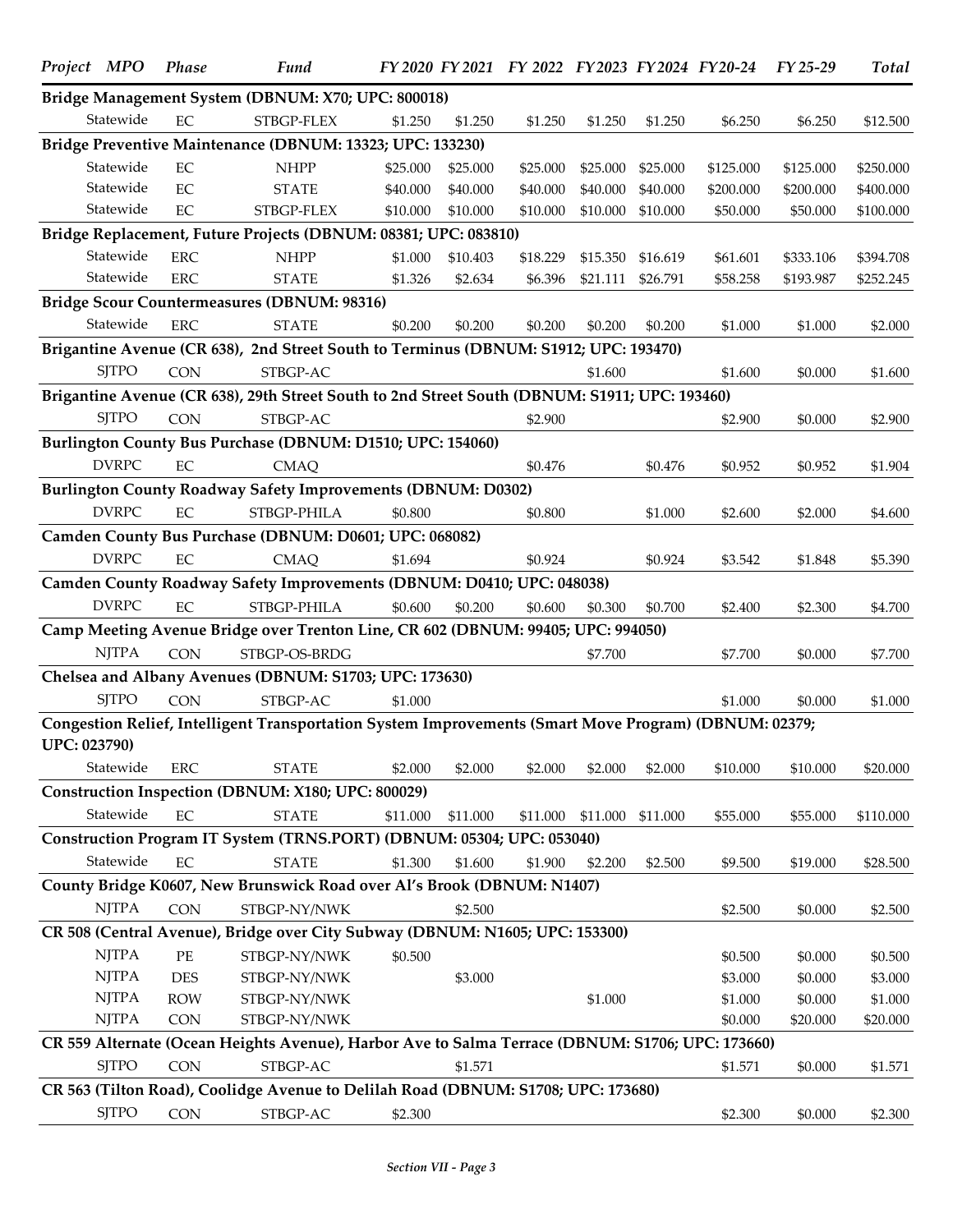| Project MPO  | <b>Phase</b> | Fund                                                                                 |          |          | FY 2020 FY 2021 FY 2022 FY 2023 FY 2024 FY 20-24 |          |          |           | $FY$ 25-29 | Total     |
|--------------|--------------|--------------------------------------------------------------------------------------|----------|----------|--------------------------------------------------|----------|----------|-----------|------------|-----------|
|              |              | Culvert Replacement Program (DBNUM: 09316; UPC: 093160)                              |          |          |                                                  |          |          |           |            |           |
| Statewide    | <b>ERC</b>   | <b>STATE</b>                                                                         | \$4.000  | \$4.000  | \$4.000                                          | \$4.000  | \$4.000  | \$20.000  | \$20.000   | \$40.000  |
| Statewide    | ${\rm ERC}$  | STBGP-FLEX                                                                           | \$1.000  | \$1.000  | \$1.000                                          | \$1.000  | \$2.000  | \$6.000   | \$10.000   | \$16.000  |
|              |              | Cumberland County Federal Road Program (DBNUM: S1403; UPC: 143880)                   |          |          |                                                  |          |          |           |            |           |
| <b>SJTPO</b> | <b>CON</b>   | STBGP-B5K200K                                                                        | \$2.100  | \$2.100  | \$2.200                                          | \$2.200  |          | \$8.600   | \$0.000    | \$8.600   |
|              |              | <b>DBE Supportive Services Program (DBNUM: X142)</b>                                 |          |          |                                                  |          |          |           |            |           |
| Statewide    | EC           | STBGP-FLEX                                                                           | \$0.500  | \$0.500  | \$0.500                                          | \$0.500  | \$0.500  | \$2.500   | \$2.500    | \$5.000   |
|              |              | Delaware & Raritan Canal Bridges (DBNUM: 15322; UPC: 153220)                         |          |          |                                                  |          |          |           |            |           |
| Statewide    | ${\rm ERC}$  | STBGP-FLEX                                                                           | \$8.350  | \$5.000  | \$5.000                                          | \$10.000 | \$10.000 | \$38.350  | \$20.000   | \$58.350  |
|              |              | Design, Emerging Projects (DBNUM: X106; UPC: 800021)                                 |          |          |                                                  |          |          |           |            |           |
| Statewide    | <b>DES</b>   | <b>STATE</b>                                                                         | \$17.000 | \$16.000 | \$17.000                                         | \$17,000 | \$17.000 | \$84.000  | \$85.000   | \$169.000 |
| Statewide    | <b>DES</b>   | STBGP-FLEX                                                                           | \$1.000  | \$1.000  | \$1.000                                          | \$1.000  | \$1.000  | \$5.000   | \$5.000    | \$10.000  |
|              |              | Design, Geotechnical Engineering Tasks (DBNUM: 05342; UPC: 053420)                   |          |          |                                                  |          |          |           |            |           |
| Statewide    | <b>DES</b>   | <b>STATE</b>                                                                         | \$0.500  |          | \$0.500                                          | \$0.500  |          | \$1.500   | \$2.000    | \$3.500   |
|              |              | Disadvantaged Business Enterprise (DBNUM: X197)                                      |          |          |                                                  |          |          |           |            |           |
| Statewide    | EC           | STBGP-FLEX                                                                           | \$0.100  | \$0.100  | \$0.100                                          | \$0.100  | \$0.100  | \$0.500   | \$1.400    | \$1.900   |
|              |              | Drainage Rehabilitation & Improvements (DBNUM: X154D)                                |          |          |                                                  |          |          |           |            |           |
| Statewide    | EC           | STBGP-FLEX                                                                           | \$20.000 | \$15.000 | \$15.000                                         | \$15.000 | \$15.000 | \$80.000  | \$75.000   | \$155.000 |
|              |              | Drainage Rehabilitation and Maintenance, State (DBNUM: X154)                         |          |          |                                                  |          |          |           |            |           |
| Statewide    | EC           | <b>STATE</b>                                                                         | \$15.000 | \$15.000 | \$15.000                                         | \$15.000 | \$15.000 | \$75.000  | \$75.000   | \$150.000 |
|              |              | Duck Island Landfill, Site Remediation (DBNUM: 99334; UPC: 993340)                   |          |          |                                                  |          |          |           |            |           |
| <b>DVRPC</b> | EC           | <b>STATE</b>                                                                         | \$0.100  | \$0.100  | \$0.100                                          | \$0.100  | \$0.100  | \$0.500   | \$0.500    | \$1.000   |
|              |              | DVRPC, Future Projects (DBNUM: D026; UPC: 058026)                                    |          |          |                                                  |          |          |           |            |           |
| <b>DVRPC</b> | ${\rm ERC}$  | STBGP-PHILA                                                                          | \$4.414  | \$13.748 | \$5.541                                          | \$16.496 | \$16.057 | \$56.256  | \$90.865   | \$147.121 |
|              |              | <b>Electrical Facilities (DBNUM: X241)</b>                                           |          |          |                                                  |          |          |           |            |           |
| Statewide    | EC           | <b>STATE</b>                                                                         | \$7.000  | \$7.000  | \$7.000                                          | \$7.000  | \$7.000  | \$35.000  | \$35.000   | \$70.000  |
|              |              | Electrical Load Center Replacement, Statewide (DBNUM: 04324; UPC: 043240)            |          |          |                                                  |          |          |           |            |           |
| Statewide    | <b>ERC</b>   | <b>STATE</b>                                                                         | \$5.000  | \$5.300  | \$5.620                                          | \$5.960  | \$6.310  | \$28.190  | \$37.250   | \$65.440  |
|              |              | Emergency Management and Transportation Security Support (DBNUM: 17360; UPC: 173600) |          |          |                                                  |          |          |           |            |           |
| Statewide    | <b>ERC</b>   | <b>STATE</b>                                                                         | \$1.500  | \$1.500  | \$1.500                                          | \$1.500  | \$1.500  | \$7.500   | \$7.500    | \$15.000  |
|              |              | Environmental Investigations (DBNUM: X75; UPC: 800030)                               |          |          |                                                  |          |          |           |            |           |
| Statewide    | EC           | <b>STATE</b>                                                                         | \$7.500  | \$6.000  | \$7.500                                          | \$7.500  | \$7.500  | \$36.000  | \$37.500   | \$73.500  |
|              |              | <b>Environmental Project Support (DBNUM: 03309)</b>                                  |          |          |                                                  |          |          |           |            |           |
| Statewide    | <b>ERC</b>   | <b>STATE</b>                                                                         | \$1.000  | \$1.000  | \$1.100                                          | \$1.100  | \$1.100  | \$5.300   | \$5.500    | \$10.800  |
|              |              | Equipment (Vehicles, Construction, Safety) (DBNUM: X15)                              |          |          |                                                  |          |          |           |            |           |
| Statewide    | $\rm EC$     | <b>STATE</b>                                                                         | \$25.000 | \$24.000 | \$25.000                                         | \$25.000 | \$25.000 | \$124.000 | \$125.000  | \$249.000 |
|              |              | Equipment, Snow and Ice Removal (DBNUM: X15A; UPC: 158080)                           |          |          |                                                  |          |          |           |            |           |
| Statewide    | $\rm EC$     | <b>STATE</b>                                                                         | \$5.000  | \$5.000  | \$5.000                                          | \$5.000  | \$5.000  | \$25.000  | \$25.000   | \$50.000  |
|              |              | F.R.E.C. Access Road, Bridge over Toms River (DBNUM: 15323; UPC: 153230)             |          |          |                                                  |          |          |           |            |           |
| <b>NJTPA</b> | <b>ROW</b>   | STBGP-OS-BRDG                                                                        | \$0.100  |          |                                                  |          |          | \$0.100   | \$0.000    | \$0.100   |
| <b>NJTPA</b> | <b>CON</b>   | STBGP-OS-BRDG                                                                        |          | \$3.500  |                                                  |          |          | \$3.500   | \$0.000    | \$3.500   |
|              |              | Federal and Market Street Feeder Road Improvements (DBNUM: D1807; UPC: 183760)       |          |          |                                                  |          |          |           |            |           |
| <b>DVRPC</b> | <b>ERC</b>   | <b>STATE</b>                                                                         | \$5.000  |          |                                                  |          |          | \$5.000   | \$0.000    | \$5.000   |
|              |              | Ferry Program (DBNUM: 00377; UPC: 003770)                                            |          |          |                                                  |          |          |           |            |           |
| Statewide    | ERC          | FBP                                                                                  | \$4.000  | \$4.000  | \$4.000                                          | \$4.000  | \$4.000  | \$20.000  | \$20.000   | \$40.000  |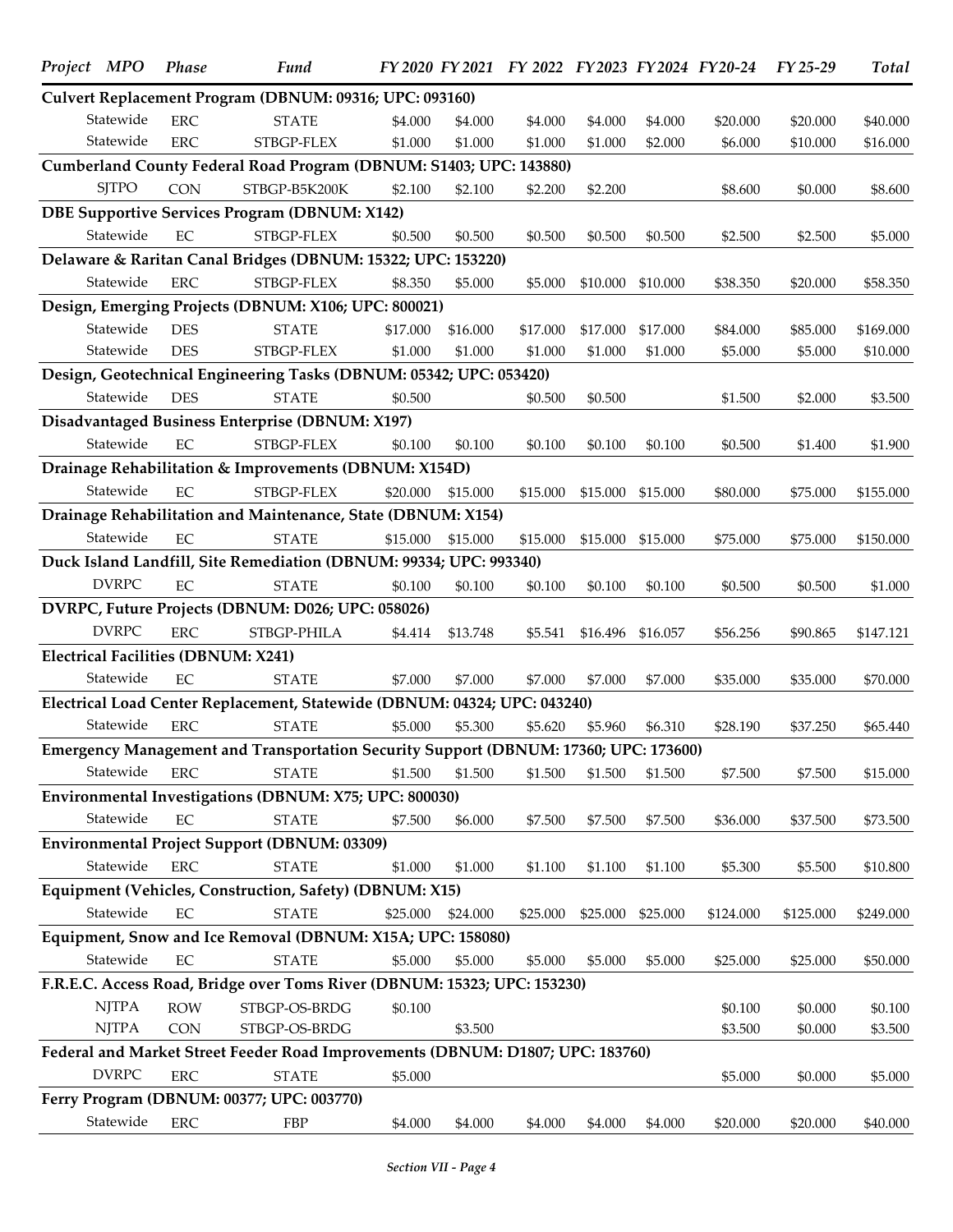| Project MPO         | Phase      | <b>Fund</b>                                                                                       |          |          | FY 2020 FY 2021 FY 2022 FY 2023 FY 2024 FY 20-24 |          |                   |          | $FY$ 25-29 | <b>Total</b> |
|---------------------|------------|---------------------------------------------------------------------------------------------------|----------|----------|--------------------------------------------------|----------|-------------------|----------|------------|--------------|
|                     |            | Garden State Parkway Interchange 83 Improvements (DBNUM: N1405)                                   |          |          |                                                  |          |                   |          |            |              |
| <b>NJTPA</b>        | $\rm PE$   | STBGP-NY/NWK                                                                                      | \$1.000  |          |                                                  |          |                   | \$1.000  | \$0.000    | \$1.000      |
| <b>NJTPA</b>        | <b>DES</b> | STBGP-NY/NWK                                                                                      |          |          | \$1.500                                          |          |                   | \$1.500  | \$0.000    | \$1.500      |
| <b>NJTPA</b>        | <b>ROW</b> | STBGP-NY/NWK                                                                                      |          |          |                                                  | \$0.800  |                   | \$0.800  | \$0.000    | \$0.800      |
| <b>NJTPA</b>        | <b>CON</b> | STBGP-NY/NWK                                                                                      |          |          |                                                  |          |                   | \$0.000  | \$5.900    | \$5.900      |
|                     |            | Gloucester County Bus Purchase (DBNUM: D9807; UPC: 950795)                                        |          |          |                                                  |          |                   |          |            |              |
| <b>DVRPC</b>        | <b>CON</b> | <b>CMAQ</b>                                                                                       | \$0.238  |          | \$0.238                                          |          | \$0.238           | \$0.714  | \$0.476    | \$1.190      |
|                     |            | Gloucester County Roadway Safety Improvements (DBNUM: D0401; UPC: 048000)                         |          |          |                                                  |          |                   |          |            |              |
| <b>DVRPC</b>        | $\rm EC$   | STBGP-PHILA                                                                                       |          | \$0.800  |                                                  | \$1.000  |                   | \$1.800  | \$3.000    | \$4.800      |
|                     |            | Griffith Street/Grant Street (CR 657) (DBNUM: S1903; UPC: 193380)                                 |          |          |                                                  |          |                   |          |            |              |
| <b>SJTPO</b>        | <b>DES</b> | STBGP-B5K200K                                                                                     |          |          | \$0.100                                          |          |                   | \$0.100  | \$0.000    | \$0.100      |
| <b>SJTPO</b>        | CON        | STBGP-B5K200K                                                                                     |          |          |                                                  | \$0.750  |                   | \$0.750  | \$0.000    | \$0.750      |
|                     |            | Guiderail Upgrade (DBNUM: X201)                                                                   |          |          |                                                  |          |                   |          |            |              |
| Statewide           | EC         | <b>NHPP</b>                                                                                       | \$1.000  | \$1.000  | \$1.000                                          | \$1.000  | \$1.000           | \$5.000  | \$5.000    | \$10.000     |
| Statewide           | EC         | <b>STATE</b>                                                                                      | \$2.500  | \$1.000  | \$2.500                                          | \$2.500  | \$2.500           | \$11.000 | \$12.500   | \$23.500     |
|                     |            | Hamilton Road, Bridge over Conrail RR (DBNUM: 14416; UPC: 144160)                                 |          |          |                                                  |          |                   |          |            |              |
| <b>NJTPA</b>        | <b>DES</b> | STBGP-OS-BRDG                                                                                     | \$1.100  |          |                                                  |          |                   | \$1.100  | \$0.000    | \$1.100      |
| <b>NJTPA</b>        | <b>ROW</b> | <b>STATE</b>                                                                                      |          |          | \$0.500                                          |          |                   | \$0.500  | \$0.000    | \$0.500      |
| <b>NJTPA</b>        | <b>CON</b> | STBGP-OS-BRDG                                                                                     |          |          |                                                  |          | \$8.150           | \$8.150  | \$0.000    | \$8.150      |
|                     |            | High-Mast Light Poles (DBNUM: 97008; UPC: 800001)                                                 |          |          |                                                  |          |                   |          |            |              |
| Statewide           | <b>ERC</b> | <b>NHPP</b>                                                                                       | \$1.000  | \$1.000  | \$1.000                                          | \$1.000  | \$1.000           | \$5.000  | \$5.000    | \$10.000     |
| Statewide           | <b>ERC</b> | STBGP-FLEX                                                                                        | \$1.000  | \$1.000  | \$1.000                                          | \$1.000  | \$1.000           | \$5.000  | \$5.000    | \$10.000     |
|                     |            | Highway Safety Improvement Program Planning (DBNUM: 09388; UPC: 093880)                           |          |          |                                                  |          |                   |          |            |              |
| Statewide           | PLS        | <b>HSIP</b>                                                                                       | \$4.000  | \$4.000  | \$4.000                                          | \$4.000  | \$4.000           | \$20.000 | \$20.000   | \$40.000     |
|                     |            | Hook Road (CR 551), Phase 3 (DBNUM: S1906; UPC: 193410)                                           |          |          |                                                  |          |                   |          |            |              |
| <b>SITPO</b>        | <b>CON</b> | STBGP-FLEX                                                                                        | \$1.500  |          |                                                  |          |                   | \$1.500  | \$0.000    | \$1.500      |
|                     |            | Intelligent Traffic Signal Systems (DBNUM: 15343; UPC: 153430)                                    |          |          |                                                  |          |                   |          |            |              |
| Statewide           | <b>ERC</b> | <b>CMAQ</b>                                                                                       | \$15.000 | \$10.000 | \$10.000                                         | \$15.000 | \$15.000          | \$65.000 | \$75.000   | \$140.000    |
|                     |            | Intelligent Transportation System Resource Center (DBNUM: 13304; UPC: 133040)                     |          |          |                                                  |          |                   |          |            |              |
| Statewide           | $\rm EC$   | STBGP-FLEX                                                                                        | \$4.000  | \$4.000  | \$4.000                                          | \$4.000  | \$4.000           | \$20.000 | \$20.000   | \$40.000     |
|                     |            | <b>Interstate Service Facilities (DBNUM: X151)</b>                                                |          |          |                                                  |          |                   |          |            |              |
| Statewide           | $\rm EC$   | <b>STATE</b>                                                                                      | \$0.525  | \$0.552  | \$0.580                                          | \$0.610  | \$0.640           | \$2.907  | \$3.711    | \$6.618      |
|                     |            | Job Order Contracting Infrastructure Repairs, Statewide (DBNUM: 13305; UPC: 133050)               |          |          |                                                  |          |                   |          |            |              |
| Statewide           | EC         | STBGP-FLEX                                                                                        | \$10.000 | \$10.000 | \$10.000                                         |          | \$10.000 \$10.000 | \$50.000 | \$50.000   | \$100.000    |
|                     |            | Kaighn Avenue (CR 607), Bridge over Cooper River (Roadway and Bridge Improvements) (DBNUM: D1709; |          |          |                                                  |          |                   |          |            |              |
| <b>UPC: 174000)</b> |            |                                                                                                   |          |          |                                                  |          |                   |          |            |              |
| <b>DVRPC</b>        | <b>CON</b> | STBGP-PHILA                                                                                       | \$8.051  |          |                                                  |          |                   | \$8.051  | \$0.000    | \$8.051      |
|                     |            | Kapkowski Road - North Avenue East Improvement Project (DBNUM: 17339; UPC: 173390)                |          |          |                                                  |          |                   |          |            |              |
| <b>NJTPA</b>        | CD         | <b>DEMO</b>                                                                                       | \$0.510  |          |                                                  |          |                   | \$0.510  | \$0.000    | \$0.510      |
| <b>NJTPA</b>        | <b>DES</b> | <b>DEMO</b>                                                                                       |          | \$1.200  |                                                  |          |                   | \$1.200  | \$0.000    | \$1.200      |
| <b>NJTPA</b>        | <b>CON</b> | <b>DEMO</b>                                                                                       |          |          |                                                  | \$12.100 |                   | \$12.100 | \$0.000    | \$12.100     |
|                     |            | Kentucky/New York Avenues, Absecon Boulevard to Baltic Avenue (DBNUM: S1917; UPC: 193530)         |          |          |                                                  |          |                   |          |            |              |
| <b>SJTPO</b>        | <b>DES</b> | STBGP-AC                                                                                          |          |          | \$0.100                                          |          |                   | \$0.100  | \$0.000    | \$0.100      |
| <b>SJTPO</b>        | <b>CON</b> | STBGP-AC                                                                                          |          |          |                                                  | \$1.000  |                   | \$1.000  | \$0.000    | \$1.000      |
|                     |            | Landis Avenue, Mill Road to Rt 55 (DBNUM: S1713; UPC: 173730)                                     |          |          |                                                  |          |                   |          |            |              |
| <b>SJTPO</b>        | CON        | STBGP-B5K200K                                                                                     | \$1.295  |          |                                                  |          |                   | \$1.295  | \$0.000    | \$1.295      |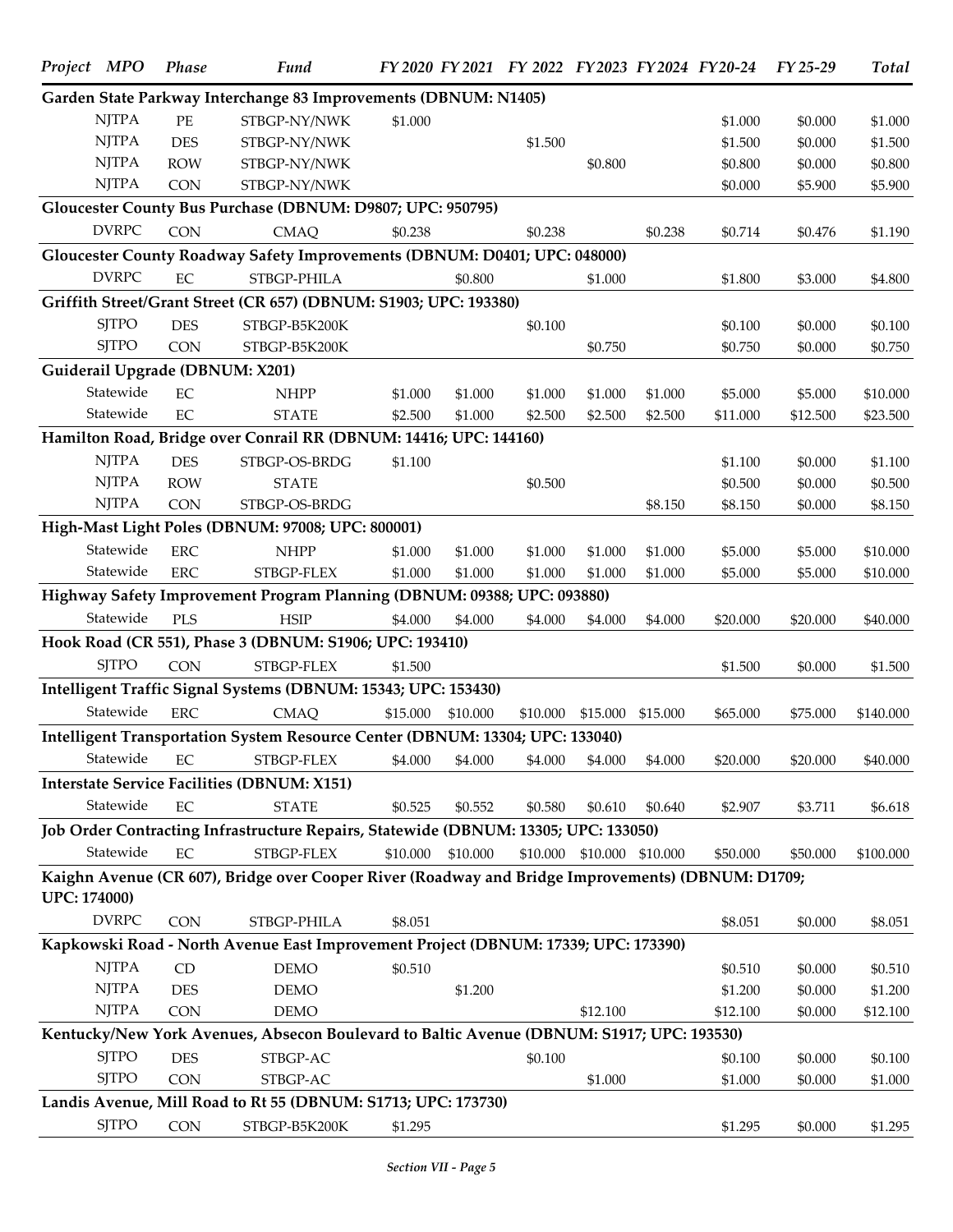| Project MPO |              | <b>Phase</b> | Fund                                                                                           |          |                     | FY 2020 FY 2021 FY 2022 FY 2023 FY 2024 FY 20-24 |                               |          |           | $FY$ 25-29 | <b>Total</b>          |
|-------------|--------------|--------------|------------------------------------------------------------------------------------------------|----------|---------------------|--------------------------------------------------|-------------------------------|----------|-----------|------------|-----------------------|
|             |              |              | Landis Avenue, Phase 0, Main Road to Myrtle Street (DBNUM: S1901; UPC: 193360)                 |          |                     |                                                  |                               |          |           |            |                       |
|             | <b>SITPO</b> | <b>DES</b>   | STBGP-B5K200K                                                                                  | \$0.100  |                     |                                                  |                               |          | \$0.100   | \$0.000    | \$0.100               |
|             | <b>SJTPO</b> | <b>CON</b>   | STBGP-B5K200K                                                                                  |          | \$1.800             |                                                  |                               |          | \$1.800   | \$0.000    | \$1.800               |
|             |              |              | Legal Costs for Right of Way Condemnation (DBNUM: X137)                                        |          |                     |                                                  |                               |          |           |            |                       |
|             | Statewide    | EC           | <b>STATE</b>                                                                                   | \$1.600  | \$1.600             | \$1.600                                          | \$1.600                       | \$1.600  | \$8.000   | \$6.400    | \$14.400              |
|             |              |              | Lincoln Ave/Chambers Street (CR 626), Bridge over Amtrak & Assunpink Creek (DBNUM: D1710; UPC: |          |                     |                                                  |                               |          |           |            |                       |
| 173920)     |              |              |                                                                                                |          |                     |                                                  |                               |          |           |            |                       |
|             | <b>DVRPC</b> | <b>DES</b>   | STBGP-TRENTON                                                                                  | \$2.500  |                     |                                                  |                               |          | \$2.500   | \$0.000    | \$2.500               |
|             | <b>DVRPC</b> | <b>CON</b>   | STBGP-TRENTON                                                                                  |          | \$4.230             | \$5.153                                          | \$4.478                       | \$5.406  | \$19.267  | \$19.148   | \$38.415              |
|             |              |              | Local Aid Consultant Services (DBNUM: 10347; UPC: 103470)                                      |          |                     |                                                  |                               |          |           |            |                       |
|             | <b>DVRPC</b> | $\rm EC$     | STBGP-PHILA                                                                                    |          | \$0.200             |                                                  | \$0.200                       |          | \$0.400   | \$0.600    | \$1.000               |
|             | <b>NJTPA</b> | $\rm EC$     | STBGP-NY/NWK                                                                                   |          | \$0.200             |                                                  | \$0.200                       |          | \$0.400   | \$0.600    | \$1.000               |
|             | <b>SJTPO</b> | EC           | STBGP-B5K200K                                                                                  |          | \$0.100             |                                                  | \$0.100                       |          | \$0.200   | \$0.300    | \$0.500               |
|             |              |              | Local Aid Grant Management System (DBNUM: 06327; UPC: 063270)                                  |          |                     |                                                  |                               |          |           |            |                       |
|             | Statewide    | EC           | <b>STATE</b>                                                                                   | \$0.200  | \$0.200             | \$0.100                                          | \$0.100                       | \$0.100  | \$0.700   | \$0.500    | \$1.200               |
|             |              |              | Local Aid, Infrastructure Fund (DBNUM: X186)                                                   |          |                     |                                                  |                               |          |           |            |                       |
|             | Statewide    | <b>ERC</b>   | <b>STATE</b>                                                                                   | \$7.500  | \$7.500             | \$7.500                                          | \$7.500                       | \$7.500  | \$37.500  | \$37.500   | \$75.000              |
|             |              |              | Local Aid, State Transportation Infrastructure Bank (DBNUM: X186B; UPC: 183670)                |          |                     |                                                  |                               |          |           |            |                       |
|             | Statewide    | <b>ERC</b>   | <b>STATE</b>                                                                                   |          |                     |                                                  |                               |          |           |            |                       |
|             |              |              |                                                                                                | \$22.600 | \$22.600            | \$22.600                                         | \$22,600                      | \$22,600 | \$113.000 | \$102.500  | \$215.500             |
|             |              |              | Local Bridges, Future Needs (DBNUM: 08387; UPC: 083870)                                        |          |                     |                                                  |                               |          |           |            |                       |
|             | Statewide    | <b>ERC</b>   | <b>STATE</b>                                                                                   | \$47.300 | \$47.300            | \$47.300                                         | \$47.300                      | \$47.300 | \$236.500 | \$220.000  | \$456.500             |
|             |              |              | Local CMAQ Initiatives (DBNUM: X065)                                                           |          |                     |                                                  |                               |          |           |            |                       |
|             | <b>DVRPC</b> | $\rm EC$     | <b>CMAQ</b>                                                                                    | \$0.872  | \$1.910             | \$1.166                                          | \$1.910                       | \$1.516  | \$7.374   | \$8.762    | \$16.136              |
|             | <b>NJTPA</b> | EC           | <b>CMAQ</b>                                                                                    | \$7.500  | \$7.500             | \$7.500                                          | \$7.500                       | \$7.500  | \$37.500  | \$37.500   | \$75.000              |
|             | <b>SJTPO</b> | $\rm EC$     | <b>CMAQ</b>                                                                                    | \$1.900  | \$1.900             | \$1.900                                          | \$1.900                       | \$1.900  | \$9.500   | \$9.500    | \$19.000              |
|             |              |              | Local Concept Development Support (DBNUM: 06326; UPC: 063260)                                  |          |                     |                                                  |                               |          |           |            |                       |
|             | <b>DVRPC</b> | PLS          | STBGP-PHILA                                                                                    | \$0.700  | \$0.700             | \$0.700                                          | \$0.700                       | \$0.700  | \$3.500   | \$3.500    | \$7.000               |
|             | <b>NJTPA</b> | PLS          | STBGP-NY/NWK                                                                                   | \$2.925  | \$2.925             | \$2.925                                          | \$2.925                       | \$2.925  | \$14.625  | \$14.625   | \$29.250              |
|             | <b>SJTPO</b> | PLS          | STBGP-B5K200K                                                                                  | \$0.275  | \$0.275             | \$0.275                                          | \$0.275                       | \$0.275  | \$1.375   | \$1.375    | \$2.750               |
|             |              |              | Local County Aid, DVRPC (DBNUM: X41C1)                                                         |          |                     |                                                  |                               |          |           |            |                       |
|             | <b>DVRPC</b> | <b>ERC</b>   | <b>STATE</b>                                                                                   | \$32.669 | \$32.669            | \$32.669                                         | \$32.669 \$32.669             |          | \$163.345 | \$151.350  | \$314.695             |
|             |              |              | Local County Aid, NJTPA (DBNUM: X41B1)                                                         |          |                     |                                                  |                               |          |           |            |                       |
|             | <b>NJTPA</b> | ERC          | <b>STATE</b>                                                                                   |          | \$105.502 \$105.502 |                                                  | \$105.502 \$105.502 \$105.502 |          | \$527.511 |            | \$490.550 \$1,018.061 |
|             |              |              | Local County Aid, SJTPO (DBNUM: X41A1)                                                         |          |                     |                                                  |                               |          |           |            |                       |
|             | <b>SJTPO</b> | <b>ERC</b>   | <b>STATE</b>                                                                                   | \$23.079 | \$23.079            | \$23.079                                         | \$23.079                      | \$23.079 | \$115.395 | \$108.100  | \$223.495             |
|             |              |              | Local Freight Impact Fund (DBNUM: 17390; UPC: 173900)                                          |          |                     |                                                  |                               |          |           |            |                       |
|             | Statewide    | ERC          | <b>STATE</b>                                                                                   | \$30.100 | \$30.100            | \$30.100                                         | \$30.100                      | \$30.100 | \$150.500 | \$140.000  | \$290.500             |
|             |              |              | Local Municipal Aid, DVRPC (DBNUM: X98C1)                                                      |          |                     |                                                  |                               |          |           |            |                       |
|             | <b>DVRPC</b> | <b>ERC</b>   | <b>STATE</b>                                                                                   | \$29.193 | \$29.193            | \$29.193                                         | \$29.193 \$29.193             |          | \$145.966 | \$135.100  | \$281.066             |
|             |              |              | Local Municipal Aid, NJTPA (DBNUM: X98B1)                                                      |          |                     |                                                  |                               |          |           |            |                       |
|             | <b>NJTPA</b> | ERC          |                                                                                                |          |                     |                                                  |                               |          |           |            |                       |
|             |              |              | <b>STATE</b>                                                                                   |          | \$108.499 \$108.499 |                                                  | \$108.499 \$108.499 \$108.499 |          | \$542.496 |            | \$502.150 \$1,044.646 |
|             |              |              | Local Municipal Aid, SJTPO (DBNUM: X98A1)                                                      |          |                     |                                                  |                               |          |           |            |                       |
|             | <b>SJTPO</b> | <b>ERC</b>   | <b>STATE</b>                                                                                   | \$13.558 | \$13.558            | \$13.558                                         | \$13.558                      | \$13.558 | \$67.788  | \$62.750   | \$130.538             |
|             |              |              | Local Municipal Aid, Urban Aid (DBNUM: X98Z)                                                   |          |                     |                                                  |                               |          |           |            |                       |
|             | Statewide    | ERC          | <b>STATE</b>                                                                                   | \$10.000 | \$10.000            | \$10.000                                         | \$10.000                      | \$10.000 | \$50.000  | \$50.000   | \$100.000             |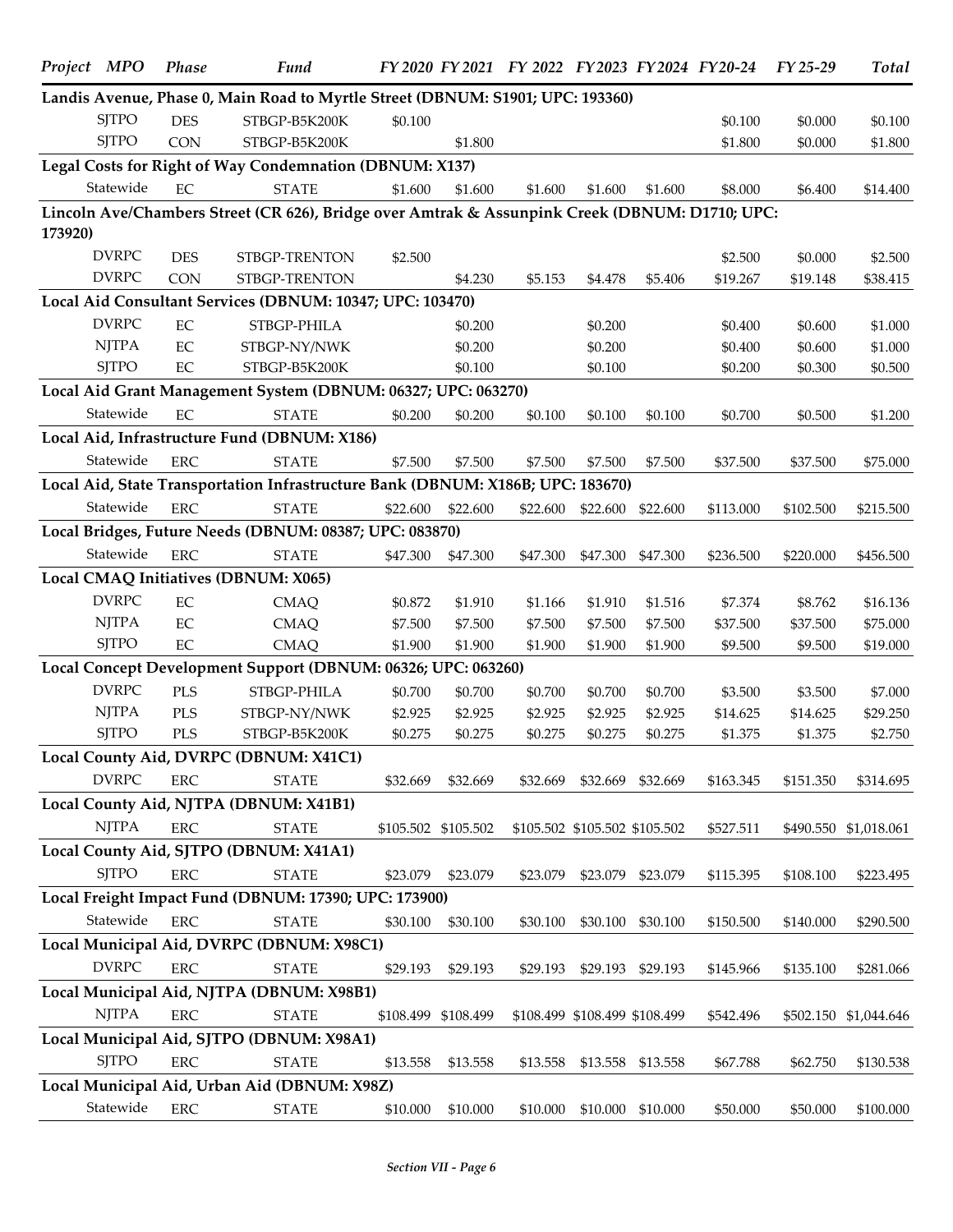|         | Project MPO  | <b>Phase</b> | Fund                                                                                          |          |          | FY 2020 FY 2021 FY 2022 FY 2023 FY 2024 FY 20-24 |          |          |          | FY 25-29 | Total     |
|---------|--------------|--------------|-----------------------------------------------------------------------------------------------|----------|----------|--------------------------------------------------|----------|----------|----------|----------|-----------|
|         |              |              | Local Safety/High Risk Rural Roads Program (DBNUM: 04314; UPC: 043140)                        |          |          |                                                  |          |          |          |          |           |
|         | <b>DVRPC</b> | <b>ERC</b>   | <b>HSIP</b>                                                                                   | \$1.286  | \$3.000  | \$2.309                                          |          |          | \$6.595  | \$11.781 | \$18.376  |
|         | <b>NJTPA</b> | <b>ERC</b>   | $\operatorname{HSIP}$                                                                         | \$17.000 | \$17.000 | \$17.000                                         | \$17.000 | \$17.000 | \$85.000 | \$85.000 | \$170.000 |
|         | <b>SJTPO</b> | <b>ERC</b>   | <b>HSIP</b>                                                                                   | \$2.000  | \$2.000  | \$2.000                                          | \$2.000  | \$2.000  | \$10.000 | \$10.000 | \$20.000  |
|         |              |              | Maintenance & Fleet Management System (DBNUM: X196)                                           |          |          |                                                  |          |          |          |          |           |
|         | Statewide    | EC           | <b>STATE</b>                                                                                  | \$1.000  | \$1.000  | \$1.000                                          | \$1.000  | \$1.000  | \$5.000  | \$5.000  | \$10.000  |
|         |              |              | Maritime Transportation System (DBNUM: 01309; UPC: 013090)                                    |          |          |                                                  |          |          |          |          |           |
|         | Statewide    | $\rm EC$     | <b>STATE</b>                                                                                  | \$15.000 | \$15.000 | \$15.000                                         | \$15.000 | \$15.000 | \$75.000 | \$75.000 | \$150.000 |
|         |              |              | Market Street/Essex Street/Rochelle Avenue (DBNUM: 98546; UPC: 985460)                        |          |          |                                                  |          |          |          |          |           |
|         | <b>NJTPA</b> | <b>DES</b>   | <b>DEMO</b>                                                                                   | \$1.000  |          |                                                  |          |          | \$1.000  | \$0.000  | \$1.000   |
|         | <b>NJTPA</b> | <b>ROW</b>   | <b>DEMO</b>                                                                                   |          |          | \$0.200                                          |          |          | \$0.200  | \$0.000  | \$0.200   |
|         | <b>NJTPA</b> | <b>CON</b>   | <b>DEMO</b>                                                                                   |          |          |                                                  |          | \$1.640  | \$1.640  | \$0.000  | \$1.640   |
|         | <b>NJTPA</b> | <b>CON</b>   | STBGP-NY/NWK                                                                                  |          |          |                                                  |          | \$7.360  | \$7.360  | \$0.000  | \$7.360   |
|         |              |              | Mercer County Bus Purchase (DBNUM: D1011)                                                     |          |          |                                                  |          |          |          |          |           |
|         | <b>DVRPC</b> | $\rm EC$     | <b>CMAQ</b>                                                                                   | \$0.756  |          | \$0.756                                          |          | \$0.756  | \$2.268  | \$1.512  | \$3.780   |
|         |              |              | Mercer County Roadway Safety Improvements (DBNUM: D0412; UPC: 048075)                         |          |          |                                                  |          |          |          |          |           |
|         | <b>DVRPC</b> | $\rm EC$     | STBGP-TRENTON                                                                                 |          | \$0.800  |                                                  | \$0.800  |          | \$1.600  | \$3.000  | \$4.600   |
|         |              |              | Metropolitan Planning (DBNUM: X30A)                                                           |          |          |                                                  |          |          |          |          |           |
|         | <b>DVRPC</b> | PLS          | $\rm PL$                                                                                      | \$2.538  | \$2.538  | \$2.538                                          | \$2.538  | \$2.538  | \$12.690 | \$12.690 | \$25.380  |
|         | <b>DVRPC</b> | PLS          | PL-FTA                                                                                        | \$0.700  | \$0.700  | \$0.700                                          | \$0.700  | \$0.700  | \$3.500  | \$3.500  | \$7.000   |
|         | <b>DVRPC</b> | PLS          | STBGP-PHILA                                                                                   | \$1.850  | \$1.600  | \$1.600                                          | \$1.600  | \$1.600  | \$8.250  | \$8.250  | \$16.500  |
|         | <b>NJTPA</b> | PLS          | $\rm PL$                                                                                      | \$9.890  | \$9.890  | \$9.890                                          | \$9.890  | \$9.890  | \$49.450 | \$49.450 | \$98.900  |
|         | <b>NJTPA</b> | PLS          | PL-FTA                                                                                        | \$3.173  | \$3.173  | \$3.173                                          | \$3.173  | \$3.173  | \$15.864 | \$15.864 | \$31.727  |
|         | <b>NJTPA</b> | PLS          | STBGP-NY/NWK                                                                                  | \$8.000  | \$8.000  | \$8.000                                          | \$8.000  | \$8.000  | \$40.000 | \$40.000 | \$80.000  |
|         | <b>SJTPO</b> | <b>PLS</b>   | $\rm PL$                                                                                      | \$1.069  | \$1.069  | \$1.069                                          | \$1.069  | \$1.069  | \$5.345  | \$5.345  | \$10.690  |
|         | <b>SJTPO</b> | <b>PLS</b>   | PL-FTA                                                                                        | \$0.462  | \$0.462  | \$0.462                                          | \$0.462  | \$0.462  | \$2.312  | \$2.312  | \$4.625   |
|         | <b>SJTPO</b> | PLS          | STBGP-AC                                                                                      | \$0.265  |          | \$0.265                                          |          | \$0.265  | \$0.795  | \$0.530  | \$1.325   |
|         | <b>SJTPO</b> | PLS          | STBGP-L5K                                                                                     |          | \$0.265  |                                                  | \$0.265  |          | \$0.530  | \$0.795  | \$1.325   |
|         |              |              | Mill Road, Landis Avenue to CR 540 (Almond Road) (DBNUM: S1714; UPC: 173740)                  |          |          |                                                  |          |          |          |          |           |
|         | <b>SJTPO</b> | <b>DES</b>   | STBGP-B5K200K                                                                                 |          | \$0.100  |                                                  |          |          | \$0.100  | \$0.000  | \$0.100   |
|         | <b>SJTPO</b> | <b>CON</b>   | STBGP-B5K200K                                                                                 |          |          |                                                  | \$1.640  |          | \$1.640  | \$0.000  | \$1.640   |
|         |              |              | Minority and Women Workforce Training Set Aside (DBNUM: 07332; UPC: 073320)                   |          |          |                                                  |          |          |          |          |           |
|         | Statewide    | $\rm EC$     | <b>STATE</b>                                                                                  | \$1.000  | \$1.000  | \$1.000                                          | \$1.000  | \$1.000  | \$5.000  | \$5.000  | \$10.000  |
|         |              |              | Mobility and Systems Engineering Program (DBNUM: 13306; UPC: 133060)                          |          |          |                                                  |          |          |          |          |           |
|         | Statewide    | $\rm EC$     | <b>NHPP</b>                                                                                   | \$10.000 | \$8.000  | \$8.000                                          | \$8.000  | \$8.000  | \$42.000 | \$40.000 | \$82.000  |
|         | Statewide    | $\rm EC$     | <b>STATE</b>                                                                                  | \$1.500  | \$1.500  | \$1.500                                          | \$1.500  | \$1.500  | \$7.500  | \$7.500  | \$15.000  |
|         | Statewide    | $\rm EC$     | STBGP-FLEX                                                                                    | \$1.500  | \$1.500  | \$1.500                                          | \$1.500  | \$1.500  | \$7.500  | \$7.500  | \$15.000  |
| 950607) |              |              | Monmouth County Bridges W7, W8, W9 over Glimmer Glass and Debbie's Creek (DBNUM: NS9306; UPC: |          |          |                                                  |          |          |          |          |           |
|         | <b>NJTPA</b> | <b>DES</b>   | STBGP-NY/NWK                                                                                  | \$4.000  |          |                                                  |          |          | \$4.000  | \$0.000  | \$4.000   |
|         | <b>NJTPA</b> | <b>ROW</b>   | STBGP-NY/NWK                                                                                  |          | \$1.000  |                                                  |          |          | \$1.000  | \$0.000  | \$1.000   |
|         | <b>NJTPA</b> | CON          | STBGP-NY/NWK                                                                                  |          |          |                                                  | \$30.000 |          | \$30.000 | \$0.000  | \$30.000  |
|         |              |              | Motor Vehicle Crash Record Processing (DBNUM: X233)                                           |          |          |                                                  |          |          |          |          |           |
|         | Statewide    | $\rm EC$     | $\operatorname{HSIP}$                                                                         | \$2.500  | \$2.500  | \$2.500                                          | \$2.500  | \$2.500  | \$12.500 | \$12.500 | \$25.000  |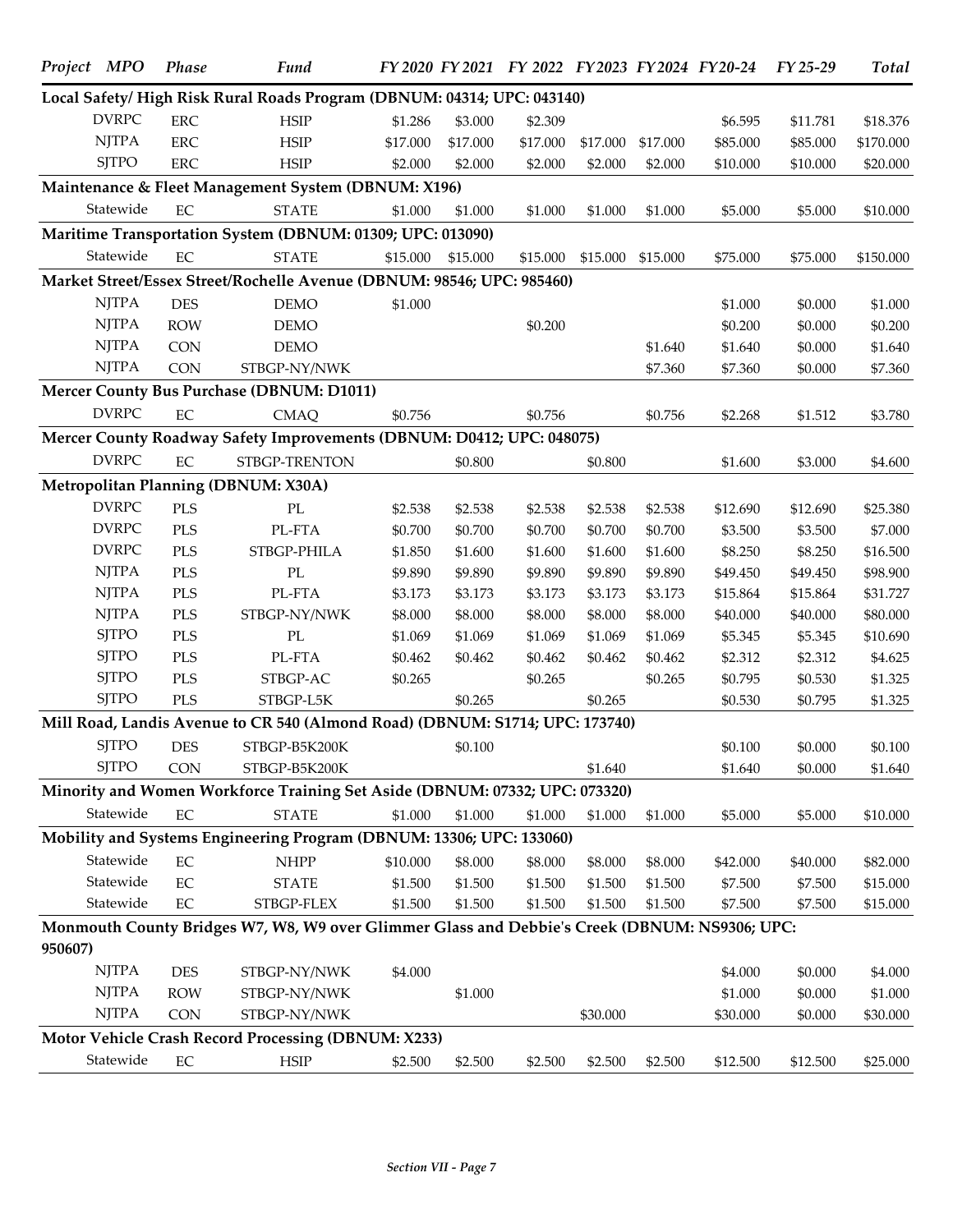|         | Project MPO         | Phase      | Fund                                                                                               |          |                    | FY 2020 FY 2021 FY 2022 FY 2023 FY 2024 FY 20-24 |                               |          |           | FY 25-29  | <b>Total</b> |
|---------|---------------------|------------|----------------------------------------------------------------------------------------------------|----------|--------------------|--------------------------------------------------|-------------------------------|----------|-----------|-----------|--------------|
|         |                     |            | Mount. Ephraim Avenue Safety Improvements, Ferry Avenue (CR 603) to Haddon Avenue (CR 561) (DBNUM: |          |                    |                                                  |                               |          |           |           |              |
|         | D1914; UPC: 193770) |            |                                                                                                    |          |                    |                                                  |                               |          |           |           |              |
|         | <b>DVRPC</b>        | <b>PE</b>  | STBGP-PHILA                                                                                        | \$1.721  |                    |                                                  |                               |          | \$1.721   | \$0.000   | \$1.721      |
|         | <b>DVRPC</b>        | <b>DES</b> | STBGP-PHILA                                                                                        |          | \$0.738            |                                                  |                               |          | \$0.738   | \$0.000   | \$0.738      |
|         | <b>DVRPC</b>        | <b>CON</b> | STBGP-PHILA                                                                                        |          |                    | \$9.835                                          |                               |          | \$9.835   | \$0.000   | \$9.835      |
|         |                     |            | New Jersey Rail Freight Assistance Program (DBNUM: X34)                                            |          |                    |                                                  |                               |          |           |           |              |
|         | Statewide           | EC         | <b>STATE</b>                                                                                       | \$25.000 | \$25.000           | \$25.000                                         | \$25.000                      | \$25,000 | \$125.000 | \$125.000 | \$250.000    |
|         |                     |            | New Jersey Regional Signal Retiming Initiative (DBNUM: D1601; UPC: 163170)                         |          |                    |                                                  |                               |          |           |           |              |
|         | <b>DVRPC</b>        | <b>PLS</b> | <b>CMAQ</b>                                                                                        | \$0.350  |                    | \$0.350                                          |                               |          | \$0.700   | \$0.000   | \$0.700      |
|         |                     |            | New Jersey Scenic Byways Program (DBNUM: X200C)                                                    |          |                    |                                                  |                               |          |           |           |              |
|         | Statewide           | <b>ERC</b> | <b>TA-FLEX</b>                                                                                     | \$0.500  | \$0.500            | \$0.500                                          | \$0.500                       | \$0.500  | \$2.500   | \$2.500   | \$5.000      |
|         |                     |            | Newark Broad Street Traffic Signal Optimization (DBNUM: N1808; UPC: 183560)                        |          |                    |                                                  |                               |          |           |           |              |
|         | <b>NJTPA</b>        | <b>CON</b> | DEMO-R                                                                                             | \$1.678  |                    |                                                  |                               |          | \$1.678   | \$0.000   | \$1.678      |
|         |                     |            | NJTPA, Future Projects (DBNUM: N063; UPC: 058027)                                                  |          |                    |                                                  |                               |          |           |           |              |
|         | <b>NJTPA</b>        | <b>ERC</b> | STBGP-NY/NWK                                                                                       | \$29.075 | \$42.366           | \$89.610                                         | \$55.910                      | \$50.505 | \$267.466 | \$499.688 | \$767.154    |
|         |                     |            | NY Susquehanna and Western Rail Line Bicycle/Pedestrian Path (DBNUM: NS9803; UPC: 058018)          |          |                    |                                                  |                               |          |           |           |              |
|         | <b>NJTPA</b>        | <b>CON</b> | STBGP-NY/NWK                                                                                       | \$15.000 |                    |                                                  |                               |          | \$15.000  |           | \$15.000     |
|         |                     |            |                                                                                                    |          |                    |                                                  |                               |          |           | \$0.000   |              |
|         |                     |            | Ocean Drive (CR 619), 62nd Street to 80th Street (DBNUM: S1710; UPC: 173700)                       |          |                    |                                                  |                               |          |           |           |              |
|         | <b>SJTPO</b>        | <b>CON</b> | STBGP-AC                                                                                           |          | \$1.676            |                                                  |                               |          | \$1.676   | \$0.000   | \$1.676      |
|         |                     |            | Openaki Road Bridge (DBNUM: NS9802; UPC: 058019)                                                   |          |                    |                                                  |                               |          |           |           |              |
|         | <b>NJTPA</b>        | <b>DES</b> | STBGP-NY/NWK                                                                                       | \$1.000  |                    |                                                  |                               |          | \$1.000   | \$0.000   | \$1.000      |
|         | <b>NJTPA</b>        | <b>ROW</b> | STBGP-NY/NWK                                                                                       |          |                    | \$0.500                                          |                               |          | \$0.500   | \$0.000   | \$0.500      |
|         | <b>NJTPA</b>        | <b>CON</b> | STBGP-NY/NWK                                                                                       |          |                    |                                                  | \$6.000                       |          | \$6.000   | \$0.000   | \$6.000      |
|         |                     |            | Orphan Bridge Reconstruction (DBNUM: 99372; UPC: 993720)                                           |          |                    |                                                  |                               |          |           |           |              |
|         | Statewide           | EC         | <b>STATE</b>                                                                                       | \$4.000  | \$4.000            | \$4.000                                          | \$4.000                       | \$4.000  | \$20.000  | \$20.000  | \$40.000     |
|         |                     |            | Ozone Action Program in New Jersey (DBNUM: D0407; UPC: 048014)                                     |          |                    |                                                  |                               |          |           |           |              |
|         | <b>DVRPC</b>        | EC         | <b>CMAQ</b>                                                                                        | \$0.040  | \$0.040            | \$0.040                                          | \$0.040                       | \$0.040  | \$0.200   | \$0.200   | \$0.400      |
|         |                     |            | Pacific Avenue (CR 621), Fish Dock Road to Rambler Road (DBNUM: S1711; UPC: 173710)                |          |                    |                                                  |                               |          |           |           |              |
|         | <b>SJTPO</b>        | <b>CON</b> | STBGP-B5K200K                                                                                      | \$2.148  |                    |                                                  |                               |          | \$2.148   | \$0.000   | \$2.148      |
|         |                     |            | PANY&NJ-NJDOT Project Program (DBNUM: 11407; UPC: 114070)                                          |          |                    |                                                  |                               |          |           |           |              |
|         | <b>NJTPA</b>        | <b>ERC</b> | <b>STATE</b>                                                                                       |          | \$98.000 \$100.000 |                                                  | \$100.000 \$100.000 \$100.000 |          | \$498.000 | \$373.500 | \$871.500    |
|         |                     |            | Park and Ride/Transportation Demand Management Program (DBNUM: X28B)                               |          |                    |                                                  |                               |          |           |           |              |
|         | Statewide           | $\rm EC$   | <b>STATE</b>                                                                                       | \$1.000  | \$1.000            | \$1.000                                          | \$1.000                       | \$1.000  | \$5.000   | \$5.000   | \$10.000     |
|         |                     |            | Park Avenue, NW Boulevard to West Avenue (DBNUM: S1716; UPC: 173760)                               |          |                    |                                                  |                               |          |           |           |              |
|         | <b>SJTPO</b>        | <b>CON</b> | STBGP-B5K200K                                                                                      |          |                    |                                                  | \$2.065                       |          | \$2.065   | \$0.000   | \$2.065      |
|         |                     |            | Park Avenue/Quigley Avenue (CR 540) (DBNUM: S1902; UPC: 193370)                                    |          |                    |                                                  |                               |          |           |           |              |
|         | <b>SJTPO</b>        | CON        | STBGP-B5K200K                                                                                      |          |                    | \$2.200                                          |                               |          | \$2.200   | \$0.000   | \$2.200      |
|         |                     |            | Parkway Avenue (CR 634), Scotch Road (CR 611) to Route 31 (Pennington Road) (DBNUM: D1910; UPC:    |          |                    |                                                  |                               |          |           |           |              |
| 193680) |                     |            |                                                                                                    |          |                    |                                                  |                               |          |           |           |              |
|         | <b>DVRPC</b>        | PE         | <b>HSIP</b>                                                                                        | \$1.613  |                    |                                                  |                               |          | \$1.613   | \$0.000   | \$1.613      |
|         | <b>DVRPC</b>        | DES        | <b>HSIP</b>                                                                                        |          |                    | \$0.691                                          |                               |          | \$0.691   | \$0.000   | \$0.691      |
|         | <b>DVRPC</b>        | <b>CON</b> | <b>HSIP</b>                                                                                        |          |                    |                                                  | \$3.000                       | \$3.000  | \$6.000   | \$3.219   | \$9.219      |
|         |                     |            | Paterson Plank Road (CR 681), Bridge over Route 3 at MP 10.04 (DBNUM: 16307; UPC: 163070)          |          |                    |                                                  |                               |          |           |           |              |
|         | <b>NJTPA</b>        | $\rm PE$   | STBGP-OS-BRDG                                                                                      | \$1.000  |                    |                                                  |                               |          | \$1.000   | \$0.000   | \$1.000      |
|         | <b>NJTPA</b>        | DES        | STBGP-OS-BRDG                                                                                      |          | \$1.300            |                                                  |                               |          | \$1.300   | \$0.000   | \$1.300      |
|         | <b>NJTPA</b>        | CON        | STBGP-OS-BRDG                                                                                      |          |                    |                                                  |                               | \$13.600 | \$13.600  | \$0.000   | \$13.600     |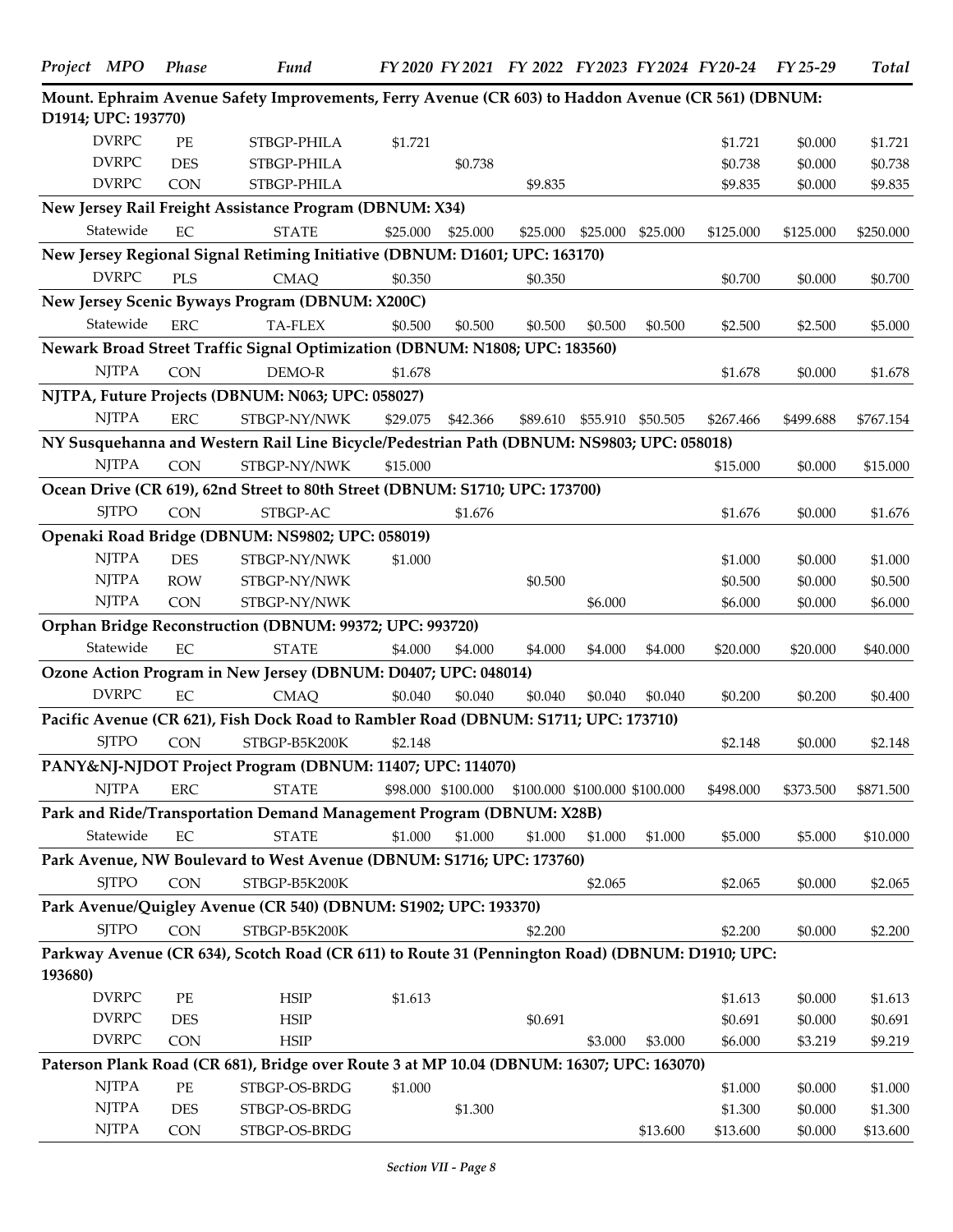| Project MPO                 | <b>Phase</b> | Fund                                                                                             |          |                     | FY 2020 FY 2021 FY 2022 FY 2023 FY 2024 FY 20-24 |                               |          |           | $FY$ 25-29 | <b>Total</b>          |
|-----------------------------|--------------|--------------------------------------------------------------------------------------------------|----------|---------------------|--------------------------------------------------|-------------------------------|----------|-----------|------------|-----------------------|
|                             |              | <b>Pavement Preservation (DBNUM: X51)</b>                                                        |          |                     |                                                  |                               |          |           |            |                       |
| <b>DVRPC</b>                | EC           | <b>NHPP</b>                                                                                      | \$8.000  | \$8.000             | \$8.000                                          | \$8.000                       | \$8.000  | \$40.000  | \$40.000   | \$80.000              |
| <b>DVRPC</b>                | EC           | STBGP-FLEX                                                                                       | \$2.000  | \$2.000             | \$2.000                                          | \$2.000                       | \$2.000  | \$10.000  | \$10.000   | \$20.000              |
| <b>SJTPO</b>                | EC           | <b>NHPP</b>                                                                                      | \$4.000  | \$4.000             | \$4.000                                          | \$4.000                       | \$4.000  | \$20.000  | \$20.000   | \$40.000              |
| <b>SJTPO</b>                | $\rm EC$     | STBGP-FLEX                                                                                       | \$1.000  | \$1.000             | \$1.000                                          | \$1.000                       | \$1.000  | \$5.000   | \$5.000    | \$10.000              |
|                             |              | Pavement Preservation, NJTPA (DBNUM: X51B)                                                       |          |                     |                                                  |                               |          |           |            |                       |
| <b>NJTPA</b>                | EC           | <b>NHPP</b>                                                                                      | \$30.000 | \$20.000            | \$20.000                                         | \$25.000                      | \$25.000 | \$120.000 | \$125.000  | \$245.000             |
| <b>NJTPA</b>                | EC           | STBGP-FLEX                                                                                       | \$5.000  | \$2.000             | \$2.000                                          | \$10.000                      | \$10.000 | \$29.000  | \$50.000   | \$79.000              |
|                             |              | Perkintown Road (CR 644) (DBNUM: S1904; UPC: 193390)                                             |          |                     |                                                  |                               |          |           |            |                       |
| <b>SJTPO</b>                | <b>DES</b>   | STBGP-L5K                                                                                        |          |                     |                                                  | \$0.150                       |          | \$0.150   | \$0.000    | \$0.150               |
| <b>SJTPO</b>                | <b>CON</b>   | STBGP-L5K                                                                                        |          |                     |                                                  |                               | \$1.500  | \$1.500   | \$0.000    | \$1.500               |
| Physical Plant (DBNUM: X29) |              |                                                                                                  |          |                     |                                                  |                               |          |           |            |                       |
| Statewide                   | <b>ERC</b>   | <b>STATE</b>                                                                                     | \$10.000 | \$24.000            | \$25.000                                         | \$25.000                      | \$25.000 | \$109.000 | \$125.000  | \$234.000             |
|                             |              | Planning and Research, Federal-Aid (DBNUM: X30)                                                  |          |                     |                                                  |                               |          |           |            |                       |
| Statewide                   | PLS          | <b>LTAP</b>                                                                                      | \$0.150  | \$0.150             | \$0.150                                          | \$0.150                       | \$0.150  | \$0.750   | \$0.750    | \$1.500               |
| Statewide                   | PLS          | <b>SPR</b>                                                                                       | \$22.509 | \$22.509            | \$22.509                                         | \$22,509                      | \$22.509 | \$112.545 | \$112.545  | \$225.090             |
| Statewide                   | PLS          | STBGP-FLEX                                                                                       | \$18.300 | \$18.913            | \$19.226                                         | \$19.289                      | \$19.352 | \$95.080  | \$97.705   | \$192.785             |
|                             |              | Planning and Research, State (DBNUM: X140)                                                       |          |                     |                                                  |                               |          |           |            |                       |
| Statewide                   | PLS          | <b>STATE</b>                                                                                     | \$1.000  | \$1.000             | \$1.000                                          | \$1.000                       | \$1.000  | \$5.000   | \$5.000    | \$10.000              |
|                             |              | Portway, Fish House Road/Pennsylvania Avenue, CR 659 (DBNUM: 97005B; UPC: 028041)                |          |                     |                                                  |                               |          |           |            |                       |
| <b>NJTPA</b>                | <b>CON</b>   | STBGP-FLEX                                                                                       |          |                     |                                                  | \$29.150                      |          | \$29.150  | \$0.000    | \$29.150              |
|                             |              | Pre-Apprenticeship Training Program for Minorities and Women (DBNUM: X135)                       |          |                     |                                                  |                               |          |           |            |                       |
| Statewide                   | EC           | STBGP-FLEX                                                                                       | \$0.500  | \$0.500             | \$0.500                                          | \$0.500                       | \$0.500  | \$2.500   | \$2.500    | \$5.000               |
|                             |              | Program Implementation Costs, NJDOT (DBNUM: X10)                                                 |          |                     |                                                  |                               |          |           |            |                       |
| Statewide                   | EC           | <b>STATE</b>                                                                                     |          | \$104.040 \$104.210 |                                                  | \$108.240 \$110.410 \$112.620 |          | \$539.520 |            | \$597.790 \$1,137.310 |
|                             |              | Project Development: Concept Development and Preliminary Engineering (DBNUM: 10344; UPC: 103440) |          |                     |                                                  |                               |          |           |            |                       |
| Statewide                   | CD           | <b>STATE</b>                                                                                     | \$5.000  | \$4.000             | \$5.000                                          | \$5.000                       | \$5.000  | \$24.000  | \$25.000   | \$49.000              |
|                             |              | Project Management & Reporting System (PMRS) (DBNUM: 05341; UPC: 053410)                         |          |                     |                                                  |                               |          |           |            |                       |
| Statewide                   | <b>DES</b>   | <b>STATE</b>                                                                                     | \$2.380  | \$1.130             | \$1.130                                          | \$1.130                       |          | \$5.770   | \$0.000    | \$5.770               |
|                             |              | Project Management Improvement Initiative Support (DBNUM: 17337; UPC: 173370)                    |          |                     |                                                  |                               |          |           |            |                       |
| Statewide                   | <b>DES</b>   | <b>STATE</b>                                                                                     | \$2.500  | \$2.500             | \$1.300                                          | \$1.300                       |          | \$7.600   | \$0.000    | \$7.600               |
|                             |              | Prospect Street, Bridge over Belvidere-Delaware RR (Abandoned) (DBNUM: 18305; UPC: 183050)       |          |                     |                                                  |                               |          |           |            |                       |
| <b>DVRPC</b>                | PE           | <b>STATE</b>                                                                                     |          |                     | \$0.700                                          |                               |          | \$0.700   | \$0.000    | \$0.700               |
| <b>DVRPC</b>                | <b>DES</b>   | <b>STATE</b>                                                                                     |          |                     |                                                  | \$1.200                       |          | \$1.200   | \$0.000    | \$1.200               |
| <b>DVRPC</b>                | <b>ROW</b>   | STBGP-OS-BRDG                                                                                    |          |                     |                                                  |                               | \$0.500  | \$0.500   | \$0.000    | \$0.500               |
| <b>DVRPC</b>                | CON          | STBGP-OS-BRDG                                                                                    |          |                     |                                                  |                               |          | \$0.000   | \$3.650    | \$3.650               |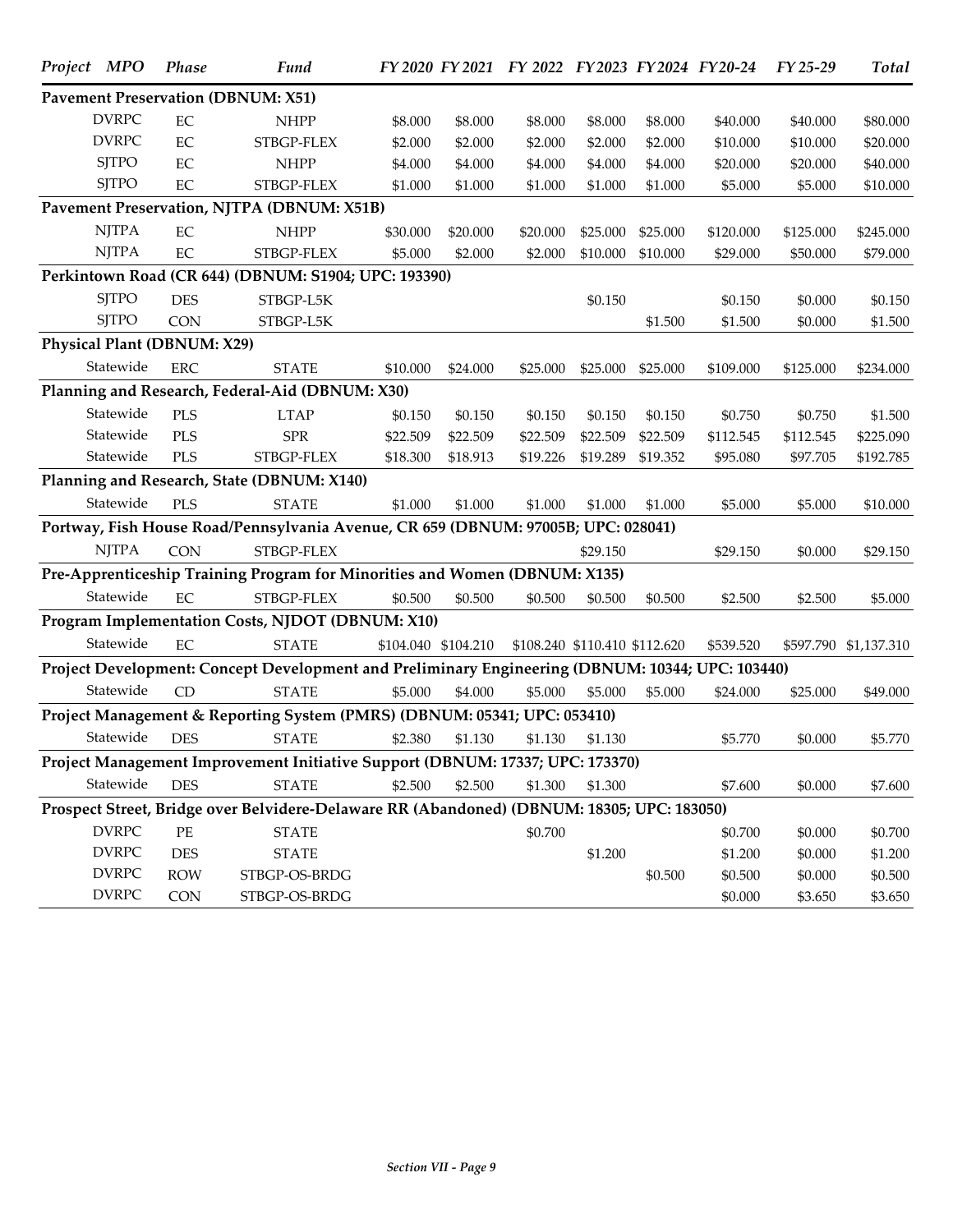|                                          |             | Rail-Highway Grade Crossing Program, Federal (DBNUM: X35A1; UPC: 800027)                   |          |                     |          |                               |          |           |           |                       |
|------------------------------------------|-------------|--------------------------------------------------------------------------------------------|----------|---------------------|----------|-------------------------------|----------|-----------|-----------|-----------------------|
| <b>DVRPC</b>                             | $\rm EC$    | <b>RHC</b>                                                                                 | \$0.945  | \$0.968             | \$0.992  | \$1.016                       | \$1.041  | \$4.962   | \$5.601   | \$10.563              |
| <b>DVRPC</b>                             | $\rm EC$    | RHC-PHILA                                                                                  | \$1.844  | \$1.844             | \$0.615  |                               |          | \$4.302   | \$0.000   | \$4.302               |
| <b>DVRPC</b>                             | $\rm EC$    | RHC-TRENTON                                                                                | \$1.267  |                     |          |                               |          | \$1.267   | \$0.000   | \$1.267               |
| <b>NJTPA</b>                             | $\rm EC$    | <b>RHC</b>                                                                                 | \$2.875  | \$2.946             | \$3.018  | \$3.092                       | \$3.168  | \$15.100  | \$17.046  | \$32.147              |
| <b>NJTPA</b>                             | $\rm EC$    | RHC-AC                                                                                     | \$1.061  |                     |          |                               |          | \$1.061   | \$0.000   | \$1.061               |
| <b>NJTPA</b>                             | $\rm EC$    | RHC-ALLEN                                                                                  | \$0.139  |                     |          |                               |          | \$0.139   | \$0.000   | \$0.139               |
| <b>NJTPA</b>                             | $\rm EC$    | RHC-NY/NWK                                                                                 | \$9.868  | \$9.868             | \$3.289  |                               |          | \$23.025  | \$0.000   | \$23.025              |
| <b>NJTPA</b>                             | $\rm EC$    | RHC-PGH/NWB                                                                                | \$0.048  |                     |          |                               |          | \$0.048   | \$0.000   | \$0.048               |
| <b>SJTPO</b>                             | $\rm EC$    | <b>RHC</b>                                                                                 | \$0.288  | \$0.295             | \$0.302  | \$0.309                       | \$0.317  | \$1.510   | \$1.705   | \$3.215               |
| Statewide                                | $\rm EC$    | RHC-B5K200K                                                                                | \$1.715  |                     |          |                               |          | \$1.715   | \$0.000   | \$1.715               |
| Statewide                                | EC          | RHC-FLEX                                                                                   | \$11.998 | \$11.998            | \$3.999  |                               |          | \$27.996  | \$0.000   | \$27.996              |
| Statewide                                | $\rm EC$    | RHC-L5K                                                                                    | \$2.099  |                     |          |                               |          | \$2.099   | \$0.000   | \$2.099               |
|                                          |             | Rail-Highway Grade Crossing Program, State (DBNUM: X35A)                                   |          |                     |          |                               |          |           |           |                       |
| Statewide                                | <b>CON</b>  | <b>STATE</b>                                                                               | \$1.000  | \$1.000             | \$1.000  | \$5.000                       | \$5.000  | \$13.000  | \$25.000  | \$38.000              |
|                                          |             | Recreational Trails Program (DBNUM: 99409; UPC: 994090)                                    |          |                     |          |                               |          |           |           |                       |
| Statewide                                | ${\rm ERC}$ | TA-RTP                                                                                     | \$1.227  | \$1.227             | \$1.227  | \$1.227                       | \$1.227  | \$6.134   | \$6.134   | \$12.268              |
|                                          |             | <b>Regional Action Program (DBNUM: X144)</b>                                               |          |                     |          |                               |          |           |           |                       |
| Statewide                                | EC          | <b>STATE</b>                                                                               | \$2.000  | \$2.000             | \$2.000  | \$2.000                       | \$2.000  | \$10.000  | \$10.000  | \$20.000              |
|                                          |             | Restriping Program & Line Reflectivity Management System (DBNUM: X03A)                     |          |                     |          |                               |          |           |           |                       |
| Statewide                                | $\rm EC$    | STBGP-FLEX                                                                                 | \$20.000 | \$17.000            | \$17.000 | \$17.000                      | \$17.000 | \$88.000  | \$85.000  | \$173.000             |
| <b>Resurfacing Program (DBNUM: X03E)</b> |             |                                                                                            |          |                     |          |                               |          |           |           |                       |
| Statewide                                | EC          | <b>STATE</b>                                                                               |          | \$100.000 \$100.000 |          | \$100.000 \$100.000 \$100.000 |          | \$500.000 |           | \$500.000 \$1,000.000 |
|                                          |             | Resurfacing, Federal (DBNUM: 99327A)                                                       |          |                     |          |                               |          |           |           |                       |
| <b>DVRPC</b>                             | ${\rm ERC}$ | <b>NHPP</b>                                                                                |          |                     |          |                               |          | \$0.000   | \$82.000  | \$82.000              |
| <b>NJTPA</b>                             | ${\rm ERC}$ | <b>NHPP</b>                                                                                |          |                     |          |                               |          | \$0.000   | \$557.638 | \$557.638             |
| <b>SJTPO</b>                             | ERC         | <b>NHPP</b>                                                                                |          |                     |          |                               |          | \$0.000   | \$37.000  | \$37.000              |
| Statewide                                | ${\rm ERC}$ | <b>NHPP</b>                                                                                | \$1.000  | \$1.000             | \$1.000  | \$1.000                       | \$1.000  | \$5.000   | \$32.000  | \$37.000              |
|                                          |             | RideECO Mass Marketing Efforts--New Jersey (DBNUM: D0406; UPC: 048013)                     |          |                     |          |                               |          |           |           |                       |
| <b>DVRPC</b>                             | EC          | <b>CMAQ</b>                                                                                | \$0.050  | \$0.050             | \$0.050  | \$0.050                       | \$0.050  | \$0.250   | \$0.250   | \$0.500               |
|                                          |             | Right of Way Database/Document Management System (DBNUM: 05339; UPC: 053390)               |          |                     |          |                               |          |           |           |                       |
| Statewide                                | EC          | <b>STATE</b>                                                                               | \$0.300  | \$0.300             | \$0.300  | \$0.300                       | \$0.300  | \$1.500   | \$1.500   | \$3.000               |
|                                          |             | Right of Way Full-Service Consultant Term Agreements (DBNUM: 05340; UPC: 053400)           |          |                     |          |                               |          |           |           |                       |
| Statewide                                | <b>ROW</b>  | <b>STATE</b>                                                                               | \$0.050  | \$0.050             | \$0.050  | \$0.050                       | \$0.050  | \$0.250   | \$0.250   | \$0.500               |
| Statewide                                | <b>ROW</b>  | STBGP-FLEX                                                                                 | \$0.300  | \$0.300             | \$0.300  | \$0.300                       | \$0.300  | \$1.500   | \$1.500   | \$3.000               |
|                                          |             | Rockfall Mitigation (DBNUM: X152; UPC: 068066)                                             |          |                     |          |                               |          |           |           |                       |
| Statewide                                | <b>ERC</b>  | <b>NHPP</b>                                                                                | \$16.000 | \$14.000            | \$6.000  | \$7.000                       | \$3.000  | \$46.000  | \$20.000  | \$66.000              |
|                                          |             | Route 322B SB, Retaining Wall @ Raccoon Creek, Priority Repair (DBNUM: 19375; UPC: 193750) |          |                     |          |                               |          |           |           |                       |
| <b>DVRPC</b>                             | ${\rm ERC}$ | <b>STATE</b>                                                                               | \$2.000  |                     |          |                               |          | \$2.000   | \$0.000   | \$2.000               |
|                                          |             | Rumson Road over the Shrewsbury River, CR 520 (DBNUM: NS9706; UPC: 950628)                 |          |                     |          |                               |          |           |           |                       |
| <b>NJTPA</b>                             | <b>CON</b>  | STBGP-NY/NWK                                                                               | \$36.000 | \$37.000            |          |                               |          | \$73.000  | \$0.000   | \$73.000              |
|                                          |             | Safe Routes to School Program (DBNUM: 99358)                                               |          |                     |          |                               |          |           |           |                       |
| Statewide                                | <b>ERC</b>  | <b>TA-FLEX</b>                                                                             | \$5.587  | \$5.587             | \$5.587  | \$5.587                       | \$5.587  | \$27.935  | \$27.935  | \$55.870              |
|                                          |             | Safe Streets to Transit Program (DBNUM: 06402; UPC: 064020)                                |          |                     |          |                               |          |           |           |                       |
| Statewide                                | $\rm EC$    | <b>STATE</b>                                                                               | \$1.000  | \$1.000             | \$1.000  | \$1.000                       | \$1.000  | \$5.000   | \$5.000   | \$10.000              |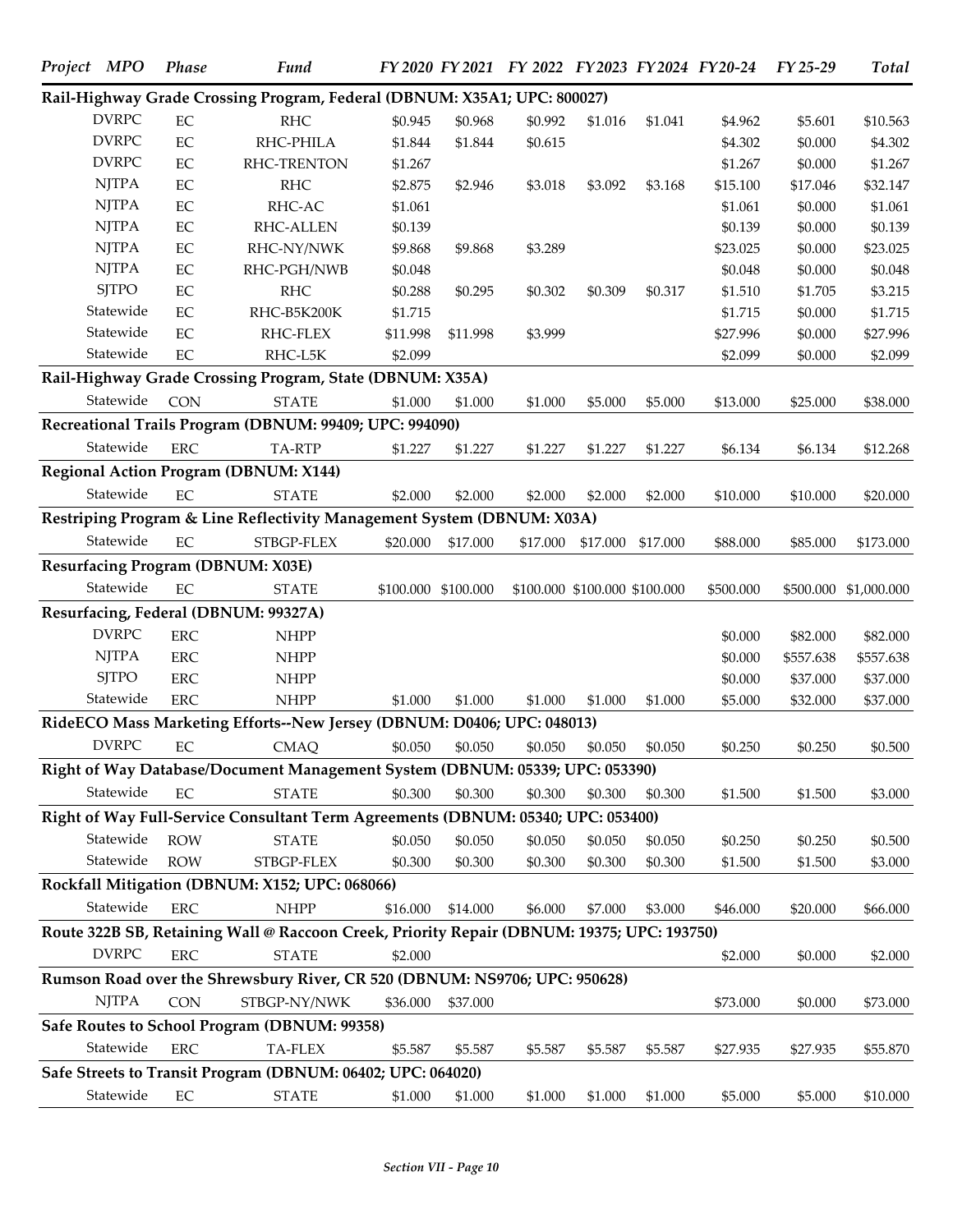| Project MPO  | <b>Phase</b> | Fund                                                                                               |          |          | FY 2020 FY 2021 FY 2022 FY 2023 FY 2024 FY 20-24 |          |          |                    | FY 25-29           | <b>Total</b>       |
|--------------|--------------|----------------------------------------------------------------------------------------------------|----------|----------|--------------------------------------------------|----------|----------|--------------------|--------------------|--------------------|
|              |              | Safety Programs (DBNUM: 19370; UPC: 193700)                                                        |          |          |                                                  |          |          |                    |                    |                    |
| Statewide    | <b>ERC</b>   | <b>HSIP</b>                                                                                        | \$14.000 | \$14.000 | \$14.000                                         | \$14.000 | \$14.000 | \$70.000           | \$70.000           | \$140.000          |
| Statewide    | <b>ERC</b>   | <b>STATE</b>                                                                                       | \$0.250  | \$0.250  | \$0.250                                          | \$0.250  | \$0.250  | \$1.250            | \$1.250            | \$2.500            |
|              |              | Salt Storage Facilities - Statewide (DBNUM: 13307; UPC: 133070)                                    |          |          |                                                  |          |          |                    |                    |                    |
| Statewide    | <b>ERC</b>   | <b>STATE</b>                                                                                       | \$3.000  | \$3.000  | \$3.000                                          | \$3.000  | \$3.000  | \$15.000           | \$3.000            | \$18.000           |
|              |              | Schalk's Crossing Road Bridge, CR 683 (DBNUM: 00321; UPC: 003210)                                  |          |          |                                                  |          |          |                    |                    |                    |
| <b>NJTPA</b> | <b>CON</b>   | STBGP-NY/NWK                                                                                       |          |          |                                                  |          | \$24.000 | \$24.000           | \$0.000            | \$24.000           |
|              |              | Sicklerville Road (CR 705) and Erial Road (CR 706) Systemic Roundabout (DBNUM: D1913; UPC: 193760) |          |          |                                                  |          |          |                    |                    |                    |
| <b>DVRPC</b> | <b>DES</b>   | <b>HSIP</b>                                                                                        | \$0.101  |          |                                                  |          |          | \$0.101            | \$0.000            | \$0.101            |
| <b>DVRPC</b> | <b>CON</b>   | STBGP-PHILA                                                                                        |          | \$1.349  |                                                  |          |          | \$1.349            | \$0.000            | \$1.349            |
|              |              | Sign Structure Inspection Program (DBNUM: X239; UPC: 800008)                                       |          |          |                                                  |          |          |                    |                    |                    |
| Statewide    | EC           | STBGP-FLEX                                                                                         | \$2.100  | \$2.100  | \$2.100                                          | \$2.100  | \$2.100  | \$10.500           | \$10.500           | \$21.000           |
|              |              | Sign Structure Rehabilitation/Replacement Program (DBNUM: X239A)                                   |          |          |                                                  |          |          |                    |                    |                    |
| Statewide    | <b>ERC</b>   | STBGP-FLEX                                                                                         | \$1.000  | \$1.000  | \$1.000                                          | \$1.000  | \$1.000  | \$5.000            | \$5.000            | \$10.000           |
|              |              | Sign Structure Replacement Contract 2016-3 (DBNUM: 15335; UPC: 153350)                             |          |          |                                                  |          |          |                    |                    |                    |
| Statewide    | <b>CON</b>   | <b>NHPP</b>                                                                                        | \$6.800  |          |                                                  |          |          | \$6.800            | \$0.000            | \$6.800            |
|              |              | Signs Program, Statewide (DBNUM: X39)                                                              |          |          |                                                  |          |          |                    |                    |                    |
| Statewide    | EC           | <b>STATE</b>                                                                                       | \$3.150  | \$3.310  | \$3.470                                          | \$3.650  | \$3.830  | \$17.410           | \$21.970           | \$39.380           |
|              |              | Sixth Avenue (CR 652), Bridge over Passaic River (DBNUM: N1606; UPC: 153310)                       |          |          |                                                  |          |          |                    |                    |                    |
| <b>NJTPA</b> | <b>DES</b>   |                                                                                                    |          |          |                                                  |          |          |                    |                    |                    |
| <b>NJTPA</b> | <b>ROW</b>   | STBGP-NY/NWK<br>STBGP-NY/NWK                                                                       |          | \$3.000  |                                                  | \$0.300  |          | \$3.000<br>\$0.300 | \$0.000            | \$3.000<br>\$0.300 |
| <b>NJTPA</b> | <b>CON</b>   | STBGP-NY/NWK                                                                                       |          |          |                                                  |          | \$15.000 | \$15.000           | \$0.000<br>\$0.000 | \$15.000           |
|              |              | SJTPO, Future Projects (DBNUM: S044; UPC: 058025)                                                  |          |          |                                                  |          |          |                    |                    |                    |
| <b>SJTPO</b> |              |                                                                                                    |          |          |                                                  |          |          |                    |                    |                    |
|              | <b>ERC</b>   | STBGP-AC                                                                                           |          |          | \$0.050                                          | \$0.009  | \$3.261  | \$3.320            | \$23.790           | \$27.111           |
| <b>SJTPO</b> | $\rm EC$     | STBGP-AC                                                                                           | \$0.446  |          |                                                  |          |          | \$0.446            | \$0.000            | \$0.446            |
|              |              | Smart and Connect Corridors Program (DBNUM: 19600; UPC: 196000)                                    |          |          |                                                  |          |          |                    |                    |                    |
| Statewide    | <b>DES</b>   | <b>STATE</b>                                                                                       | \$2.150  |          |                                                  |          |          | \$2.150            | \$0.000            | \$2.150            |
| Statewide    | <b>CON</b>   | <b>STATE</b>                                                                                       |          |          | \$5.365                                          |          |          | \$5.365            | \$0.000            | \$5.365            |
|              |              | Solid and Hazardous Waste Cleanup, Reduction and Disposal (DBNUM: X160)                            |          |          |                                                  |          |          |                    |                    |                    |
| Statewide    | EC           | <b>STATE</b>                                                                                       | \$1.330  | \$1.330  | \$1.330                                          | \$1.330  | \$1.330  | \$6.650            | \$6.650            | \$13.300           |
|              |              | South Greenwich Street/Telegraph Road (CR 540), Phase 1 (DBNUM: S1909; UPC: 193440)                |          |          |                                                  |          |          |                    |                    |                    |
| <b>SJTPO</b> | <b>DES</b>   | STBGP-L5K                                                                                          | \$0.150  |          |                                                  |          |          | \$0.150            | \$0.000            | \$0.150            |
| <b>SJTPO</b> | <b>CON</b>   | STBGP-L5K                                                                                          |          | \$1.500  |                                                  |          |          | \$1.500            | \$0.000            | \$1.500            |
|              |              | South Inlet Transportation Improvement Project (DBNUM: 09361; UPC: 093610)                         |          |          |                                                  |          |          |                    |                    |                    |
| <b>SJTPO</b> | <b>CON</b>   | <b>STATE</b>                                                                                       | \$1.504  | \$1.504  | \$1.504                                          | \$1.504  | \$1.504  | \$7.520            | \$2.697            | \$10.217           |
|              |              | Staff Augmentation (DBNUM: X10A; UPC: 193130)                                                      |          |          |                                                  |          |          |                    |                    |                    |
| Statewide    | $\rm EC$     | <b>STATE</b>                                                                                       | \$15.000 | \$8.000  | \$5.000                                          | \$3.000  |          | \$31.000           | \$0.000            | \$31.000           |
|              |              | State Police Enforcement and Safety Services (DBNUM: X150)                                         |          |          |                                                  |          |          |                    |                    |                    |
| Statewide    | $\rm EC$     | <b>STATE</b>                                                                                       | \$5.000  | \$5.000  | \$5.000                                          | \$6.000  | \$6.000  | \$27.000           | \$30.000           | \$57.000           |
|              |              | Statewide Traffic Operations and Support Program (DBNUM: 13308; UPC: 133080)                       |          |          |                                                  |          |          |                    |                    |                    |
| Statewide    | $\rm EC$     | <b>NHPP</b>                                                                                        | \$20.000 | \$18.000 | \$18.000                                         | \$18.000 | \$18.000 | \$92.000           | \$90.000           | \$182.000          |
|              |              | Storm Water Asset Management (DBNUM: 17353; UPC: 173530)                                           |          |          |                                                  |          |          |                    |                    |                    |
| Statewide    | ${\rm ERC}$  | STBGP-FLEX                                                                                         | \$5.000  | \$2.000  | \$2.000                                          | \$4.000  | \$4.000  | \$17.000           | \$20.000           | \$37.000           |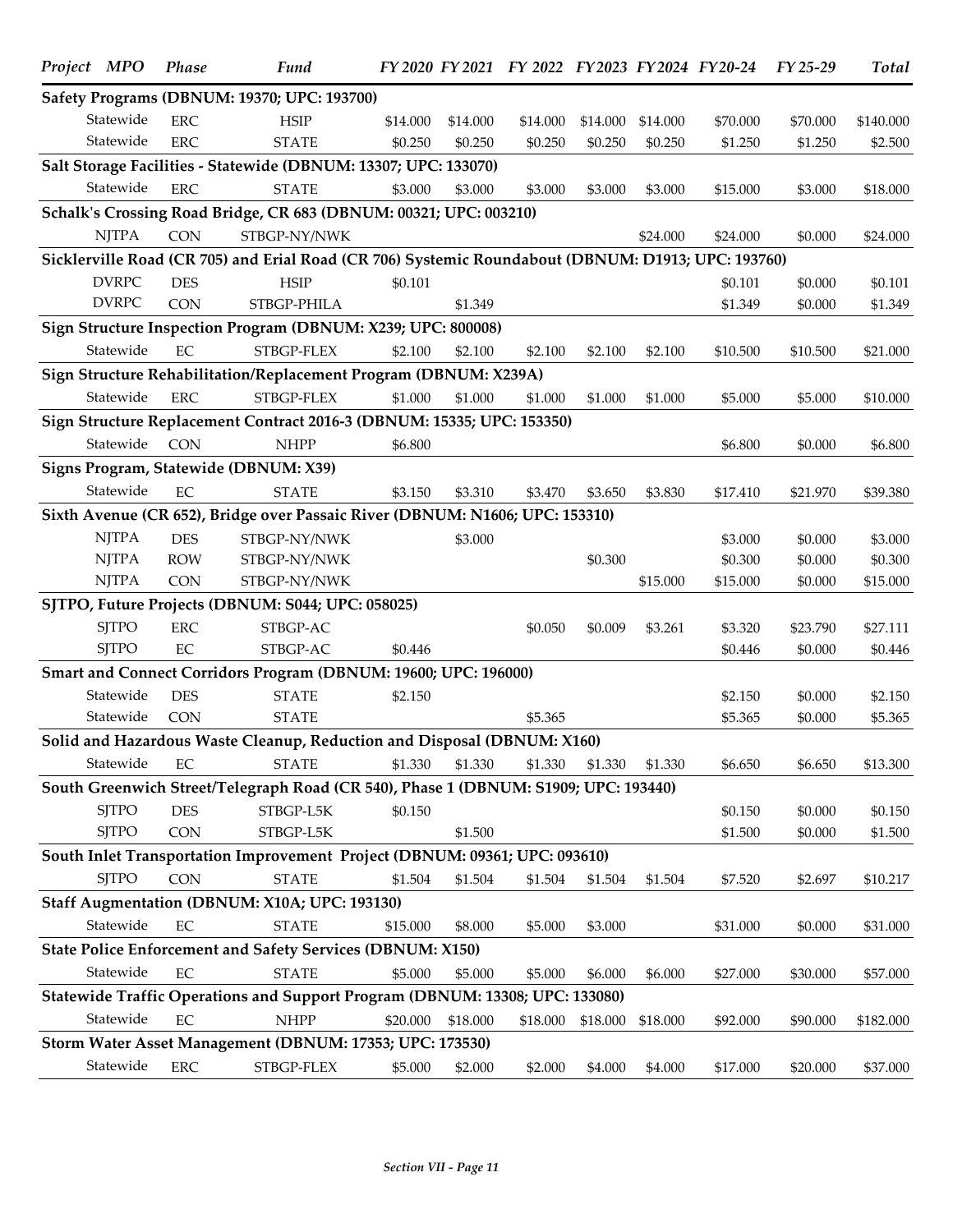| Project MPO |              | <b>Phase</b> | <b>Fund</b>                                                                            |          |          |          |          |          | FY 2020 FY 2021 FY 2022 FY 2023 FY 2024 FY 20-24 FY 25-29 |          | Total     |
|-------------|--------------|--------------|----------------------------------------------------------------------------------------|----------|----------|----------|----------|----------|-----------------------------------------------------------|----------|-----------|
|             |              |              | Taft Avenue, Pedestrian Bridge over Route 80 (DBNUM: 16308; UPC: 163080)               |          |          |          |          |          |                                                           |          |           |
|             | <b>NJTPA</b> | <b>DES</b>   | <b>NHPP</b>                                                                            | \$0.850  |          |          |          |          | \$0.850                                                   | \$0.000  | \$0.850   |
|             | <b>NJTPA</b> | <b>ROW</b>   | <b>STATE</b>                                                                           |          | \$0.100  |          |          |          | \$0.100                                                   | \$0.000  | \$0.100   |
|             | <b>NJTPA</b> | <b>CON</b>   | <b>NHPP</b>                                                                            |          |          | \$3.830  |          |          | \$3.830                                                   | \$0.000  | \$3.830   |
|             |              |              | Telegraph Road (CR 540), Phase 2 (DBNUM: S1908; UPC: 193430)                           |          |          |          |          |          |                                                           |          |           |
|             | <b>SJTPO</b> | <b>DES</b>   | STBGP-L5K                                                                              |          | \$0.150  |          |          |          | \$0.150                                                   | \$0.000  | \$0.150   |
|             | <b>SJTPO</b> | <b>CON</b>   | STBGP-L5K                                                                              |          |          | \$1.500  |          |          | \$1.500                                                   | \$0.000  | \$1.500   |
|             |              |              | Third Avenue (CR 619), 96th Street (CR 657) to 80th Street (DBNUM: S1910; UPC: 193450) |          |          |          |          |          |                                                           |          |           |
|             | <b>SJTPO</b> | <b>CON</b>   | STBGP-AC                                                                               |          |          |          | \$1.710  |          | \$1.710                                                   | \$0.000  | \$1.710   |
|             |              |              | Title VI and Nondiscrimination Supporting Activities (DBNUM: 14300; UPC: 143000)       |          |          |          |          |          |                                                           |          |           |
|             | Statewide    | $\rm EC$     | <b>STATE</b>                                                                           | \$0.175  | \$0.175  | \$0.175  | \$0.175  | \$0.175  | \$0.875                                                   | \$0.875  | \$1.750   |
|             |              |              | Traffic Monitoring Systems (DBNUM: X66; UPC: 990031)                                   |          |          |          |          |          |                                                           |          |           |
|             | Statewide    | EC           | <b>NHPP</b>                                                                            |          |          |          |          | \$2.000  | \$2.000                                                   | \$0.000  | \$2.000   |
|             | Statewide    | <b>PLS</b>   | <b>NHPP</b>                                                                            | \$12.000 | \$12.000 | \$12.000 | \$12.000 | \$12.000 | \$60.000                                                  | \$60.000 | \$120.000 |
|             | Statewide    | EC           | <b>STATE</b>                                                                           | \$1.490  | \$1.490  | \$1.490  | \$1.490  | \$1.490  | \$7.450                                                   | \$7.450  | \$14.900  |
|             |              |              | Traffic Signal Replacement (DBNUM: X47)                                                |          |          |          |          |          |                                                           |          |           |
|             | Statewide    | $\rm EC$     | <b>STATE</b>                                                                           | \$9.000  | \$9.000  | \$9.000  | \$9.000  | \$9.000  | \$45.000                                                  | \$45.000 | \$90.000  |
|             |              |              | Training and Employee Development (DBNUM: X244)                                        |          |          |          |          |          |                                                           |          |           |
|             | Statewide    | EC           | STBGP-FLEX                                                                             | \$2.000  | \$2.000  | \$2.000  | \$2.000  | \$2.000  | \$10.000                                                  | \$10.000 | \$20.000  |
|             |              |              | Transit Village Program (DBNUM: 01316; UPC: 013160)                                    |          |          |          |          |          |                                                           |          |           |
|             | Statewide    | $\rm EC$     | <b>STATE</b>                                                                           | \$1.000  | \$1.000  | \$1.000  | \$1.000  | \$1.000  | \$5.000                                                   | \$5.000  | \$10.000  |
|             |              |              | Transportation Alternatives Program (DBNUM: X107)                                      |          |          |          |          |          |                                                           |          |           |
|             | <b>DVRPC</b> | ERC          | <b>TA-PHILA</b>                                                                        | \$1.135  | \$1.142  | \$1.149  | \$1.157  | \$1.164  | \$5.747                                                   | \$5.933  | \$11.679  |
|             | <b>DVRPC</b> | ERC          | <b>TA-TRENTON</b>                                                                      | \$0.292  | \$0.294  | \$0.296  | \$0.298  | \$0.300  | \$1.481                                                   | \$1.529  | \$3.011   |
|             | <b>NJTPA</b> | ERC          | <b>TA-ALLEN</b>                                                                        | \$0.032  | \$0.032  | \$0.032  | \$0.033  | \$0.033  | \$0.162                                                   | \$0.167  | \$0.329   |
|             | <b>NJTPA</b> | ERC          | TA-NY/NWK                                                                              | \$6.073  | \$6.112  | \$6.151  | \$6.190  | \$6.230  | \$30.755                                                  | \$31.753 | \$62.508  |
|             | <b>NJTPA</b> | ERC          | TA-PGH/NWB                                                                             | \$0.011  | \$0.011  | \$0.011  | \$0.011  | \$0.011  | \$0.056                                                   | \$0.058  | \$0.114   |
|             | <b>SJTPO</b> | ERC          | TA-AC                                                                                  | \$0.245  | \$0.246  | \$0.248  | \$0.250  | \$0.251  | \$1.240                                                   | \$1.281  | \$2.521   |
|             | Statewide    | <b>ERC</b>   | TA-B5K200K                                                                             | \$0.396  | \$0.398  | \$0.401  | \$0.403  | \$0.406  | \$2.004                                                   | \$2.069  | \$4.074   |
|             | Statewide    | <b>ERC</b>   | TA-FLEX                                                                                | \$1.081  | \$1.137  | \$1.193  | \$1.249  | \$1.305  | \$5.965                                                   | \$7.388  | \$13.353  |
|             | Statewide    | <b>ERC</b>   | TA-L5K                                                                                 | \$0.484  | \$0.488  | \$0.491  | \$0.494  | \$0.497  | \$2.454                                                   | \$2.533  | \$4.987   |
|             |              |              | Transportation and Community Development Initiative (TCDI) DVRPC (DBNUM: D0204)        |          |          |          |          |          |                                                           |          |           |
|             | <b>DVRPC</b> | EC           | STBGP-PHILA                                                                            | \$0.680  | \$0.105  | \$0.680  | \$0.105  | \$0.680  | \$2.250                                                   | \$1.675  | \$3.925   |
|             |              |              | Transportation Demand Management Program Support (DBNUM: X43)                          |          |          |          |          |          |                                                           |          |           |
|             | Statewide    | <b>PLS</b>   | <b>CMAQ</b>                                                                            | \$0.250  | \$0.250  | \$0.250  | \$0.250  | \$0.250  | \$1.250                                                   | \$1.250  | \$2.500   |
|             |              |              | Transportation Management Associations (DBNUM: 11383; UPC: 113830)                     |          |          |          |          |          |                                                           |          |           |
|             | <b>DVRPC</b> | EC           | STBGP-PHILA                                                                            | \$2.000  | \$2.000  | \$2.000  | \$2.000  | \$2.000  | \$10.000                                                  | \$10.000 | \$20.000  |
|             | <b>NJTPA</b> | $\rm EC$     | STBGP-NY/NWK                                                                           | \$4.450  | \$4.450  | \$4.450  | \$4.450  | \$4.450  | \$22.250                                                  | \$22.250 | \$44.500  |
|             |              |              | <b>Transportation Research Technology (DBNUM: X126)</b>                                |          |          |          |          |          |                                                           |          |           |
|             | Statewide    | $\rm EC$     | <b>STATE</b>                                                                           | \$0.900  | \$1.000  | \$1.100  | \$1.200  | \$1.700  | \$5.900                                                   | \$11.000 | \$16.900  |
|             |              |              | Transportation Systems Management and Operations (TSMO) (DBNUM: 01300; UPC: 013000)    |          |          |          |          |          |                                                           |          |           |
|             | <b>DVRPC</b> | $\rm EC$     | STBGP-PHILA                                                                            | \$0.234  | \$0.234  | \$0.234  | \$0.234  | \$0.234  | \$1.170                                                   | \$1.170  | \$2.340   |
|             |              |              | Trenton Amtrak Bridges (DBNUM: 99362; UPC: 993620)                                     |          |          |          |          |          |                                                           |          |           |
|             | <b>DVRPC</b> | <b>CON</b>   | STBGP-TRENTON                                                                          |          |          |          |          |          | \$0.000                                                   | \$6.899  | \$6.899   |
|             |              |              | UHPC Overlay Research Project (8 Bridge Decks) (DBNUM: 18379; UPC: 183790)             |          |          |          |          |          |                                                           |          |           |
|             | Statewide    | <b>CON</b>   | <b>STATE</b>                                                                           | \$8.500  |          |          |          |          | \$8.500                                                   | \$0.000  | \$8.500   |
|             |              |              |                                                                                        |          |          |          |          |          |                                                           |          |           |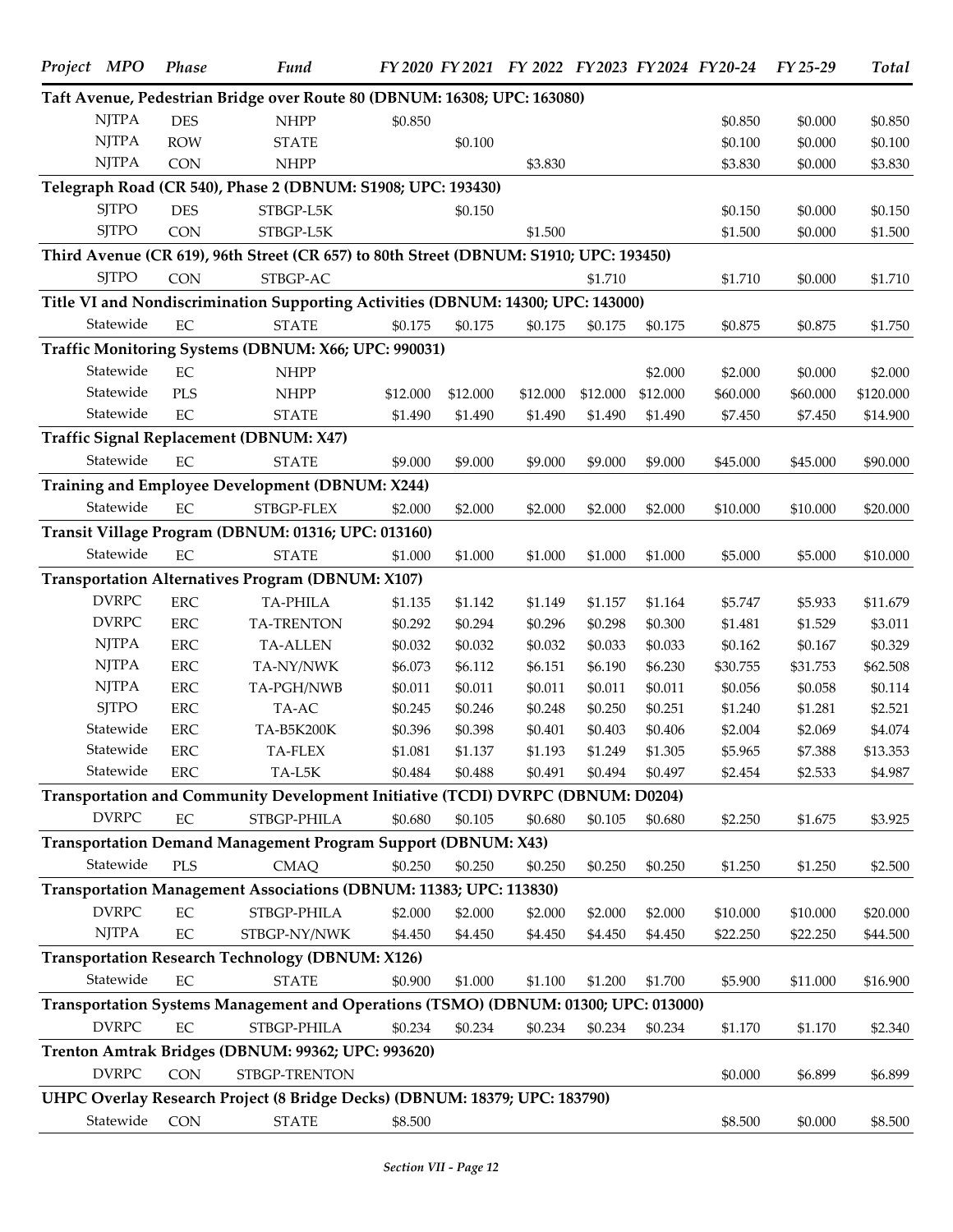|         | Project MPO  | <b>Phase</b> | <b>Fund</b>                                                                                         |          |                   |          |          |                   | FY 2020 FY 2021 FY 2022 FY 2023 FY 2024 FY 20-24 | FY 25-29  | Total     |
|---------|--------------|--------------|-----------------------------------------------------------------------------------------------------|----------|-------------------|----------|----------|-------------------|--------------------------------------------------|-----------|-----------|
|         |              |              | Unanticipated Design, Right of Way and Construction Expenses, State (DBNUM: X11)                    |          |                   |          |          |                   |                                                  |           |           |
|         | Statewide    | <b>ERC</b>   | <b>STATE</b>                                                                                        | \$35.290 | \$29.970          | \$44.750 |          | \$37.860 \$36.060 | \$183.930                                        | \$326.120 | \$510.050 |
|         |              |              | Utility Pole Mitigation (DBNUM: 15344; UPC: 153440)                                                 |          |                   |          |          |                   |                                                  |           |           |
|         | Statewide    | EC           | <b>HSIP</b>                                                                                         | \$0.175  | \$0.175           | \$0.175  | \$0.175  | \$0.175           | \$0.875                                          | \$0.875   | \$1.750   |
|         |              |              | Utility Reconnaissance and Relocation (DBNUM: X182; UPC: 800025)                                    |          |                   |          |          |                   |                                                  |           |           |
|         | Statewide    | EC           | <b>STATE</b>                                                                                        | \$2.500  | \$2.500           | \$2.500  | \$2.500  | \$2.500           | \$12.500                                         | \$12.500  | \$25.000  |
|         |              |              | Washington Turnpike, Bridge over West Branch of Wading River (DBNUM: 15324; UPC: 153240)            |          |                   |          |          |                   |                                                  |           |           |
|         | <b>DVRPC</b> | <b>DES</b>   | STBGP-OS-BRDG                                                                                       | \$1.250  |                   |          |          |                   | \$1.250                                          | \$0.000   | \$1.250   |
|         | <b>DVRPC</b> | <b>ROW</b>   | STBGP-OS-BRDG                                                                                       |          | \$0.100           |          |          |                   | \$0.100                                          | \$0.000   | \$0.100   |
|         | <b>DVRPC</b> | <b>CON</b>   | STBGP-OS-BRDG                                                                                       |          |                   | \$2.850  |          |                   | \$2.850                                          | \$0.000   | \$2.850   |
|         |              |              | Welchville Road (CR 540) (DBNUM: S9912; UPC: 193660)                                                |          |                   |          |          |                   |                                                  |           |           |
|         | <b>SJTPO</b> | <b>DES</b>   | STBGP-L5K                                                                                           |          |                   | \$0.100  |          |                   | \$0.100                                          | \$0.000   | \$0.100   |
|         | <b>SJTPO</b> | <b>CON</b>   | STBGP-L5K                                                                                           |          |                   |          | \$0.750  |                   | \$0.750                                          | \$0.000   | \$0.750   |
|         |              |              | Youth Employment and TRAC Programs (DBNUM: X199)                                                    |          |                   |          |          |                   |                                                  |           |           |
|         | Statewide    | EC           | STBGP-FLEX                                                                                          | \$0.350  | \$0.350           | \$0.350  | \$0.350  | \$0.350           | \$1.750                                          | \$1.750   | \$3.500   |
|         |              |              | Route 1, Alexander Road to Mapleton Road (DBNUM: 17419; UPC: 174190)                                |          |                   |          |          |                   |                                                  |           |           |
|         | <b>DVRPC</b> | <b>DES</b>   | <b>STATE</b>                                                                                        |          | \$2.470           |          |          |                   | \$2.470                                          | \$0.000   | \$2.470   |
|         | <b>NJTPA</b> | <b>DES</b>   | <b>STATE</b>                                                                                        |          | \$2.000           |          |          |                   | \$2.000                                          | \$0.000   | \$2.000   |
|         | <b>DVRPC</b> | <b>ROW</b>   | <b>CMAQ</b>                                                                                         |          |                   |          | \$10.500 |                   | \$10.500                                         | \$0.000   | \$10.500  |
|         | <b>NJTPA</b> | <b>ROW</b>   | <b>CMAQ</b>                                                                                         |          |                   |          | \$3.000  |                   | \$3.000                                          | \$0.000   | \$3.000   |
|         | <b>DVRPC</b> | UTI          | <b>CMAQ</b>                                                                                         |          |                   |          |          |                   | \$0.000                                          | \$9.500   | \$9.500   |
|         | <b>DVRPC</b> | <b>CON</b>   | <b>CMAQ</b>                                                                                         |          |                   |          |          |                   | \$0.000                                          | \$13.200  | \$13.200  |
|         | <b>NJTPA</b> | <b>CON</b>   | <b>CMAQ</b>                                                                                         |          |                   |          |          |                   | \$0.000                                          | \$24.000  | \$24.000  |
|         |              |              | Route 1, NB Bridge over Raritan River (DBNUM: 15303; UPC: 153030)                                   |          |                   |          |          |                   |                                                  |           |           |
|         | <b>NJTPA</b> | <b>DES</b>   | <b>NHPP</b>                                                                                         |          |                   | \$7.500  |          |                   | \$7.500                                          | \$0.000   | \$7.500   |
|         | <b>NJTPA</b> | <b>ROW</b>   | <b>STATE</b>                                                                                        |          |                   |          | \$0.250  |                   | \$0.250                                          | \$0.000   | \$0.250   |
|         | <b>NJTPA</b> | <b>CON</b>   | <b>NHPP</b>                                                                                         |          |                   |          |          |                   | \$0.000                                          | \$48.250  | \$48.250  |
|         |              |              | Route 1B, Bridge over Shabakunk Creek (DBNUM: 16336; UPC: 163360)                                   |          |                   |          |          |                   |                                                  |           |           |
|         | <b>DVRPC</b> | <b>DES</b>   | <b>STATE</b>                                                                                        |          | \$0.900           |          |          |                   | \$0.900                                          | \$0.000   | \$0.900   |
|         | <b>DVRPC</b> | ROW          | <b>STATE</b>                                                                                        |          |                   |          | \$0.100  |                   | \$0.100                                          | \$0.000   | \$0.100   |
|         | <b>DVRPC</b> | <b>CON</b>   | <b>NHPP</b>                                                                                         |          |                   |          |          |                   | \$0.000                                          | \$11.900  | \$11.900  |
|         |              |              | Route 1&9, Interchange at Route I-278 (DBNUM: 95023; UPC: 950177)                                   |          |                   |          |          |                   |                                                  |           |           |
|         | <b>NJTPA</b> | <b>DES</b>   | <b>NHPP</b>                                                                                         |          |                   | \$3.300  |          |                   | \$3.300                                          | \$0.000   | \$3.300   |
|         | <b>NJTPA</b> | <b>DES</b>   | <b>OTHER</b>                                                                                        |          |                   | \$10.000 |          |                   | \$10.000                                         | \$0.000   | \$10.000  |
|         | <b>NJTPA</b> | <b>ROW</b>   | <b>NHPP</b>                                                                                         |          |                   |          |          | \$4.000           | \$4.000                                          | \$0.000   | \$4.000   |
|         | <b>NJTPA</b> | <b>ROW</b>   | <b>OTHER</b>                                                                                        |          |                   |          |          | \$9.500           | \$9.500                                          | \$0.000   | \$9.500   |
|         | <b>NJTPA</b> | UTI          | <b>NHPP</b>                                                                                         |          |                   |          |          |                   | \$0.000                                          | \$3.400   | \$3.400   |
|         | <b>NJTPA</b> | UTI          | <b>OTHER</b>                                                                                        |          |                   |          |          |                   | \$0.000                                          | \$6.800   | \$6.800   |
|         | <b>NJTPA</b> | <b>CON</b>   | <b>NHPP</b>                                                                                         |          |                   |          |          |                   | \$0.000                                          | \$6.300   | \$6.300   |
|         | <b>NJTPA</b> | <b>CON</b>   | <b>OTHER</b>                                                                                        |          |                   |          |          |                   | \$0.000                                          | \$90.000  | \$90.000  |
|         |              |              | Route 3 & Route 495 Interchange (DBNUM: 12386; UPC: 123860)                                         |          |                   |          |          |                   |                                                  |           |           |
|         | <b>NJTPA</b> | <b>DES</b>   | <b>NHPP</b>                                                                                         |          |                   |          |          | \$15.000          | \$15.000                                         | \$0.000   | \$15.000  |
|         | <b>NJTPA</b> | <b>ROW</b>   | <b>NHPP</b>                                                                                         |          |                   |          |          |                   | \$0.000                                          | \$2.000   | \$2.000   |
|         | <b>NJTPA</b> | CON          | <b>NHPP</b>                                                                                         |          |                   |          |          |                   | \$0.000                                          | \$144.150 | \$144.150 |
|         |              |              | Route 3, Route 46, Valley Road and Notch/Rifle Camp Road Interchange, Contract B (DBNUM: 059B; UPC: |          |                   |          |          |                   |                                                  |           |           |
| 123020) |              |              |                                                                                                     |          |                   |          |          |                   |                                                  |           |           |
|         | <b>NJTPA</b> | CON          | <b>NHPP</b>                                                                                         |          | \$35.950 \$35.450 | \$29.500 |          |                   | \$100.900                                        | \$0.000   | \$100.900 |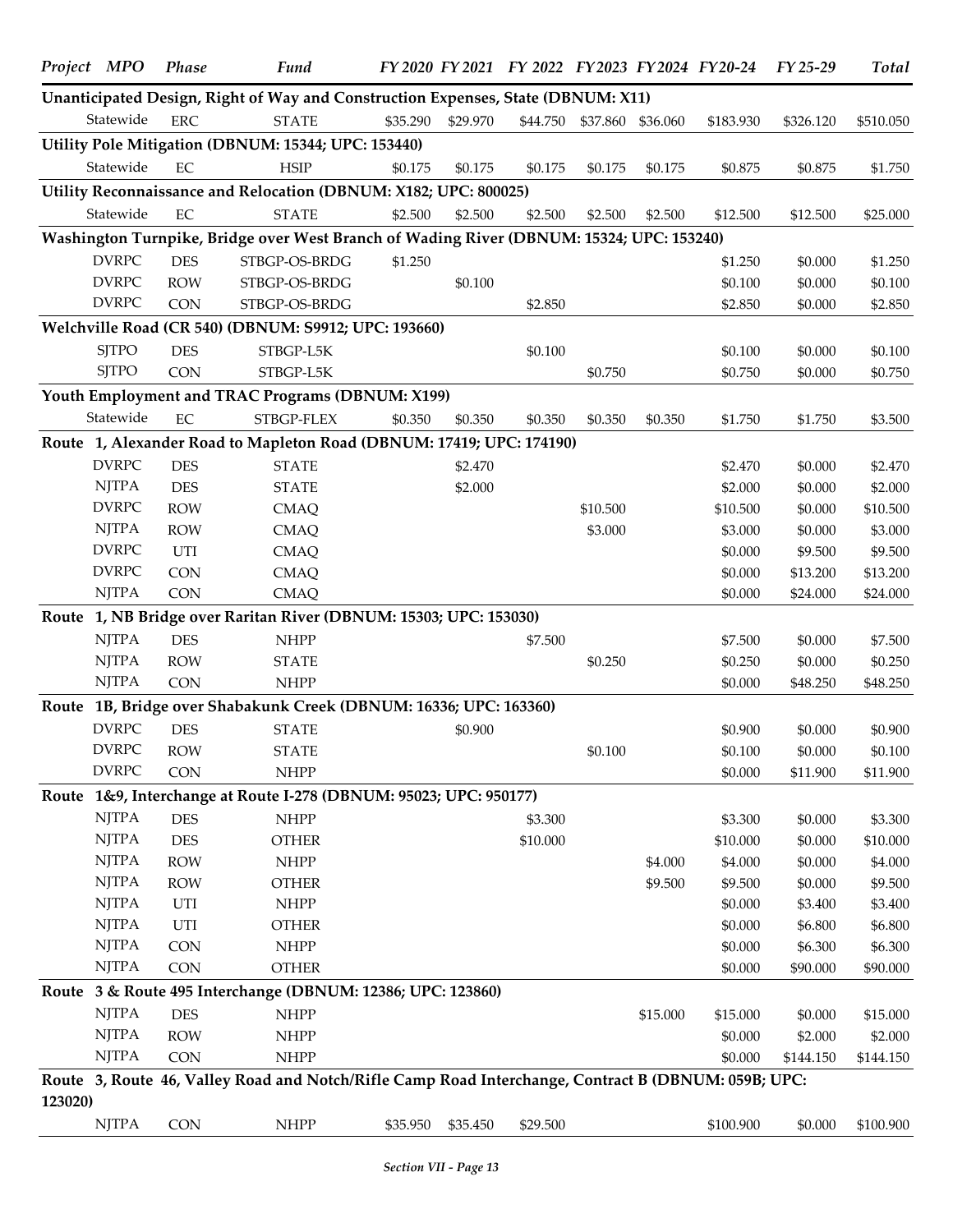| Project MPO                                                 | <b>Phase</b> | <b>Fund</b>                                                                                    | FY 2020 FY 2021 FY 2022 FY 2023 FY 2024 FY 20-24 |         |          |          |          |          | FY 25-29 | Total    |
|-------------------------------------------------------------|--------------|------------------------------------------------------------------------------------------------|--------------------------------------------------|---------|----------|----------|----------|----------|----------|----------|
|                                                             |              | Route 4, Bridge over Palisade Avenue, Windsor Road and CSX Railroad (DBNUM: 065C; UPC: 078044) |                                                  |         |          |          |          |          |          |          |
| <b>NJTPA</b>                                                | <b>ROW</b>   | <b>NHPP</b>                                                                                    | \$1.500                                          |         |          |          |          | \$1.500  | \$0.000  | \$1.500  |
| <b>NJTPA</b>                                                | UTI          | <b>NHPP</b>                                                                                    |                                                  |         | \$3.000  |          |          | \$3.000  | \$0.000  | \$3.000  |
| <b>NJTPA</b>                                                | <b>CON</b>   | <b>NHPP</b>                                                                                    |                                                  |         |          | \$23.100 | \$23.000 | \$46.100 | \$0.000  | \$46.100 |
|                                                             |              | Route 4, Grand Avenue Bridge (DBNUM: 08410; UPC: 084100)                                       |                                                  |         |          |          |          |          |          |          |
| <b>NJTPA</b>                                                | <b>DES</b>   | <b>NHPP</b>                                                                                    | \$4.000                                          |         |          |          |          | \$4.000  | \$0.000  | \$4.000  |
| <b>NJTPA</b>                                                | <b>ROW</b>   | <b>NHPP</b>                                                                                    |                                                  |         | \$1.500  |          |          | \$1.500  | \$0.000  | \$1.500  |
| <b>NJTPA</b>                                                | UTI          | <b>NHPP</b>                                                                                    |                                                  |         |          |          | \$2.100  | \$2.100  | \$0.000  | \$2.100  |
| <b>NJTPA</b>                                                | <b>CON</b>   | <b>NHPP</b>                                                                                    |                                                  |         |          |          |          | \$0.000  | \$24.800 | \$24.800 |
|                                                             |              | Route 4, Hackensack River Bridge (DBNUM: 02346; UPC: 023460)                                   |                                                  |         |          |          |          |          |          |          |
| <b>NJTPA</b>                                                | <b>DES</b>   | <b>STATE</b>                                                                                   |                                                  | \$4.500 |          |          |          | \$4.500  | \$0.000  | \$4.500  |
| <b>NJTPA</b>                                                | <b>ROW</b>   | <b>NHPP</b>                                                                                    |                                                  |         |          | \$1.400  |          | \$1.400  | \$0.000  | \$1.400  |
| <b>NJTPA</b>                                                | CON          | <b>NHPP</b>                                                                                    |                                                  |         |          |          |          | \$0.000  | \$73.700 | \$73.700 |
|                                                             |              | Route 4, Jones Road Bridge (DBNUM: 94064; UPC: 950194)                                         |                                                  |         |          |          |          |          |          |          |
| <b>NJTPA</b>                                                | <b>ROW</b>   | <b>NHPP</b>                                                                                    | \$0.600                                          |         |          |          |          | \$0.600  | \$0.000  | \$0.600  |
| <b>NJTPA</b>                                                | UTI          | <b>NHPP</b>                                                                                    | \$6.000                                          |         |          |          |          | \$6.000  | \$0.000  | \$6.000  |
| <b>NJTPA</b>                                                | <b>CON</b>   | <b>NHPP</b>                                                                                    |                                                  |         |          | \$22.000 |          | \$22.000 | \$0.000  | \$22.000 |
|                                                             |              | Route 4, River Drive to Tunbridge Road (DBNUM: 12431A; UPC: 168100)                            |                                                  |         |          |          |          |          |          |          |
| <b>NJTPA</b>                                                | <b>CON</b>   | <b>NHPP</b>                                                                                    |                                                  | \$7.350 |          |          |          | \$7.350  | \$0.000  | \$7.350  |
|                                                             |              | Route 4, Teaneck Road Bridge (DBNUM: 93134; UPC: 950198)                                       |                                                  |         |          |          |          |          |          |          |
| <b>NJTPA</b>                                                | CON          | <b>NHPP</b>                                                                                    |                                                  |         | \$13.500 |          |          | \$13.500 | \$0.000  | \$13.500 |
|                                                             |              | Route 7, Kearny, Drainage Improvements (DBNUM: 93186; UPC: 950652)                             |                                                  |         |          |          |          |          |          |          |
| <b>NJTPA</b>                                                | <b>ROW</b>   | <b>NHPP</b>                                                                                    | \$3.400                                          |         |          |          |          | \$3.400  | \$0.000  | \$3.400  |
| <b>NJTPA</b>                                                | CON          | <b>NHPP</b>                                                                                    |                                                  |         |          | \$25.000 | \$21.000 | \$46.000 | \$25.000 | \$71.000 |
|                                                             |              | Route 7, Mill Street (CR 672) to Park Avenue (CR 646) (DBNUM: 12408B; UPC: 158100)             |                                                  |         |          |          |          |          |          |          |
| <b>NJTPA</b>                                                | <b>ROW</b>   | <b>HSIP</b>                                                                                    | \$0.500                                          |         |          |          |          | \$0.500  | \$0.000  | \$0.500  |
| $\ensuremath{\text{N} \text{J} \text{T} \text{P} \text{A}}$ | <b>CON</b>   | <b>HSIP</b>                                                                                    |                                                  |         | \$10.770 |          |          | \$10.770 | \$0.000  | \$10.770 |
|                                                             |              | Route 9, Atkinson Avenue to Bayview Drive (DBNUM: 15397; UPC: 153970)                          |                                                  |         |          |          |          |          |          |          |
| <b>SJTPO</b>                                                | CON          | $\ensuremath{\mathsf{NHPP}}$                                                                   |                                                  | \$7.900 |          |          |          | \$7.900  | \$0.000  | \$7.900  |
|                                                             |              | Route 9, Indian Head Road to Central Ave/Hurley Ave, Pavement (DBNUM: 11418; UPC: 114180)      |                                                  |         |          |          |          |          |          |          |
| <b>NJTPA</b>                                                | <b>CON</b>   | <b>NHPP</b>                                                                                    |                                                  |         | \$36.700 |          |          | \$36.700 | \$0.000  | \$36.700 |
|                                                             |              | Route 9, Jones Rd to Longboat Ave (DBNUM: 11330; UPC: 113300)                                  |                                                  |         |          |          |          |          |          |          |
| <b>NJTPA</b>                                                | CON          | <b>NHPP</b>                                                                                    |                                                  |         |          |          | \$12.500 | \$12.500 | \$0.000  | \$12.500 |
|                                                             |              | Route 9, Wrights Lane to Harbor Road (DBNUM: 15400; UPC: 154000)                               |                                                  |         |          |          |          |          |          |          |
| <b>SJTPO</b>                                                | CON          | <b>NHPP</b>                                                                                    |                                                  | \$8.200 |          |          |          | \$8.200  | \$0.000  | \$8.200  |
|                                                             |              | Route 9, Main Street (DBNUM: N1903; UPC: 193670)                                               |                                                  |         |          |          |          |          |          |          |
| <b>NJTPA</b>                                                | <b>CON</b>   | <b>STATE</b>                                                                                   | \$15.000                                         |         |          |          |          | \$15.000 | \$0.000  | \$15.000 |
|                                                             |              | Route 10, Chelsea Drive to Kelly Drive (DBNUM: 15439; UPC: 154390)                             |                                                  |         |          |          |          |          |          |          |
| <b>NJTPA</b>                                                | <b>DES</b>   | <b>STATE</b>                                                                                   |                                                  | \$0.300 |          |          |          | \$0.300  | \$0.000  | \$0.300  |
| <b>NJTPA</b>                                                | <b>ROW</b>   | <b>STATE</b>                                                                                   |                                                  |         | \$0.100  |          |          | \$0.100  | \$0.000  | \$0.100  |
| <b>NJTPA</b>                                                | CON          | <b>NHPP</b>                                                                                    |                                                  |         |          | \$2.500  |          | \$2.500  | \$0.000  | \$2.500  |
|                                                             |              | Route 10, EB widening from Route 202 to Route 53 (DBNUM: 12303; UPC: 123030)                   |                                                  |         |          |          |          |          |          |          |
| <b>NJTPA</b>                                                | <b>ROW</b>   | <b>NHPP</b>                                                                                    |                                                  |         |          |          |          | \$0.000  | \$4.300  | \$4.300  |
| <b>NJTPA</b>                                                | CON          | <b>NHPP</b>                                                                                    |                                                  |         |          |          |          | \$0.000  | \$5.350  | \$5.350  |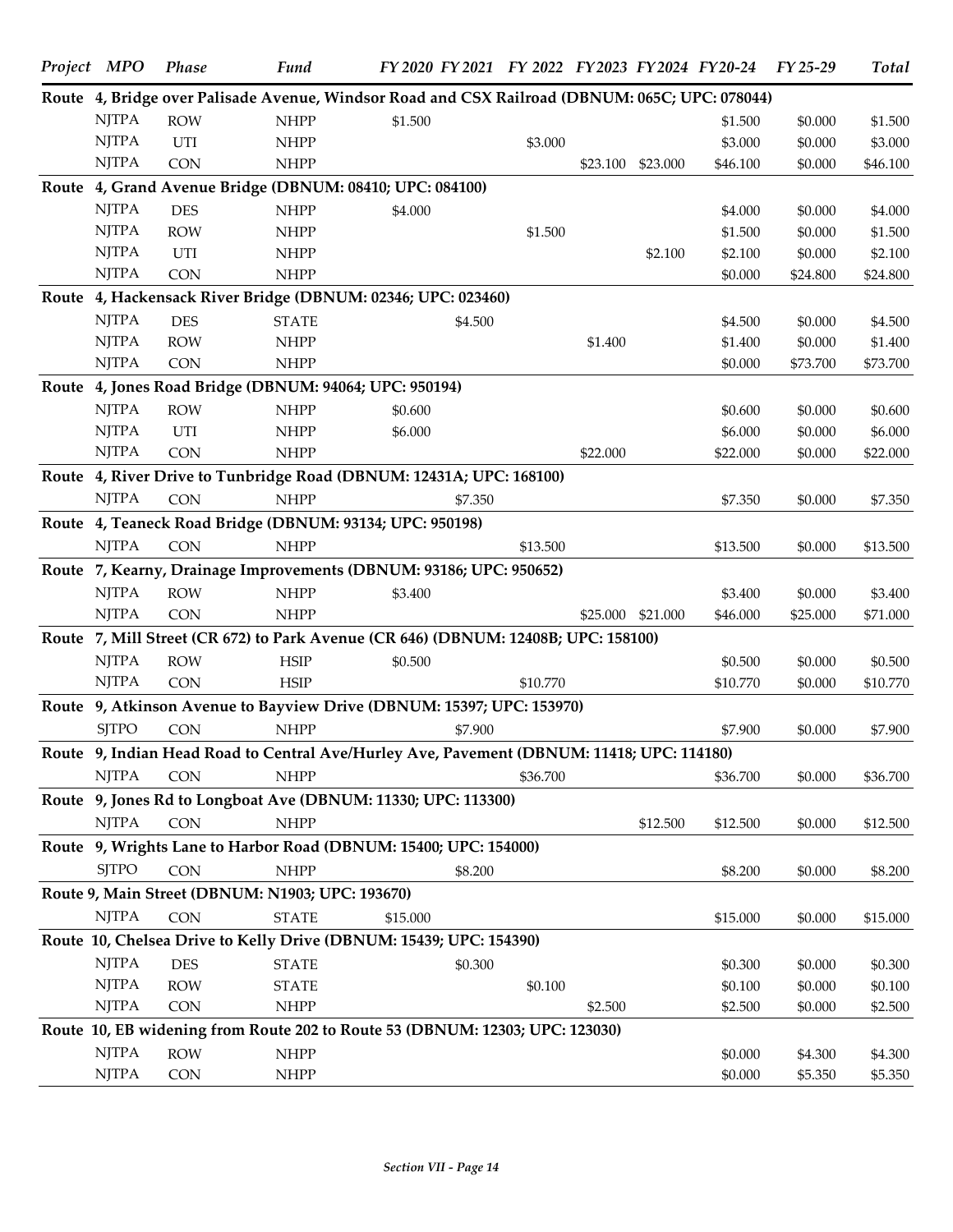| Project MPO  | Phase      | <b>Fund</b>                                                                                    | FY 2020 FY 2021 FY 2022 FY 2023 FY 2024 FY 20-24 |          |          |         |                    | FY 25-29           | Total              |
|--------------|------------|------------------------------------------------------------------------------------------------|--------------------------------------------------|----------|----------|---------|--------------------|--------------------|--------------------|
|              |            | Route 10, Hillside Ave (CR 619) to Mt. Pleasant Tpk (CR 665) (DBNUM: 11339; UPC: 113390)       |                                                  |          |          |         |                    |                    |                    |
| <b>NJTPA</b> | <b>DES</b> | <b>NHPP</b>                                                                                    | \$1.500                                          |          |          |         | \$1.500            | \$0.000            | \$1.500            |
| <b>NJTPA</b> | <b>ROW</b> | <b>NHPP</b>                                                                                    | \$1.000                                          |          |          |         | \$1.000            | \$0.000            | \$1.000            |
| <b>NJTPA</b> | <b>CON</b> | <b>NHPP</b>                                                                                    |                                                  |          | \$22,400 |         | \$22.400           | \$0.000            | \$22.400           |
|              |            | Route 10/202, NJ 53 to Johnson Road, Operational Improvements (DBNUM: 98338C; UPC: 983383)     |                                                  |          |          |         |                    |                    |                    |
| <b>NJTPA</b> | <b>ROW</b> | <b>NHPP</b>                                                                                    |                                                  |          |          | \$5.500 | \$5.500            | \$0.000            | \$5.500            |
| <b>NJTPA</b> | <b>CON</b> | <b>NHPP</b>                                                                                    |                                                  |          |          |         | \$0.000            | \$19.500           | \$19.500           |
|              |            | Route 15 Corridor, Rockfall Mitigation (DBNUM: 15441; UPC: 154410)                             |                                                  |          |          |         |                    |                    |                    |
| <b>NJTPA</b> | CON        | <b>NHPP</b>                                                                                    |                                                  |          |          |         | \$0.000            | \$20.000           | \$20.000           |
|              |            | Route 15 SB, Bridge over Rockaway River (DBNUM: 14414; UPC: 144140)                            |                                                  |          |          |         |                    |                    |                    |
| <b>NJTPA</b> | <b>ROW</b> | <b>NHPP</b>                                                                                    | \$0.950                                          |          |          |         | \$0.950            | \$0.000            | \$0.950            |
| <b>NJTPA</b> | <b>CON</b> | <b>NHPP</b>                                                                                    |                                                  | \$8.550  |          |         | \$8.550            | \$0.000            | \$8.550            |
|              |            | Route 15, Bridge over Paulins Kill (DBNUM: 09319; UPC: 093190)                                 |                                                  |          |          |         |                    |                    |                    |
| <b>NJTPA</b> | <b>ROW</b> | <b>STATE</b>                                                                                   | \$0.250                                          |          |          |         | \$0.250            | \$0.000            | \$0.250            |
| <b>NJTPA</b> | <b>CON</b> | <b>NHPP</b>                                                                                    |                                                  | \$3.500  |          |         | \$3.500            | \$0.000            | \$3.500            |
|              |            | Route 15 and Berkshire Valley Road (CR 699) (DBNUM: 13350; UPC: 133500)                        |                                                  |          |          |         |                    |                    |                    |
| <b>NJTPA</b> | <b>CON</b> | <b>HSIP</b>                                                                                    |                                                  | \$4.200  |          |         | \$4.200            | \$0.000            | \$4.200            |
|              |            | Route 17, Bridges over NYS&W RR & RR Spur & Central Avenue (CR 44) (DBNUM: 14319; UPC: 143190) |                                                  |          |          |         |                    |                    |                    |
| <b>NJTPA</b> | <b>DES</b> | <b>NHPP</b>                                                                                    |                                                  |          |          |         |                    |                    |                    |
| <b>NJTPA</b> | <b>ROW</b> |                                                                                                |                                                  | \$3.050  |          |         | \$3.050            | \$0.000<br>\$0.000 | \$3.050            |
| <b>NJTPA</b> | UTI        | <b>NHPP</b><br><b>NHPP</b>                                                                     |                                                  |          |          | \$3.000 | \$3.000<br>\$0.000 | \$4.000            | \$3.000<br>\$4.000 |
| <b>NJTPA</b> | <b>CON</b> | <b>NHPP</b>                                                                                    |                                                  |          |          |         | \$0.000            | \$26.000           | \$26.000           |
|              |            |                                                                                                |                                                  |          |          |         |                    |                    |                    |
| <b>NJTPA</b> |            | Route 17, Pierrepont Ave to Terrace Ave/Polify Rd (CR 55) (DBNUM: 15383; UPC: 153830)          |                                                  |          |          |         |                    |                    |                    |
|              | <b>CON</b> | <b>NHPP</b>                                                                                    |                                                  | \$6.100  |          |         | \$6.100            | \$0.000            | \$6.100            |
|              |            | Route 18 NB, Bridge over Conrail (DBNUM: 16352; UPC: 163520)                                   |                                                  |          |          |         |                    |                    |                    |
| <b>NJTPA</b> | <b>DES</b> | <b>STATE</b>                                                                                   | \$1.300                                          |          |          |         | \$1.300            | \$0.000            | \$1.300            |
| <b>NJTPA</b> | <b>CON</b> | <b>NHPP</b>                                                                                    |                                                  |          |          |         | \$0.000            | \$9.700            | \$9.700            |
|              |            | Route 18, East Brunswick, Drainage and Pavement Rehabilitation (DBNUM: 10354; UPC: 103540)     |                                                  |          |          |         |                    |                    |                    |
| <b>NJTPA</b> | CON        | <b>NHPP</b>                                                                                    | \$19.000                                         | \$18.200 |          |         | \$37.200           | \$0.000            | \$37.200           |
|              |            | Route 19, Colfax Ave (CR 609) to Marshall Street (DBNUM: 12419; UPC: 124190)                   |                                                  |          |          |         |                    |                    |                    |
| <b>NJTPA</b> | <b>CON</b> | <b>NHPP</b>                                                                                    | \$5.500                                          |          |          |         | \$5.500            | \$0.000            | \$5.500            |
|              |            | Route 20, Paterson Safety, Drainage and Resurfacing (DBNUM: 08372; UPC: 083720)                |                                                  |          |          |         |                    |                    |                    |
| <b>NJTPA</b> | <b>ROW</b> | <b>NHPP</b>                                                                                    | \$1.300                                          |          |          |         | \$1.300            | \$0.000            | \$1.300            |
| <b>NJTPA</b> | CON        | <b>NHPP</b>                                                                                    |                                                  | \$13.200 | \$13.000 |         | \$26.200           | \$0.000            | \$26.200           |
|              |            | Route 21, Lafayette Street to On Ramp at Interchange 7 (DBNUM: 15377; UPC: 153770)             |                                                  |          |          |         |                    |                    |                    |
| <b>NJTPA</b> | <b>CON</b> | <b>NHPP</b>                                                                                    | \$4.050                                          |          |          |         | \$4.050            | \$0.000            | \$4.050            |
|              |            | Route 21, Newark Riverfront Pedestrian and Bicycle Access (DBNUM: 98540; UPC: 985400)          |                                                  |          |          |         |                    |                    |                    |
| <b>NJTPA</b> | ERC        | <b>DEMO</b>                                                                                    | \$4.700                                          |          |          |         | \$4.700            | \$0.000            | \$4.700            |
|              |            | Route 22, Bridge over Echo Lake (DBNUM: 14330; UPC: 143300)                                    |                                                  |          |          |         |                    |                    |                    |
| <b>NJTPA</b> | <b>ROW</b> | <b>STATE</b>                                                                                   | \$0.300                                          |          |          |         | \$0.300            | \$0.000            | \$0.300            |
| <b>NJTPA</b> | CON        | <b>STATE</b>                                                                                   | \$2.050                                          |          |          |         | \$2.050            | \$0.000            | \$2.050            |
|              |            | Route 22, Bridge over NJT Raritan Valley Line (DBNUM: 14425; UPC: 144250)                      |                                                  |          |          |         |                    |                    |                    |
| <b>NJTPA</b> | <b>DES</b> | <b>STATE</b>                                                                                   | \$1.800                                          |          |          |         | \$1.800            | \$0.000            | \$1.800            |
| <b>NJTPA</b> | <b>ROW</b> | <b>NHPP</b>                                                                                    |                                                  |          | \$0.400  |         | \$0.400            | \$0.000            | \$0.400            |
| <b>NJTPA</b> | CON        | <b>NHPP</b>                                                                                    |                                                  |          |          |         | \$0.000            | \$9.500            | \$9.500            |
|              |            |                                                                                                |                                                  |          |          |         |                    |                    |                    |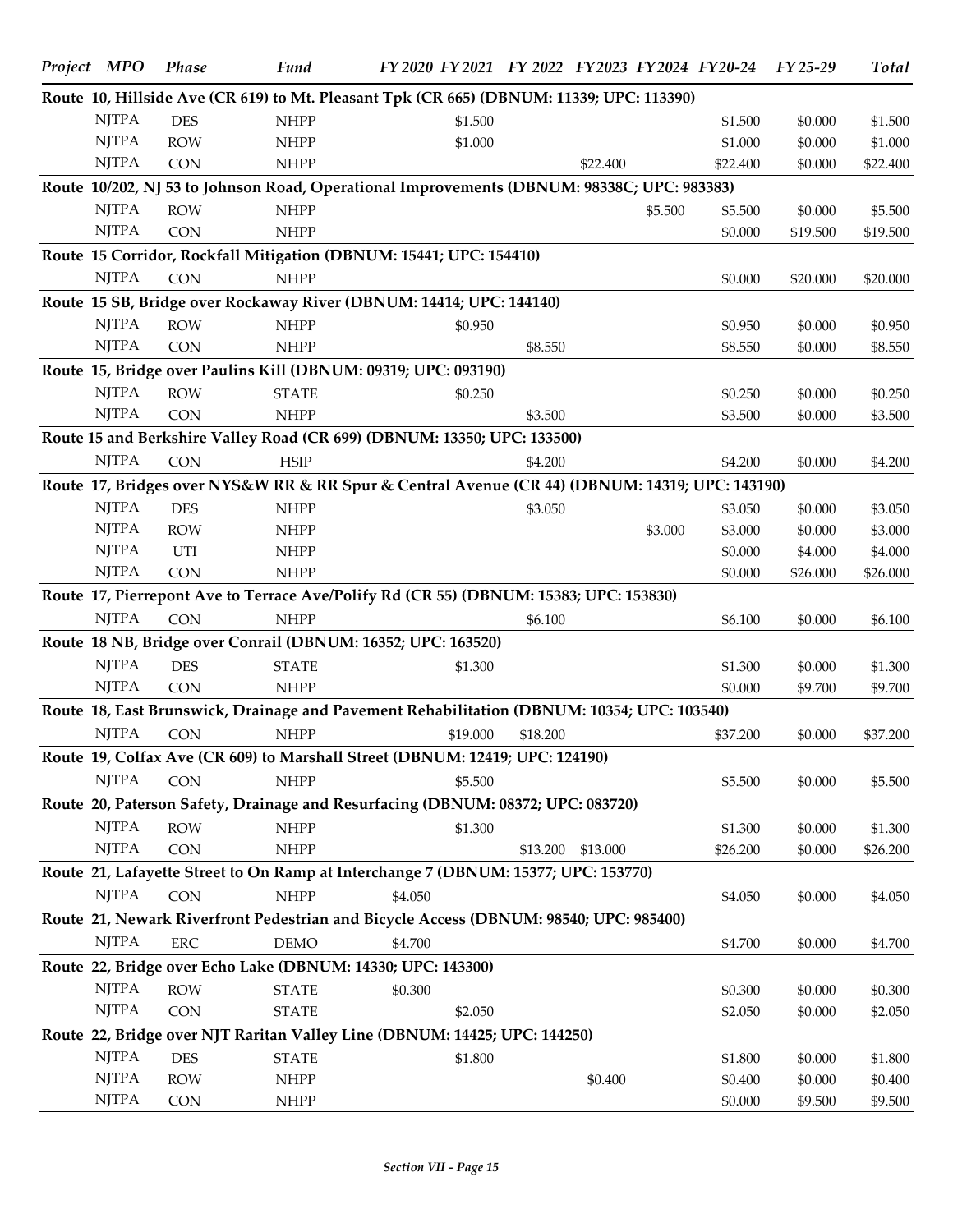|         | Project MPO  | Phase      | Fund                                                                                                  | FY 2020 FY 2021 FY 2022 FY 2023 FY 2024 FY 20-24 FY 25-29 |          |          |         |          |          | Total    |
|---------|--------------|------------|-------------------------------------------------------------------------------------------------------|-----------------------------------------------------------|----------|----------|---------|----------|----------|----------|
|         |              |            | Route 22, Broad Street (CR 623) to Route 27 (Empire Street) (DBNUM: 18373; UPC: 183730)               |                                                           |          |          |         |          |          |          |
|         | <b>NJTPA</b> | <b>CON</b> | <b>NHPP</b>                                                                                           |                                                           | \$2.500  |          |         | \$2.500  | \$0.000  | \$2.500  |
|         |              |            | Route 22, Chestnut Street Bridge Replacement (CR 626) (DBNUM: 04361; UPC: 043610)                     |                                                           |          |          |         |          |          |          |
|         | <b>NJTPA</b> | <b>CON</b> | <b>NHPP</b>                                                                                           | \$14.700                                                  | \$14.000 |          |         | \$28.700 | \$0.000  | \$28.700 |
|         |              |            | Route 22/Route 82/Garden State Parkway Interchange (DBNUM: 658A; UPC: 058002)                         |                                                           |          |          |         |          |          |          |
|         | <b>NJTPA</b> | UTI        | <b>STATE</b>                                                                                          | \$0.250                                                   |          |          |         | \$0.250  | \$0.000  | \$0.250  |
|         | <b>NJTPA</b> | <b>CON</b> | <b>NHPP</b>                                                                                           |                                                           |          |          | \$8.000 | \$8.000  | \$23.500 | \$31.500 |
|         |              |            | Route 23 Rockfall Mitigation, West Milford Township (DBNUM: 16324; UPC: 163240)                       |                                                           |          |          |         |          |          |          |
|         | <b>NJTPA</b> | <b>CON</b> | <b>NHPP</b>                                                                                           |                                                           |          |          |         | \$0.000  | \$25.000 | \$25.000 |
|         |              |            | Route 23, Alexander Road to Maple Lake Road (DBNUM: 11424; UPC: 114240)                               |                                                           |          |          |         |          |          |          |
|         | <b>NJTPA</b> | <b>CON</b> | <b>NHPP</b>                                                                                           | \$17,200                                                  |          |          |         | \$17.200 | \$0.000  | \$17.200 |
|         |              |            | Route 23, Bridge over Pequannock River / Hamburg Turnpike (DBNUM: 08347; UPC: 083470)                 |                                                           |          |          |         |          |          |          |
|         | <b>NJTPA</b> | <b>DES</b> | <b>NHPP</b>                                                                                           | \$8.500                                                   |          |          |         | \$8.500  | \$0.000  | \$8.500  |
|         | <b>NJTPA</b> | <b>ROW</b> | <b>NHPP</b>                                                                                           |                                                           | \$1.500  |          |         | \$1.500  | \$0.000  | \$1.500  |
|         | <b>NJTPA</b> | <b>CON</b> | <b>NHPP</b>                                                                                           |                                                           |          |          |         | \$0.000  | \$53.300 | \$53.300 |
|         |              |            | Route 23, Hardyston Township Improvements (DBNUM: 96039; UPC: 950262)                                 |                                                           |          |          |         |          |          |          |
|         | <b>NJTPA</b> | <b>CON</b> | <b>NHPP</b>                                                                                           | \$12.800                                                  |          |          |         | \$12.800 | \$0.000  | \$12.800 |
|         |              |            | Route 23, High Crest Drive to Macopin River (DBNUM: 11424A; UPC: 153000)                              |                                                           |          |          |         |          |          |          |
|         | <b>NJTPA</b> | <b>DES</b> | <b>NHPP</b>                                                                                           |                                                           |          | \$1.900  |         | \$1.900  | \$0.000  | \$1.900  |
|         | <b>NJTPA</b> | <b>ROW</b> | <b>NHPP</b>                                                                                           |                                                           |          |          | \$0.250 | \$0.250  | \$0.000  | \$0.250  |
|         | <b>NJTPA</b> | <b>CON</b> | <b>NHPP</b>                                                                                           |                                                           |          |          |         | \$0.000  | \$11.650 | \$11.650 |
|         |              |            | Route 23, NB Bridge over Pequannock River (DBNUM: 14440; UPC: 144400)                                 |                                                           |          |          |         |          |          |          |
|         | <b>NJTPA</b> | <b>DES</b> | <b>NHPP</b>                                                                                           | \$1.700                                                   |          |          |         | \$1.700  | \$0.000  | \$1.700  |
|         | <b>NJTPA</b> | <b>ROW</b> | <b>STATE</b>                                                                                          |                                                           | \$0.050  |          |         | \$0.050  | \$0.000  | \$0.050  |
|         | <b>NJTPA</b> | <b>CON</b> | <b>NHPP</b>                                                                                           |                                                           |          |          | \$4.100 | \$4.100  | \$0.000  | \$4.100  |
|         |              |            | Route 23, Route 80 and Route 46 Interchange (DBNUM: 9233B6; UPC: 009234)                              |                                                           |          |          |         |          |          |          |
|         | <b>NJTPA</b> | <b>DES</b> | <b>NHPP</b>                                                                                           | \$3.400                                                   |          |          |         | \$3.400  | \$0.000  | \$3.400  |
|         | <b>NJTPA</b> | <b>ROW</b> | <b>STATE</b>                                                                                          |                                                           | \$0.500  |          |         | \$0.500  | \$0.000  | \$0.500  |
|         | <b>NJTPA</b> | UTI        | <b>NHPP</b>                                                                                           |                                                           | \$1.500  |          |         | \$1.500  | \$0.000  | \$1.500  |
|         | <b>NJTPA</b> | <b>CON</b> | <b>NHPP</b>                                                                                           |                                                           |          | \$30.400 |         | \$30.400 | \$0.000  | \$30.400 |
|         |              |            | Route 26, Cox Road to Nassau Street (DBNUM: 15398; UPC: 153980)                                       |                                                           |          |          |         |          |          |          |
|         | <b>NJTPA</b> | <b>CON</b> | <b>NHPP</b>                                                                                           | \$2.580                                                   |          |          |         | \$2.580  | \$0.000  | \$2.580  |
|         |              |            | Route 27 NB (Cherry Street), Bridge over Conrail (DBNUM: 16303; UPC: 163030)                          |                                                           |          |          |         |          |          |          |
|         | <b>NJTPA</b> | <b>DES</b> | <b>NHPP</b>                                                                                           |                                                           | \$1.900  |          |         | \$1.900  | \$0.000  | \$1.900  |
|         | <b>NJTPA</b> | <b>CON</b> | <b>NHPP</b>                                                                                           |                                                           |          |          | \$8.150 | \$8.150  | \$0.000  | \$8.150  |
|         |              |            | Route 27, Dehart Place to Route 21 (DBNUM: 15371; UPC: 153710)                                        |                                                           |          |          |         |          |          |          |
|         | <b>NJTPA</b> | <b>CON</b> | <b>NHPP</b>                                                                                           | \$13.264                                                  |          |          |         | \$13.264 | \$0.000  | \$13.264 |
| 178000) |              |            | Route 27, Prince Street/Magnolia Avenue and Empire Street/Route 22 Intersections (DBNUM: 15371A; UPC: |                                                           |          |          |         |          |          |          |
|         | <b>NJTPA</b> | <b>CON</b> | <b>HSIP</b>                                                                                           | \$3.175                                                   |          |          |         | \$3.175  | \$0.000  | \$3.175  |
|         |              |            | Route 28, Rt 287 to CR 525 (Thompson Avenue) (DBNUM: 13318; UPC: 133180)                              |                                                           |          |          |         |          |          |          |
|         | <b>NJTPA</b> | <b>DES</b> | <b>NHPP</b>                                                                                           | \$1.600                                                   |          |          |         | \$1.600  | \$0.000  | \$1.600  |
|         | <b>NJTPA</b> | <b>ROW</b> | <b>NHPP</b>                                                                                           |                                                           |          | \$1.180  |         | \$1.180  | \$0.000  | \$1.180  |
|         | <b>NJTPA</b> | <b>CON</b> | <b>NHPP</b>                                                                                           |                                                           |          |          | \$3.490 | \$3.490  | \$0.000  | \$3.490  |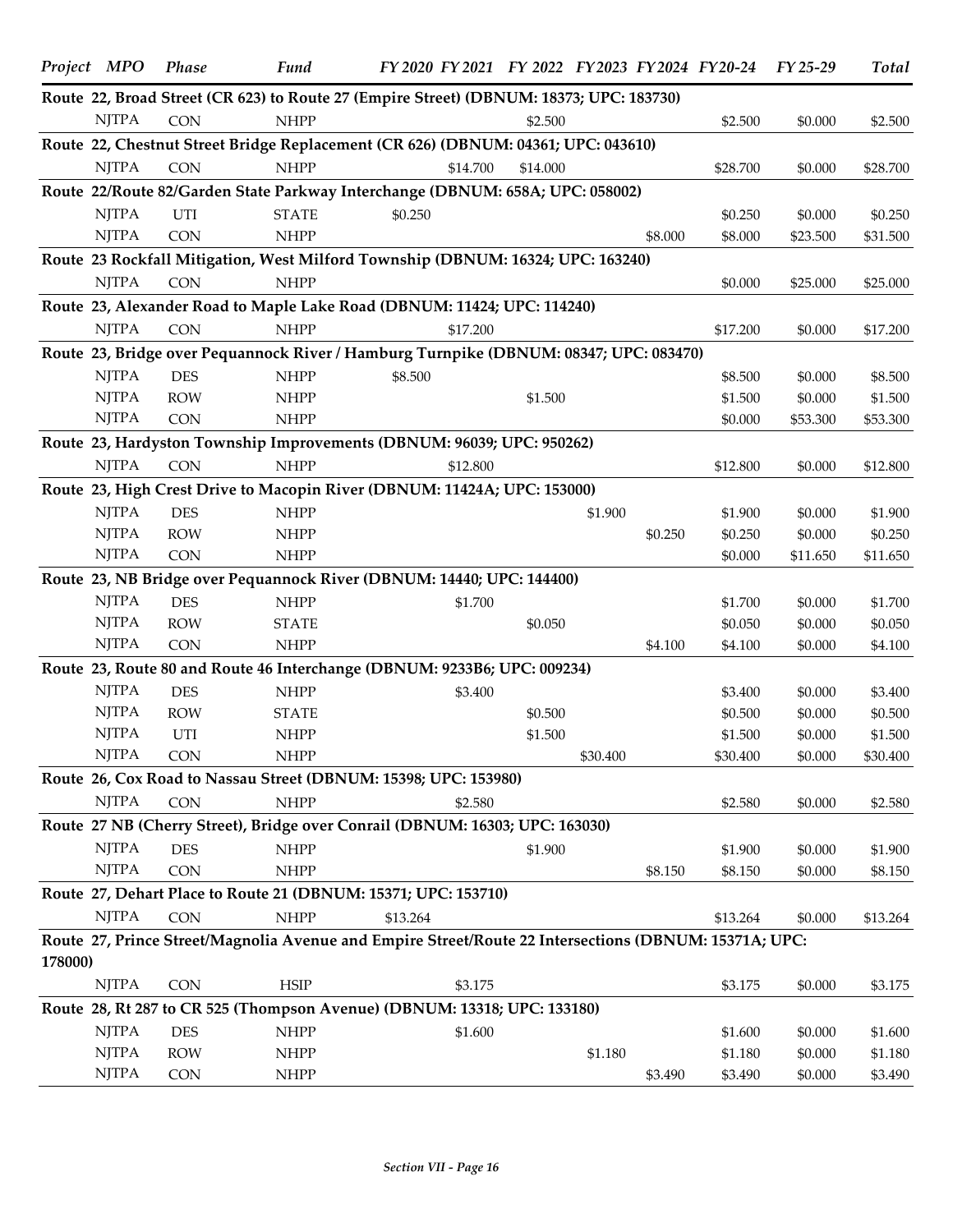| Project MPO  | <b>Phase</b>             | <b>Fund</b>                                                                                         |          |         |         |          |          | FY 2020 FY 2021 FY 2022 FY 2023 FY 2024 FY 20-24 FY 25-29 |          | <b>Total</b> |
|--------------|--------------------------|-----------------------------------------------------------------------------------------------------|----------|---------|---------|----------|----------|-----------------------------------------------------------|----------|--------------|
|              |                          | Route 29, Alexauken Creek Road to Washington Street (DBNUM: 11413C; UPC: 158030)                    |          |         |         |          |          |                                                           |          |              |
| <b>NJTPA</b> | $PE$                     | STBGP-FLEX                                                                                          | \$1.300  |         |         |          |          | \$1.300                                                   | \$0.000  | \$1.300      |
| <b>NJTPA</b> | <b>DES</b>               | STBGP-FLEX                                                                                          |          |         | \$1.100 |          |          | \$1.100                                                   | \$0.000  | \$1.100      |
| <b>NJTPA</b> | <b>ROW</b>               | STBGP-FLEX                                                                                          |          |         |         | \$0.400  |          | \$0.400                                                   | \$0.000  | \$0.400      |
| <b>NJTPA</b> | <b>CON</b>               | STBGP-FLEX                                                                                          |          |         |         |          |          | \$0.000                                                   | \$12.875 | \$12.875     |
|              |                          | Route 29, Bridge over Copper Creek (DBNUM: 16351; UPC: 163510)                                      |          |         |         |          |          |                                                           |          |              |
| <b>NJTPA</b> | PE                       | STBGP-OS-BRDG                                                                                       | \$0.400  |         |         |          |          | \$0.400                                                   | \$0.000  | \$0.400      |
| <b>NJTPA</b> | <b>DES</b>               | STBGP-OS-BRDG                                                                                       |          | \$0.900 |         |          |          | \$0.900                                                   | \$0.000  | \$0.900      |
| <b>NJTPA</b> | <b>CON</b>               | STBGP-OS-BRDG                                                                                       |          |         |         | \$2.400  |          | \$2.400                                                   | \$0.000  | \$2.400      |
|              |                          | Route 29, Cass Street to Calhoun Street, Drainage (DBNUM: 07319B; UPC: 123660)                      |          |         |         |          |          |                                                           |          |              |
| <b>DVRPC</b> | <b>CON</b>               | <b>NHPP</b>                                                                                         | \$22,000 |         |         |          |          | \$22.000                                                  | \$0.000  | \$22.000     |
|              |                          | Route 29, Rockfall Mitigation, Kingwood Twp (DBNUM: 11413B; UPC: 158020)                            |          |         |         |          |          |                                                           |          |              |
| <b>NJTPA</b> | <b>CON</b>               | <b>NHPP</b>                                                                                         |          |         | \$8.000 | \$10.000 | \$12.000 | \$30.000                                                  | \$0.000  | \$30.000     |
|              |                          | Route 29, Rockfall Mitigation, West Amwell & Lambertville (DBNUM: 15443; UPC: 154430)               |          |         |         |          |          |                                                           |          |              |
| <b>NJTPA</b> | <b>CON</b>               | <b>NHPP</b>                                                                                         |          |         |         |          |          | \$0.000                                                   | \$20.000 | \$20.000     |
|              |                          | Route 30, Atco Avenue to Route 206 (DBNUM: 11416; UPC: 114160)                                      |          |         |         |          |          |                                                           |          |              |
| <b>DVRPC</b> |                          |                                                                                                     |          |         |         |          |          |                                                           |          |              |
| <b>SJTPO</b> | <b>CON</b><br><b>CON</b> | <b>NHPP</b><br><b>NHPP</b>                                                                          | \$7.896  |         |         |          |          | \$7.896<br>\$1.704                                        | \$0.000  | \$7.896      |
|              |                          |                                                                                                     | \$1.704  |         |         |          |          |                                                           | \$0.000  | \$1.704      |
|              |                          | Route 30, Bridge over Beach Thorofare (DBNUM: 14427; UPC: 144270)                                   |          |         |         |          |          |                                                           |          |              |
| <b>SJTPO</b> | CON                      | <b>NHPP</b>                                                                                         | \$18,250 |         |         |          |          | \$18.250                                                  | \$0.000  | \$18.250     |
|              |                          | Route 30, Bridge over Duck Thorofare (DBNUM: 14428; UPC: 144280)                                    |          |         |         |          |          |                                                           |          |              |
| <b>SJTPO</b> | PE                       | <b>NHPP</b>                                                                                         | \$1.000  |         |         |          |          | \$1.000                                                   | \$0.000  | \$1.000      |
| <b>SJTPO</b> | <b>DES</b>               | <b>NHPP</b>                                                                                         |          |         |         | \$1.850  |          | \$1.850                                                   | \$0.000  | \$1.850      |
| <b>SJTPO</b> | <b>ROW</b>               | <b>STATE</b>                                                                                        |          |         | \$0.500 |          |          | \$0.500                                                   | \$0.000  | \$0.500      |
| <b>SJTPO</b> | <b>CON</b>               | <b>NHPP</b>                                                                                         |          |         |         |          |          | \$0.000                                                   | \$12.600 | \$12.600     |
|              |                          | Route 30, Bridge over Newfound Thorofare (DBNUM: 16350; UPC: 163500)                                |          |         |         |          |          |                                                           |          |              |
| <b>SITPO</b> | <b>CON</b>               | <b>NHPP</b>                                                                                         |          |         |         |          |          | \$0.000                                                   | \$23.321 | \$23.321     |
|              |                          | Route 30, CR 542 (Sea Grove Ave/Central Ave) to Weymouth Rd (CR 640) (DBNUM: 15382; UPC: 153820)    |          |         |         |          |          |                                                           |          |              |
| <b>SJTPO</b> | CON                      | <b>NHPP</b>                                                                                         |          |         | \$2.600 |          |          | \$2.600                                                   | \$0.000  | \$2.600      |
|              |                          | Route 30, Gibbsboro Road (CR 686) (DBNUM: 16319; UPC: 163190)                                       |          |         |         |          |          |                                                           |          |              |
| <b>DVRPC</b> | <b>CON</b>               | <b>HSIP</b>                                                                                         |          |         |         |          |          | \$0.000                                                   | \$6.500  | \$6.500      |
|              |                          | Route 30, Mill Road (CR 651) (DBNUM: 17503; UPC: 175030)                                            |          |         |         |          |          |                                                           |          |              |
| <b>SJTPO</b> | <b>CON</b>               | <b>HSIP</b>                                                                                         | \$1.400  |         |         |          |          | \$1.400                                                   | \$0.000  | \$1.400      |
|              |                          | Route 31 SB, CR 523 (Walter Foran Boulevard) to Wescott Drive (CR 600) (DBNUM: 08327B; UPC: 168050) |          |         |         |          |          |                                                           |          |              |
| <b>NJTPA</b> | <b>CON</b>               | <b>NHPP</b>                                                                                         |          |         | \$5.400 |          |          | \$5.400                                                   | \$0.000  | \$5.400      |
|              |                          |                                                                                                     |          |         |         |          |          |                                                           |          |              |
|              |                          | Route 31, Bridge over Furnace Brook (DBNUM: 09325; UPC: 093250)                                     |          |         |         |          |          |                                                           |          |              |
| <b>NJTPA</b> | <b>DES</b>               | <b>STATE</b>                                                                                        |          | \$1.100 |         |          |          | \$1.100                                                   | \$0.000  | \$1.100      |
| <b>NJTPA</b> | <b>ROW</b>               | <b>STATE</b>                                                                                        |          |         | \$0.500 |          |          | \$0.500                                                   | \$0.000  | \$0.500      |
| <b>NJTPA</b> | <b>CON</b>               | <b>NHPP</b>                                                                                         |          |         |         | \$4.250  |          | \$4.250                                                   | \$0.000  | \$4.250      |
|              |                          | Route 31, Church Street (CR 650) to E Main Street/Flemington Jct Road (DBNUM: 08327C; UPC: 168060)  |          |         |         |          |          |                                                           |          |              |
| <b>NJTPA</b> | <b>DES</b>               | <b>STATE</b>                                                                                        |          |         | \$1.500 |          |          | \$1.500                                                   | \$0.000  | \$1.500      |
| <b>NJTPA</b> | <b>ROW</b>               | <b>NHPP</b>                                                                                         |          |         |         | \$0.500  |          | \$0.500                                                   | \$0.000  | \$0.500      |
| <b>NJTPA</b> | <b>CON</b>               | <b>NHPP</b>                                                                                         |          |         |         |          |          | \$0.000                                                   | \$18.622 | \$18.622     |
|              |                          | Route 31, Franklin Road (CR 634) to Route 46 (DBNUM: 12422; UPC: 124220)                            |          |         |         |          |          |                                                           |          |              |
| <b>NJTPA</b> | CON                      | <b>NHPP</b>                                                                                         |          |         | \$6.300 |          |          | \$6.300                                                   | \$0.000  | \$6.300      |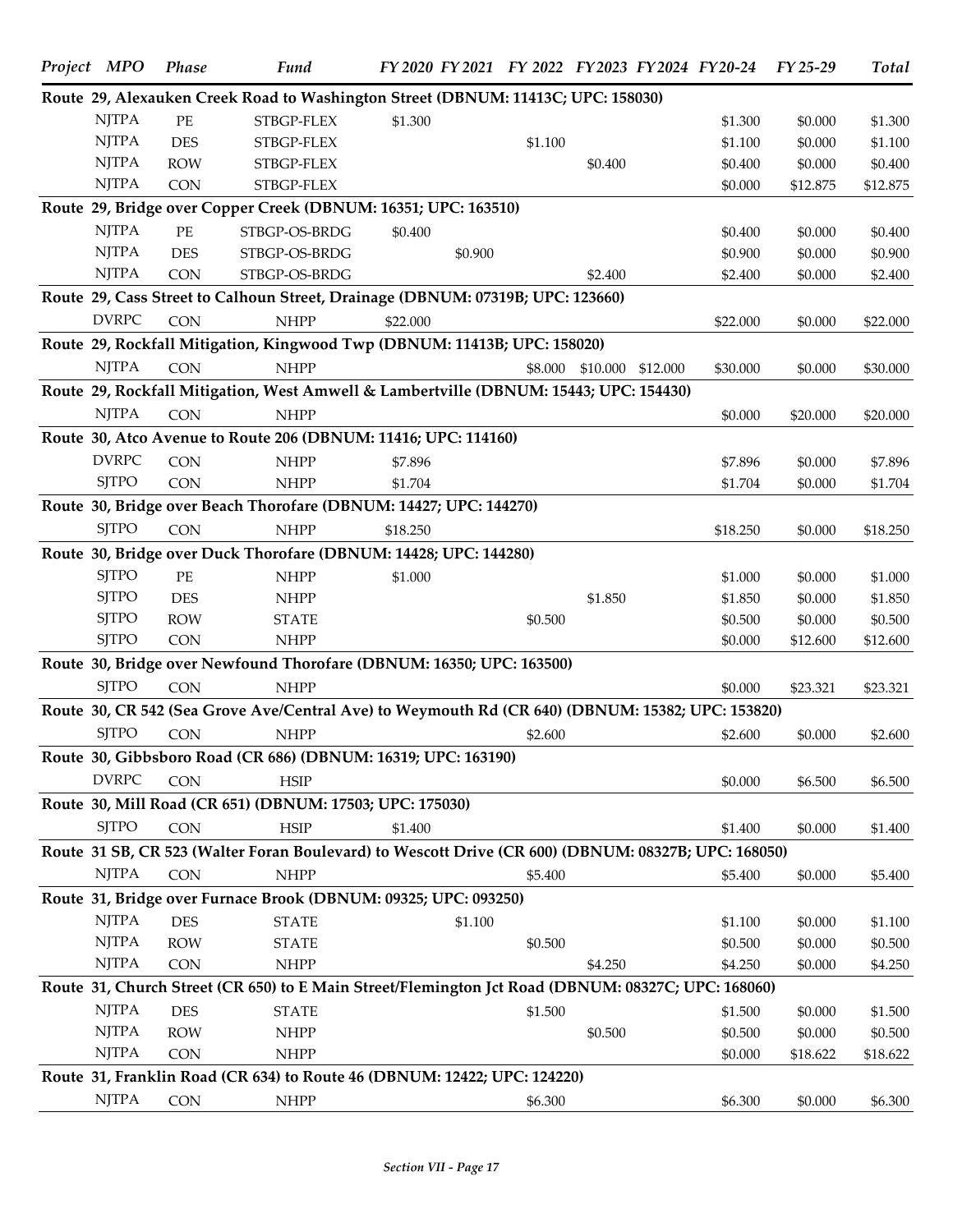|                     | Project MPO  | <b>Phase</b> | <b>Fund</b>                                                                                         | FY 2020 FY 2021 FY 2022 FY 2023 FY 2024 FY 20-24 FY 25-29 |         |         |          |          |          | <b>Total</b> |
|---------------------|--------------|--------------|-----------------------------------------------------------------------------------------------------|-----------------------------------------------------------|---------|---------|----------|----------|----------|--------------|
|                     |              |              | Route 31, HealthQuest Boulevard to River Road (DBNUM: 08327D; UPC: 168070)                          |                                                           |         |         |          |          |          |              |
|                     | <b>NJTPA</b> | <b>DES</b>   | <b>STATE</b>                                                                                        |                                                           | \$1.100 |         |          | \$1.100  | \$0.000  | \$1.100      |
|                     | <b>NJTPA</b> | <b>ROW</b>   | <b>NHPP</b>                                                                                         |                                                           |         |         | \$1.750  | \$1.750  | \$0.000  | \$1.750      |
|                     | <b>NJTPA</b> | <b>CON</b>   | <b>NHPP</b>                                                                                         |                                                           |         |         |          | \$0.000  | \$11.100 | \$11.100     |
|                     |              |              | Route 31, Route 78/22 to Graysrock Road (DBNUM: 11342A; UPC: 148010)                                |                                                           |         |         |          |          |          |              |
|                     | <b>NJTPA</b> | <b>DES</b>   | <b>NHPP</b>                                                                                         | \$0.750                                                   |         |         |          | \$0.750  | \$0.000  | \$0.750      |
|                     | <b>NJTPA</b> | <b>ROW</b>   | <b>NHPP</b>                                                                                         |                                                           | \$0.150 |         |          | \$0.150  | \$0.000  | \$0.150      |
|                     | <b>NJTPA</b> | CON          | <b>NHPP</b>                                                                                         |                                                           |         |         |          | \$0.000  | \$8.825  | \$8.825      |
|                     |              |              | Route 33 Business, Bridge over Conrail Freehold Secondary Branch (DBNUM: 12379; UPC: 123790)        |                                                           |         |         |          |          |          |              |
|                     | <b>NJTPA</b> | <b>DES</b>   | <b>NHPP</b>                                                                                         | \$2.500                                                   |         |         |          | \$2.500  | \$0.000  | \$2.500      |
|                     | <b>NJTPA</b> | <b>ROW</b>   | <b>NHPP</b>                                                                                         |                                                           | \$1.000 |         |          | \$1.000  | \$0.000  | \$1.000      |
|                     | <b>NJTPA</b> | <b>CON</b>   | <b>NHPP</b>                                                                                         |                                                           |         | \$9.500 |          | \$9.500  | \$0.000  | \$9.500      |
|                     |              |              | Route 33, Bridge over Millstone River (DBNUM: 14422; UPC: 144220)                                   |                                                           |         |         |          |          |          |              |
|                     | <b>NJTPA</b> | <b>DES</b>   | <b>NHPP</b>                                                                                         | \$1.000                                                   |         |         |          | \$1.000  | \$0.000  | \$1.000      |
|                     | <b>NJTPA</b> | <b>CON</b>   | <b>NHPP</b>                                                                                         | \$3.350                                                   |         |         |          | \$3.350  | \$0.000  | \$3.350      |
|                     |              |              | Route 33, Cleveland Avenue to Paxon Avenue (DBNUM: 15374; UPC: 153740)                              |                                                           |         |         |          |          |          |              |
|                     | <b>DVRPC</b> | <b>CON</b>   | <b>NHPP</b>                                                                                         | \$4.530                                                   |         |         |          | \$4.530  | \$0.000  | \$4.530      |
|                     |              |              | Route 34, CR 537 to Washington Ave., Pavement (DBNUM: 11307; UPC: 113070)                           |                                                           |         |         |          |          |          |              |
|                     | <b>NJTPA</b> | <b>DES</b>   | <b>NHPP</b>                                                                                         |                                                           |         | \$8.000 |          | \$8.000  | \$0.000  | \$8.000      |
|                     | <b>NJTPA</b> | <b>CON</b>   | <b>NHPP</b>                                                                                         |                                                           |         |         |          | \$0.000  | \$90.000 | \$90.000     |
|                     |              |              | Route 35, Bridge over North Branch of Wreck Pond (DBNUM: 14429; UPC: 144290)                        |                                                           |         |         |          |          |          |              |
|                     | <b>NJTPA</b> | <b>DES</b>   | <b>NHPP</b>                                                                                         | \$1.250                                                   |         |         |          | \$1.250  | \$0.000  | \$1.250      |
|                     | <b>NJTPA</b> | <b>ROW</b>   | <b>NHPP</b>                                                                                         | \$0.226                                                   |         |         |          | \$0.226  | \$0.000  | \$0.226      |
|                     | <b>NJTPA</b> | CON          | <b>NHPP</b>                                                                                         |                                                           |         | \$2.890 |          | \$2.890  | \$0.000  | \$2.890      |
|                     |              |              | Route 35, Heards Brook and Woodbridge Creek, Culvert Replacement (DBNUM: 10381; UPC: 103810)        |                                                           |         |         |          |          |          |              |
|                     | <b>NJTPA</b> | <b>DES</b>   | <b>STATE</b>                                                                                        | \$1.500                                                   |         |         |          | \$1.500  | \$0.000  | \$1.500      |
|                     | <b>NJTPA</b> | <b>ROW</b>   | <b>STATE</b>                                                                                        |                                                           | \$0.200 |         |          | \$0.200  | \$0.000  | \$0.200      |
|                     | <b>NJTPA</b> | CON          | <b>NHPP</b>                                                                                         |                                                           |         |         | \$4.300  | \$4.300  | \$0.000  | \$4.300      |
|                     |              |              | Route 35, Osborne Avenue to Manasquan River & Old Bridge Road to Route 34 & Route 70 (DBNUM: 15389; |                                                           |         |         |          |          |          |              |
| <b>UPC: 153890)</b> |              |              |                                                                                                     |                                                           |         |         |          |          |          |              |
|                     | <b>NJTPA</b> | PE           | <b>NHPP</b>                                                                                         | \$1.500                                                   |         |         |          | \$1.500  | \$0.000  | \$1.500      |
|                     | <b>NJTPA</b> | <b>DES</b>   | <b>NHPP</b>                                                                                         |                                                           | \$3.000 |         |          | \$3.000  | \$0.000  | \$3.000      |
|                     | <b>NJTPA</b> | <b>ROW</b>   | <b>NHPP</b>                                                                                         |                                                           |         | \$1.000 |          | \$1.000  | \$0.000  | \$1.000      |
|                     | <b>NJTPA</b> | CON          | <b>NHPP</b>                                                                                         |                                                           |         |         |          | \$0.000  | \$16.800 | \$16.800     |
|                     |              |              | Route 35, Route 9 to Colonia Boulevard (DBNUM: 15392; UPC: 153920)                                  |                                                           |         |         |          |          |          |              |
|                     | <b>NJTPA</b> | CON          | <b>NHPP</b>                                                                                         |                                                           |         |         | \$15.700 | \$15.700 | \$0.000  | \$15.700     |
|                     |              |              | Route 35 NB, Bridge over Route 36 NB & GSP Ramp G (DBNUM: 18351; UPC: 183510)                       |                                                           |         |         |          |          |          |              |
|                     | <b>NJTPA</b> | <b>DES</b>   | <b>STATE</b>                                                                                        | \$0.750                                                   |         |         |          | \$0.750  | \$0.000  | \$0.750      |
|                     | <b>NJTPA</b> | CON          | <b>NHPP</b>                                                                                         |                                                           |         |         | \$3.690  | \$3.690  | \$0.000  | \$3.690      |
|                     |              |              | Route 38 and Lenola Road (CR 608) (DBNUM: 15353; UPC: 153530)                                       |                                                           |         |         |          |          |          |              |
|                     | <b>DVRPC</b> | <b>DES</b>   | <b>NHPP</b>                                                                                         |                                                           |         | \$1.500 |          | \$1.500  | \$0.000  | \$1.500      |
|                     | <b>DVRPC</b> | <b>ROW</b>   | <b>NHPP</b>                                                                                         |                                                           |         |         | \$1.000  | \$1.000  | \$0.000  | \$1.000      |
|                     | <b>DVRPC</b> | <b>CON</b>   | <b>NHPP</b>                                                                                         |                                                           |         |         |          | \$0.000  | \$9.000  | \$9.000      |
|                     |              |              | Route 38, Nixon Drive to Pemberton Road (DBNUM: 15385; UPC: 153850)                                 |                                                           |         |         |          |          |          |              |
|                     | <b>DVRPC</b> | CON          | <b>NHPP</b>                                                                                         |                                                           |         |         | \$6.603  | \$6.603  | \$0.000  | \$6.603      |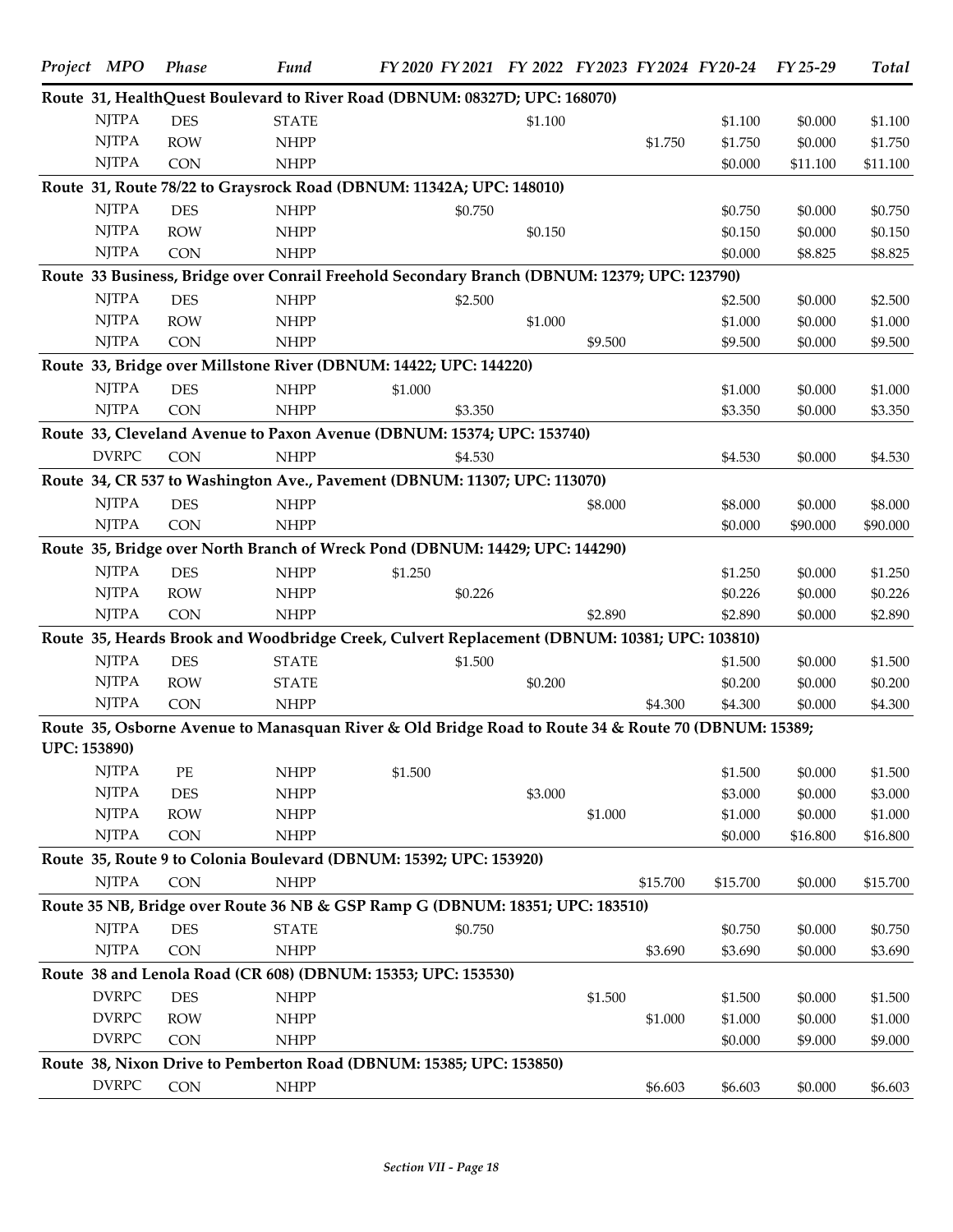| (DBNUM: 12307; UPC: 123070) |            | Route 38, South Church Street (CR 607) to Fellowship Road (CR 673), Operational and Safety Improvements |          |          |         |         |          |          |         |          |
|-----------------------------|------------|---------------------------------------------------------------------------------------------------------|----------|----------|---------|---------|----------|----------|---------|----------|
| <b>DVRPC</b>                | <b>CON</b> | <b>NHPP</b>                                                                                             |          |          |         |         | \$16.270 | \$16.270 | \$0.000 | \$16.270 |
|                             |            | Route 40, Atlantic County, Drainage (DBNUM: 08371; UPC: 083710)                                         |          |          |         |         |          |          |         |          |
| <b>SJTPO</b>                | <b>CON</b> | STBGP-FLEX                                                                                              |          | \$20.000 |         |         |          | \$20.000 | \$0.000 | \$20.000 |
|                             |            | Route 40, CR 555 Intersection, Operational & Safety Improvements (DBNUM: 12383; UPC: 123830)            |          |          |         |         |          |          |         |          |
| <b>DVRPC</b>                | <b>ROW</b> | <b>NHPP</b>                                                                                             | \$1.500  |          |         |         |          | \$1.500  | \$0.000 | \$1.500  |
| <b>DVRPC</b>                | <b>CON</b> | <b>NHPP</b>                                                                                             |          | \$4.500  |         |         |          | \$4.500  | \$0.000 | \$4.500  |
|                             |            | Route 40, Elmer Lake to Elmwood Avenue (DBNUM: 12413; UPC: 124130)                                      |          |          |         |         |          |          |         |          |
| <b>DVRPC</b>                | <b>CON</b> | <b>NHPP</b>                                                                                             | \$3.508  |          |         |         |          | \$3.508  | \$0.000 | \$3.508  |
| <b>SJTPO</b>                | <b>CON</b> | <b>NHPP</b>                                                                                             | \$4.862  |          |         |         |          | \$4.862  | \$0.000 | \$4.862  |
|                             |            | Route 40, Hamilton Common Drive to West End Avenue (CR 629) (DBNUM: 15370; UPC: 153700)                 |          |          |         |         |          |          |         |          |
| <b>SJTPO</b>                | <b>CON</b> | <b>NHPP</b>                                                                                             |          | \$13.340 |         |         |          | \$13.340 | \$0.000 | \$13.340 |
|                             |            | Route 40/322, Median Closures, Delilah Road to East Fire Road (DBNUM: 196A5; UPC: 068095)               |          |          |         |         |          |          |         |          |
| <b>SJTPO</b>                | <b>DES</b> | $\ensuremath{\mathsf{STATE}}$                                                                           |          | \$1.200  |         |         |          | \$1.200  | \$0.000 | \$1.200  |
| <b>SJTPO</b>                | <b>ROW</b> | <b>NHPP</b>                                                                                             |          |          |         | \$1.000 |          | \$1.000  | \$0.000 | \$1.000  |
| <b>SJTPO</b>                | <b>CON</b> | <b>NHPP</b>                                                                                             |          |          |         |         |          | \$0.000  | \$6.800 | \$6.800  |
|                             |            | Route 41 and Deptford Center Road (DBNUM: 15302; UPC: 153020)                                           |          |          |         |         |          |          |         |          |
| <b>DVRPC</b>                | <b>DES</b> | <b>STATE</b>                                                                                            |          | \$1.125  |         |         |          | \$1.125  | \$0.000 | \$1.125  |
| <b>DVRPC</b>                | <b>ROW</b> | <b>NHPP</b>                                                                                             |          |          |         | \$1.100 |          | \$1.100  | \$0.000 | \$1.100  |
| <b>DVRPC</b>                | <b>CON</b> | <b>NHPP</b>                                                                                             |          |          |         |         | \$3.050  | \$3.050  | \$0.000 | \$3.050  |
|                             |            | Route 42 SB, Leaf Avenue Extension to Creek Road (CR 753) (DBNUM: 18313; UPC: 183130)                   |          |          |         |         |          |          |         |          |
| <b>DVRPC</b>                | <b>DES</b> | NHFP-HWY                                                                                                |          |          | \$0.650 |         |          | \$0.650  | \$0.000 | \$0.650  |
| <b>DVRPC</b>                | <b>ROW</b> | NHFP-HWY                                                                                                |          |          |         | \$1.000 |          | \$1.000  | \$0.000 | \$1.000  |
| <b>DVRPC</b>                | <b>CON</b> | NHFP-HWY                                                                                                |          |          |         |         | \$6.000  | \$6.000  | \$0.000 | \$6.000  |
|                             |            | Route 42, Bridges over Blackwood Railroad Trail (DBNUM: 12313; UPC: 123130)                             |          |          |         |         |          |          |         |          |
| <b>DVRPC</b>                | <b>CON</b> | <b>NHPP</b>                                                                                             |          | \$19.900 |         |         |          | \$19.900 | \$0.000 | \$19.900 |
|                             |            | Route 42, Kennedy Ave. to Atlantic City Expressway (DBNUM: 12306; UPC: 123060)                          |          |          |         |         |          |          |         |          |
| <b>DVRPC</b>                | <b>CON</b> | <b>NHPP</b>                                                                                             | \$37.000 |          |         |         |          | \$37.000 | \$0.000 | \$37.000 |
|                             |            | Route 45, Bridge over Woodbury Creek (DBNUM: 14348; UPC: 143480)                                        |          |          |         |         |          |          |         |          |
| DVRPC DES                   |            | NHPP                                                                                                    | \$1.000  |          |         |         |          | \$1.000  | \$0.000 | \$1.000  |
| <b>DVRPC</b>                | <b>ROW</b> | <b>NHPP</b>                                                                                             |          | \$0.500  |         |         |          | \$0.500  | \$0.000 | \$0.500  |
| <b>DVRPC</b>                | <b>CON</b> | <b>NHPP</b>                                                                                             |          |          | \$6.500 |         |          | \$6.500  | \$0.000 | \$6.500  |
|                             |            | Route 46, Bergen Boulevard to Main Street (DBNUM: 12428; UPC: 124280)                                   |          |          |         |         |          |          |         |          |
| <b>NJTPA</b>                | <b>CON</b> | <b>NHPP</b>                                                                                             | \$5.300  |          |         |         |          | \$5.300  | \$0.000 | \$5.300  |
|                             |            | Route 46, Canfield Avenue (DBNUM: 13316; UPC: 133160)                                                   |          |          |         |         |          |          |         |          |
| <b>NJTPA</b>                | <b>DES</b> | STBGP-FLEX                                                                                              | \$1.000  |          |         |         |          | \$1.000  | \$0.000 | \$1.000  |
| <b>NJTPA</b>                | <b>ROW</b> | ${\large\rm STBGP\mbox{-}FLEX}$                                                                         |          | \$0.300  |         |         |          | \$0.300  | \$0.000 | \$0.300  |
| <b>NJTPA</b>                | CON        | STBGP-FLEX                                                                                              |          |          | \$4.600 |         |          | \$4.600  | \$0.000 | \$4.600  |
|                             |            | Route 46, Main Street/Woodstone Road (CR 644) to Route 287, ITS (DBNUM: 06366A; UPC: 148040)            |          |          |         |         |          |          |         |          |
| <b>NJTPA</b>                | <b>CON</b> | <b>NHPP</b>                                                                                             |          | \$8.705  |         |         |          | \$8.705  | \$0.000 | \$8.705  |
|                             |            | Route 46, Main Street/Woodstone Road (CR 644) to Route 80 (DBNUM: 06366D; UPC: 148070)                  |          |          |         |         |          |          |         |          |
| <b>NJTPA</b>                | <b>ROW</b> | <b>NHPP</b>                                                                                             |          |          |         | \$1.200 |          | \$1.200  | \$0.000 | \$1.200  |
| <b>NJTPA</b>                | CON        | <b>NHPP</b>                                                                                             |          |          |         |         |          | \$0.000  | \$6.000 | \$6.000  |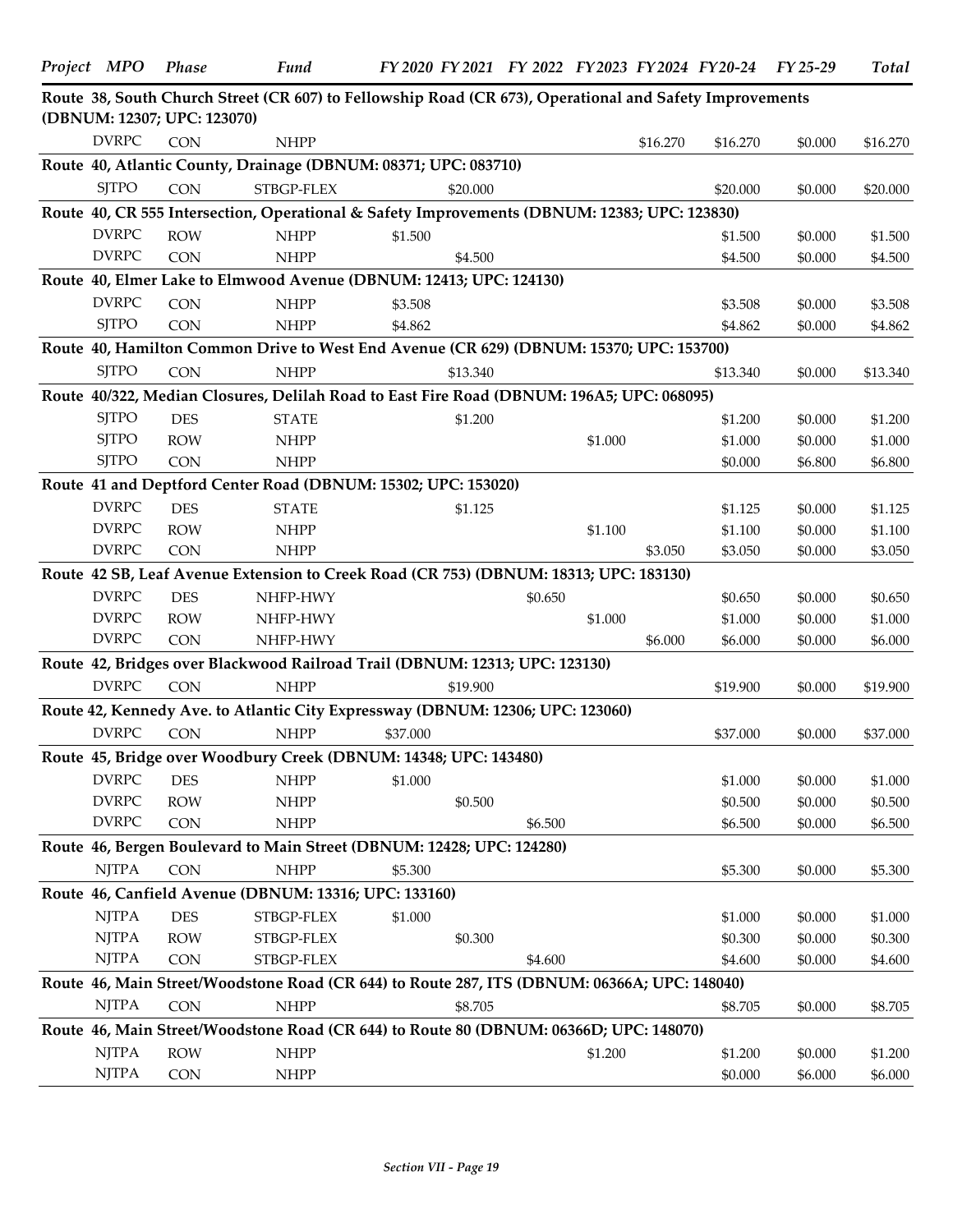| Project MPO  | <b>Phase</b> | <b>Fund</b>                                                                          | FY 2020 FY 2021 FY 2022 FY 2023 FY 2024 FY 20-24 FY 25-29 |          |          |          |          |          | <b>Total</b> |
|--------------|--------------|--------------------------------------------------------------------------------------|-----------------------------------------------------------|----------|----------|----------|----------|----------|--------------|
|              |              | Route 46, Pequannock Street to CR 513 (West Main Street) (DBNUM: 16318; UPC: 163180) |                                                           |          |          |          |          |          |              |
| <b>NJTPA</b> | <b>DES</b>   | <b>HSIP</b>                                                                          |                                                           |          | \$1.250  |          | \$1.250  | \$0.000  | \$1.250      |
| <b>NJTPA</b> | <b>ROW</b>   | <b>HSIP</b>                                                                          |                                                           |          |          | \$0.500  | \$0.500  | \$0.000  | \$0.500      |
| <b>NJTPA</b> | <b>CON</b>   | <b>HSIP</b>                                                                          |                                                           |          |          |          | \$0.000  | \$9.000  | \$9.000      |
|              |              | Route 46, Route 23 (Pompton Avenue) to Route 20, ITS (DBNUM: 06366C; UPC: 148060)    |                                                           |          |          |          |          |          |              |
| <b>NJTPA</b> | CON          | <b>NHPP</b>                                                                          |                                                           | \$6.395  |          |          | \$6.395  | \$0.000  | \$6.395      |
|              |              | Route 46, Route 287 to Route 23 (Pompton Avenue), ITS (DBNUM: 06366B; UPC: 148050)   |                                                           |          |          |          |          |          |              |
| <b>NJTPA</b> | CON          | <b>NHPP</b>                                                                          |                                                           |          |          | \$11.404 | \$11.404 | \$0.000  | \$11.404     |
|              |              | Route 46, Route 80 to Walnut Road (DBNUM: 11340A; UPC: 148100)                       |                                                           |          |          |          |          |          |              |
| <b>NJTPA</b> | <b>DES</b>   | <b>NHPP</b>                                                                          | \$1.000                                                   |          |          |          | \$1.000  | \$0.000  | \$1.000      |
| <b>NJTPA</b> | <b>ROW</b>   | <b>NHPP</b>                                                                          |                                                           | \$0.500  |          |          | \$0.500  | \$0.000  | \$0.500      |
| <b>NJTPA</b> | <b>CON</b>   | <b>NHPP</b>                                                                          |                                                           |          | \$12.450 |          | \$12.450 | \$0.000  | \$12.450     |
|              |              | Route 47, Bridge over Big Timber Creek (DBNUM: 11371; UPC: 113710)                   |                                                           |          |          |          |          |          |              |
| <b>DVRPC</b> | <b>DES</b>   | STBGP-FLEX                                                                           | \$3.000                                                   |          |          |          | \$3.000  | \$0.000  | \$3.000      |
| <b>DVRPC</b> | <b>CON</b>   | STBGP-FLEX                                                                           |                                                           |          |          | \$23.650 | \$23.650 | \$0.000  | \$23.650     |
|              |              | Route 47, Bridge over Dennis Creek (DBNUM: 17303; UPC: 173030)                       |                                                           |          |          |          |          |          |              |
| <b>SJTPO</b> | <b>ROW</b>   | <b>NHPP</b>                                                                          | \$0.300                                                   |          |          |          | \$0.300  | \$0.000  | \$0.300      |
| <b>SJTPO</b> | <b>CON</b>   | <b>NHPP</b>                                                                          |                                                           |          | \$4.350  |          | \$4.350  | \$0.000  | \$4.350      |
|              |              |                                                                                      |                                                           |          |          |          |          |          |              |
| <b>SJTPO</b> |              | Route 47, Bridge over Menantico Creek (DBNUM: 16346; UPC: 163460)                    |                                                           |          |          |          |          |          |              |
|              | <b>CON</b>   | <b>NHPP</b>                                                                          |                                                           |          |          |          | \$0.000  | \$15.850 | \$15.850     |
|              |              | Route 47, Grove St. to Route 130, Pavement (DBNUM: 12305; UPC: 123050)               |                                                           |          |          |          |          |          |              |
| <b>DVRPC</b> | CON          | STBGP-FLEX                                                                           |                                                           |          |          | \$32.300 | \$32.300 | \$0.000  | \$32.300     |
|              |              | Route 47, Henderson Avenue to High Street (DBNUM: 15340; UPC: 153400)                |                                                           |          |          |          |          |          |              |
| <b>SJTPO</b> | PE           | <b>HSIP</b>                                                                          | \$0.350                                                   |          |          |          | \$0.350  | \$0.000  | \$0.350      |
| <b>SJTPO</b> | <b>DES</b>   | <b>HSIP</b>                                                                          |                                                           |          | \$0.575  |          | \$0.575  | \$0.000  | \$0.575      |
| <b>SJTPO</b> | <b>ROW</b>   | <b>HSIP</b>                                                                          |                                                           |          |          |          | \$0.000  | \$1.500  | \$1.500      |
| <b>SJTPO</b> | CON          | <b>HSIP</b>                                                                          |                                                           |          |          |          | \$0.000  | \$5.900  | \$5.900      |
|              |              | Route 49, Bridge over Maurice River (DBNUM: 15314; UPC: 153140)                      |                                                           |          |          |          |          |          |              |
| <b>SJTPO</b> | CON          | <b>NHPP</b>                                                                          |                                                           |          | \$7.400  |          | \$7.400  | \$0.000  | \$7.400      |
|              |              | Route 50, Bridge over Cedar Swamp Creek (DBNUM: 17329; UPC: 173290)                  |                                                           |          |          |          |          |          |              |
| <b>SJTPO</b> | PE           | <b>STATE</b>                                                                         | \$1.000                                                   |          |          |          | \$1.000  | \$0.000  | \$1.000      |
| <b>SJTPO</b> | <b>DES</b>   | <b>STATE</b>                                                                         | \$2.500                                                   |          |          |          | \$2.500  | \$0.000  | \$2.500      |
| <b>SJTPO</b> | CON          | STBGP-OS-BRDG                                                                        |                                                           | \$11.500 |          |          | \$11.500 | \$0.000  | \$11.500     |
|              |              | Route 53, Pondview Road to Hall Avenue (DBNUM: 12424; UPC: 124240)                   |                                                           |          |          |          |          |          |              |
| <b>NJTPA</b> | CON          | <b>NHPP</b>                                                                          |                                                           |          | \$3.500  |          | \$3.500  | \$0.000  | \$3.500      |
|              |              | Route 57, Bridge over Branch Lopatcong Creek (DBNUM: 16345; UPC: 163450)             |                                                           |          |          |          |          |          |              |
| <b>NJTPA</b> | $PE$         | <b>NHPP</b>                                                                          | \$0.250                                                   |          |          |          | \$0.250  | \$0.000  | \$0.250      |
| <b>NJTPA</b> | <b>DES</b>   | <b>NHPP</b>                                                                          | \$0.850                                                   |          |          |          | \$0.850  | \$0.000  | \$0.850      |
| <b>NJTPA</b> | <b>ROW</b>   | <b>STATE</b>                                                                         |                                                           | \$0.250  |          |          | \$0.250  | \$0.000  | \$0.250      |
| <b>NJTPA</b> | CON          | <b>NHPP</b>                                                                          |                                                           |          | \$2.750  |          | \$2.750  | \$0.000  | \$2.750      |
|              |              | Route 57, CR 519 Intersection Improvement (DBNUM: 97062B; UPC: 028091)               |                                                           |          |          |          |          |          |              |
| <b>NJTPA</b> | <b>ROW</b>   | <b>NHPP</b>                                                                          | \$1.000                                                   |          |          |          | \$1.000  | \$0.000  | \$1.000      |
| <b>NJTPA</b> | CON          | <b>NHPP</b>                                                                          |                                                           |          | \$16.450 |          | \$16.450 | \$0.000  | \$16.450     |
|              |              | Route 66, Jumping Brook Road to Bowne Road/Wayside Road (DBNUM: 14357; UPC: 143570)  |                                                           |          |          |          |          |          |              |
| <b>NJTPA</b> | <b>ROW</b>   | <b>HSIP</b>                                                                          | \$3.800                                                   |          |          |          | \$3.800  | \$0.000  | \$3.800      |
| <b>NJTPA</b> | UTI          | <b>HSIP</b>                                                                          |                                                           |          | \$1.700  |          | \$1.700  | \$0.000  | \$1.700      |
| <b>NJTPA</b> | CON          | <b>HSIP</b>                                                                          |                                                           |          |          |          | \$0.000  | \$19.800 | \$19.800     |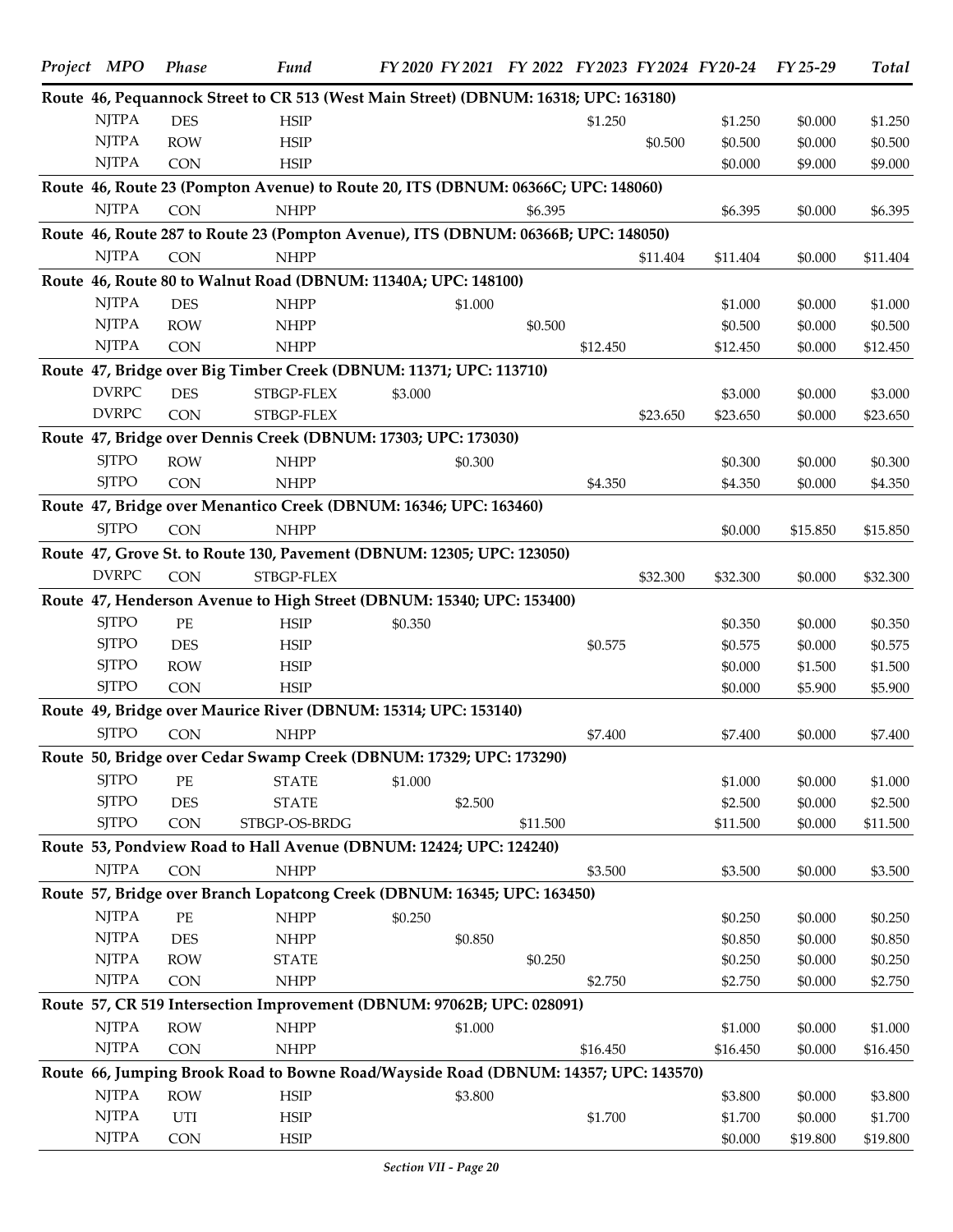|         | Project MPO  | <b>Phase</b> | Fund                                                                                                  |          |                   |          |         |                   | FY 2020 FY 2021 FY 2022 FY 2023 FY 2024 FY 20-24 FY 25-29 |           | <b>Total</b> |
|---------|--------------|--------------|-------------------------------------------------------------------------------------------------------|----------|-------------------|----------|---------|-------------------|-----------------------------------------------------------|-----------|--------------|
|         |              |              | Route 70, Bridge over Mount Misery Brook (DBNUM: 15321; UPC: 153210)                                  |          |                   |          |         |                   |                                                           |           |              |
|         | <b>DVRPC</b> | <b>DES</b>   | <b>STATE</b>                                                                                          |          | \$0.890           |          |         |                   | \$0.890                                                   | \$0.000   | \$0.890      |
|         | <b>DVRPC</b> | <b>ROW</b>   | <b>NHPP</b>                                                                                           |          |                   |          | \$0.200 |                   | \$0.200                                                   | \$0.000   | \$0.200      |
|         | <b>DVRPC</b> | <b>CON</b>   | <b>NHPP</b>                                                                                           |          |                   |          |         | \$6.700           | \$6.700                                                   | \$0.000   | \$6.700      |
|         |              |              | Route 70, Dakota Trail to Riverview Drive (CR 48) (DBNUM: 15372; UPC: 153720)                         |          |                   |          |         |                   |                                                           |           |              |
|         | <b>NJTPA</b> | <b>CON</b>   | <b>NHPP</b>                                                                                           |          | \$33.700          |          |         |                   | \$33.700                                                  | \$0.000   | \$33.700     |
|         |              |              | Route 70, Route 38 to Cooper Avenue (DBNUM: 11338; UPC: 113380)                                       |          |                   |          |         |                   |                                                           |           |              |
|         | <b>DVRPC</b> | <b>CON</b>   | <b>NHPP</b>                                                                                           |          |                   |          |         |                   | \$0.000                                                   | \$146.000 | \$146.000    |
|         |              |              | Route 70 Gateway/Airport Circle (DBNUM: D1715; UPC: 174040)                                           |          |                   |          |         |                   |                                                           |           |              |
|         | <b>DVRPC</b> | EC           | <b>STATE</b>                                                                                          |          | \$10.000          |          |         |                   | \$10.000                                                  | \$0.000   | \$10.000     |
|         |              |              | Route 71, Bridge over NJ Transit (NJCL) (DBNUM: 15449; UPC: 154490)                                   |          |                   |          |         |                   |                                                           |           |              |
|         | <b>NJTPA</b> | $PE$         | STBGP-OS-BRDG                                                                                         | \$1.000  |                   |          |         |                   | \$1.000                                                   | \$0.000   | \$1.000      |
|         | <b>NJTPA</b> | <b>DES</b>   | STBGP-OS-BRDG                                                                                         |          |                   | \$2.000  |         |                   | \$2.000                                                   | \$0.000   | \$2.000      |
|         | <b>NJTPA</b> | <b>ROW</b>   | STBGP-OS-BRDG                                                                                         |          |                   |          | \$1.000 |                   | \$1.000                                                   | \$0.000   | \$1.000      |
|         | <b>NJTPA</b> | CON          | STBGP-OS-BRDG                                                                                         |          |                   |          |         |                   | \$0.000                                                   | \$36.000  | \$36.000     |
|         |              |              | Route 71, Bridge over Shark River (DBNUM: 16316; UPC: 163160)                                         |          |                   |          |         |                   |                                                           |           |              |
|         | <b>NJTPA</b> | $PE$         | STBGP-OS-BRDG                                                                                         | \$4.500  |                   |          |         |                   | \$4.500                                                   | \$0.000   | \$4.500      |
|         | <b>NJTPA</b> | DES          | STBGP-OS-BRDG                                                                                         |          |                   |          | \$5.000 |                   | \$5.000                                                   | \$0.000   | \$5.000      |
|         | <b>NJTPA</b> | <b>ROW</b>   | STBGP-OS-BRDG                                                                                         |          |                   |          |         |                   | \$0.000                                                   | \$2.000   | \$2.000      |
|         | <b>NJTPA</b> | CON          | STBGP-OS-BRDG                                                                                         |          |                   |          |         |                   | \$0.000                                                   | \$66.000  | \$66.000     |
|         |              |              | Route 72, Manahawkin Bay Bridges, Contract 5A - Environmental Mitigation (DBNUM: 00357D1; UPC:        |          |                   |          |         |                   |                                                           |           |              |
| 158000) |              |              |                                                                                                       |          |                   |          |         |                   |                                                           |           |              |
|         | <b>NJTPA</b> | <b>DES</b>   | <b>STATE</b>                                                                                          | \$0.850  | \$0.850           | \$0.290  | \$0.220 | \$0.050           | \$2.260                                                   | \$0.000   | \$2.260      |
|         |              |              | Route 72, Manahawkin Bay Bridges, Contract 1A & 1B (DBNUM: 11385; UPC: 113850)                        |          |                   |          |         |                   |                                                           |           |              |
|         | <b>NJTPA</b> | <b>CON</b>   | <b>NHPP</b>                                                                                           | \$30.710 |                   |          |         |                   | \$30.710                                                  | \$0.000   | \$30.710     |
|         |              |              | Route 73 and Ramp G, Bridge over Route 130 (DBNUM: 16342; UPC: 163420)                                |          |                   |          |         |                   |                                                           |           |              |
|         | <b>DVRPC</b> | PE           | <b>NHPP</b>                                                                                           | \$2.500  |                   |          |         |                   | \$2.500                                                   | \$0.000   | \$2.500      |
|         | <b>DVRPC</b> | <b>DES</b>   | <b>NHPP</b>                                                                                           |          |                   | \$3.000  |         |                   | \$3.000                                                   | \$0.000   | \$3.000      |
|         | <b>DVRPC</b> | <b>ROW</b>   | <b>NHPP</b>                                                                                           |          |                   |          | \$1.000 |                   | \$1.000                                                   | \$0.000   | \$1.000      |
|         | <b>DVRPC</b> | <b>CON</b>   | <b>NHPP</b>                                                                                           |          |                   |          |         | \$10.000          | \$10.000                                                  | \$20.000  | \$30.000     |
|         |              |              | Route 73, Church Road (CR 616) and Fellowship Road (CR 673) Intersections (DBNUM: 12380; UPC: 123800) |          |                   |          |         |                   |                                                           |           |              |
|         | <b>DVRPC</b> | <b>ROW</b>   | <b>NHPP</b>                                                                                           |          |                   |          |         | \$17.800          | \$17.800                                                  | \$0.000   | \$17.800     |
|         | <b>DVRPC</b> | <b>CON</b>   | <b>NHPP</b>                                                                                           |          |                   |          |         |                   | \$0.000                                                   | \$66.200  | \$66.200     |
|         |              |              | Route 73, CR 544 (Evesham Rd/Marlton Parkway) (DBNUM: 13319; UPC: 133190)                             |          |                   |          |         |                   |                                                           |           |              |
|         | <b>DVRPC</b> | <b>DES</b>   | <b>STATE</b>                                                                                          |          |                   | \$2.500  |         |                   | \$2.500                                                   | \$0.000   | \$2.500      |
|         | <b>DVRPC</b> | <b>ROW</b>   | <b>NHPP</b>                                                                                           |          |                   |          |         |                   | \$0.000                                                   | \$3.530   | \$3.530      |
|         | <b>DVRPC</b> | <b>CON</b>   | <b>NHPP</b>                                                                                           |          |                   |          |         |                   | \$0.000                                                   | \$14.288  | \$14.288     |
|         |              |              | Route 76, Bridges over Route 130 (DBNUM: 11326A; UPC: 148090)                                         |          |                   |          |         |                   |                                                           |           |              |
|         | <b>DVRPC</b> | CON          | STBGP-OS-BRDG                                                                                         |          | \$19.147 \$23.929 | \$9.706  |         |                   | \$52.782                                                  | \$0.000   | \$52.782     |
|         |              |              | Route 76/676 Bridges and Pavement (DBNUM: 11326; UPC: 113260)                                         |          |                   |          |         |                   |                                                           |           |              |
|         | <b>DVRPC</b> | <b>CON</b>   | <b>NHPP</b>                                                                                           |          |                   |          |         | \$30.000 \$57.000 | \$87.000                                                  | \$30.000  | \$117.000    |
|         |              |              | Route 78 Rockfall Mitigation, Bethlehem Township (DBNUM: 15338; UPC: 153380)                          |          |                   |          |         |                   |                                                           |           |              |
|         | <b>NJTPA</b> | <b>CON</b>   | <b>NHPP</b>                                                                                           | \$9.000  | \$11.000          | \$11.000 |         |                   | \$31.000                                                  | \$0.000   | \$31.000     |
|         |              |              | Route 78, Route 22 to Drift Road/Dale Road (DBNUM: 18601; UPC: 186010)                                |          |                   |          |         |                   |                                                           |           |              |
|         | <b>NJTPA</b> | <b>DES</b>   | <b>STATE</b>                                                                                          | \$2.100  |                   |          |         |                   | \$2.100                                                   | \$0.000   | \$2.100      |
|         | <b>NJTPA</b> | <b>CON</b>   | <b>NHPP</b>                                                                                           |          |                   |          |         |                   | \$0.000                                                   | \$16.475  | \$16.475     |
|         |              |              |                                                                                                       |          |                   |          |         |                   |                                                           |           |              |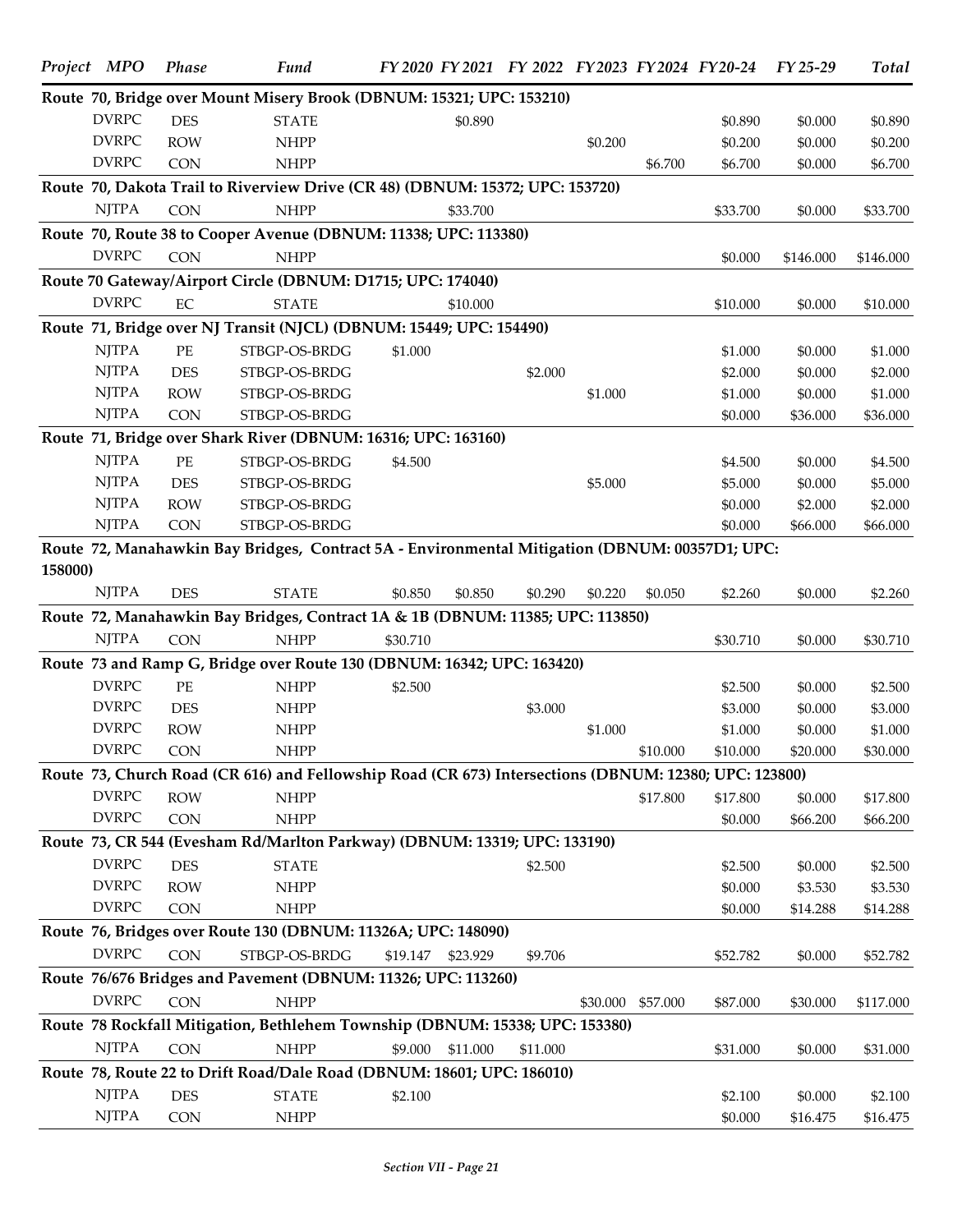| Project MPO                  | <b>Phase</b> | <b>Fund</b>                                                                           |          |         |          |                   |                   | FY 2020 FY 2021 FY 2022 FY 2023 FY 2024 FY 20-24 | FY 25-29  | <b>Total</b> |
|------------------------------|--------------|---------------------------------------------------------------------------------------|----------|---------|----------|-------------------|-------------------|--------------------------------------------------|-----------|--------------|
|                              |              | Route 80, Bridges over Howard Boulevard (CR 615) (DBNUM: 15351; UPC: 153510)          |          |         |          |                   |                   |                                                  |           |              |
| <b>NJTPA</b>                 | <b>DES</b>   | <b>STATE</b>                                                                          |          | \$3.400 |          |                   |                   | \$3.400                                          | \$0.000   | \$3.400      |
| <b>NJTPA</b>                 | <b>ROW</b>   | <b>STATE</b>                                                                          |          |         | \$0.250  |                   |                   | \$0.250                                          | \$0.000   | \$0.250      |
| <b>NJTPA</b>                 | <b>CON</b>   | <b>NHPP</b>                                                                           |          |         |          |                   | \$14.300 \$14.300 | \$28.600                                         | \$0.000   | \$28.600     |
|                              |              | Route 80, Riverview Drive (CR 640) to Polify Road (CR 55) (DBNUM: 11415; UPC: 114150) |          |         |          |                   |                   |                                                  |           |              |
| <b>NJTPA</b>                 | <b>DES</b>   | <b>NHPP</b>                                                                           |          |         |          | \$10.000 \$18.241 |                   | \$28.241                                         | \$0.000   | \$28.241     |
| <b>NJTPA</b>                 | <b>ROW</b>   | NHFP-HWY                                                                              |          |         |          |                   | \$3.160           | \$3.160                                          | \$0.000   | \$3.160      |
| <b>NJTPA</b>                 | CON          | NHFP-HWY                                                                              |          |         |          |                   |                   | \$0.000                                          | \$241.563 | \$241.563    |
| <b>NJTPA</b>                 | CON          | <b>NHPP</b>                                                                           |          |         |          |                   |                   | \$0.000                                          | \$156.034 | \$156.034    |
|                              |              | Route 80, Route 15 Interchange (DBNUM: 93139; UPC: 950442)                            |          |         |          |                   |                   |                                                  |           |              |
| <b>NJTPA</b>                 | <b>DES</b>   | <b>NHPP</b>                                                                           | \$6.500  |         |          |                   |                   | \$6.500                                          | \$0.000   | \$6.500      |
| <b>NJTPA</b>                 | <b>ROW</b>   | <b>NHPP</b>                                                                           |          |         | \$1.200  |                   |                   | \$1.200                                          | \$0.000   | \$1.200      |
| <b>NJTPA</b>                 | CON          | <b>NHPP</b>                                                                           |          |         |          |                   | \$25.000          | \$25.000                                         | \$44.500  | \$69.500     |
|                              |              | Route 80, WB Rockfall Mitigation, Hardwick Township (DBNUM: 09545; UPC: 095450)       |          |         |          |                   |                   |                                                  |           |              |
| <b>NJTPA</b>                 | <b>CON</b>   | <b>NHPP</b>                                                                           |          |         |          |                   | \$8.000 \$10.000  | \$18.000                                         | \$40.000  | \$58.000     |
|                              |              | Route 82, Caldwell Avenue to Lehigh Avenue (DBNUM: 11404; UPC: 114040)                |          |         |          |                   |                   |                                                  |           |              |
| <b>NJTPA</b>                 | <b>CON</b>   | $\operatorname{HSIP}$                                                                 | \$10.207 |         |          |                   |                   | \$10.207                                         | \$0.000   | \$10.207     |
|                              |              | Route 82, Rahway River Bridge (DBNUM: 94019; UPC: 950452)                             |          |         |          |                   |                   |                                                  |           |              |
| <b>NJTPA</b>                 | <b>DES</b>   | <b>NHPP</b>                                                                           | \$1.800  |         |          |                   |                   | \$1.800                                          | \$0.000   | \$1.800      |
| <b>NJTPA</b>                 | <b>ROW</b>   | <b>STATE</b>                                                                          |          | \$0.250 |          |                   |                   | \$0.250                                          | \$0.000   | \$0.250      |
| <b>NJTPA</b>                 | <b>CON</b>   | <b>NHPP</b>                                                                           |          |         |          | \$7.300           |                   | \$7.300                                          | \$0.000   | \$7.300      |
|                              |              | Route 88, Bridge over Beaver Dam Creek (DBNUM: 09322; UPC: 093220)                    |          |         |          |                   |                   |                                                  |           |              |
| <b>NJTPA</b>                 |              |                                                                                       |          |         |          |                   |                   |                                                  |           |              |
|                              | <b>ROW</b>   | <b>NHPP</b>                                                                           |          | \$1.000 |          |                   |                   | \$1.000                                          | \$0.000   | \$1.000      |
| <b>NJTPA</b><br><b>NJTPA</b> | UTI          | <b>NHPP</b>                                                                           |          |         | \$2.640  |                   |                   | \$2.640                                          | \$0.000   | \$2.640      |
|                              | <b>CON</b>   | <b>NHPP</b>                                                                           |          |         |          | \$3.600           |                   | \$3.600                                          | \$0.000   | \$3.600      |
|                              |              | Route 94, Bridge over Jacksonburg Creek (DBNUM: 11322; UPC: 113220)                   |          |         |          |                   |                   |                                                  |           |              |
| <b>NJTPA</b>                 | <b>ROW</b>   | <b>STATE</b>                                                                          |          | \$1.000 |          |                   |                   | \$1.000                                          | \$0.000   | \$1.000      |
| <b>NJTPA</b>                 | CON          | STBGP-OS-BRDG                                                                         |          |         |          | \$6.100           |                   | \$6.100                                          | \$0.000   | \$6.100      |
|                              |              | Route 94, Pleasant Valley Drive to Maple Grange Road (DBNUM: 15391; UPC: 153910)      |          |         |          |                   |                   |                                                  |           |              |
| <b>NJTPA</b>                 | CON          | STBGP-FLEX                                                                            |          |         | \$11.000 |                   |                   | \$11.000                                         | \$0.000   | \$11.000     |
|                              |              | Route 130, Bridge over Big Timber Creek (DBNUM: 14426; UPC: 144260)                   |          |         |          |                   |                   |                                                  |           |              |
| <b>DVRPC</b>                 | <b>ROW</b>   | <b>NHPP</b>                                                                           | \$3.600  |         |          |                   |                   | \$3.600                                          | \$0.000   | \$3.600      |
| <b>DVRPC</b>                 | CON          | <b>NHPP</b>                                                                           |          |         |          |                   | \$19.086          | \$19.086                                         | \$19.100  | \$38.186     |
|                              |              | Route 130, Bridge over Main Branch of Newton Creek (DBNUM: 16340; UPC: 163400)        |          |         |          |                   |                   |                                                  |           |              |
| <b>DVRPC</b>                 | <b>DES</b>   | <b>STATE</b>                                                                          |          | \$3.860 |          |                   |                   | \$3.860                                          | \$0.000   | \$3.860      |
| <b>DVRPC</b>                 | <b>ROW</b>   | <b>STATE</b>                                                                          |          |         | \$0.310  |                   |                   | \$0.310                                          | \$0.000   | \$0.310      |
| <b>DVRPC</b>                 | <b>CON</b>   | <b>NHPP</b>                                                                           |          |         |          |                   | \$19.200          | \$19.200                                         | \$0.000   | \$19.200     |
|                              |              | Route 130, Bridge over Millstone River (DBNUM: 16339; UPC: 163390)                    |          |         |          |                   |                   |                                                  |           |              |
| <b>NJTPA</b>                 | <b>DES</b>   | <b>STATE</b>                                                                          |          | \$0.900 |          |                   |                   | \$0.900                                          | \$0.000   | \$0.900      |
| <b>NJTPA</b>                 | <b>ROW</b>   | <b>STATE</b>                                                                          |          |         |          | \$0.100           |                   | \$0.100                                          | \$0.000   | \$0.100      |
| <b>NJTPA</b>                 | CON          | <b>NHPP</b>                                                                           |          |         |          |                   |                   | \$0.000                                          | \$4.100   | \$4.100      |
|                              |              | Route 130, CR 545 (Farnsworth Avenue) (DBNUM: 12346A; UPC: 148030)                    |          |         |          |                   |                   |                                                  |           |              |
| <b>DVRPC</b>                 | CON          | <b>NHPP</b>                                                                           |          |         | \$3.000  |                   |                   | \$3.000                                          | \$0.000   | \$3.000      |
|                              |              | Route 130, Plant Street to High Hill Road (CR 662) (DBNUM: 11414; UPC: 114140)        |          |         |          |                   |                   |                                                  |           |              |
| <b>DVRPC</b>                 | CON          | <b>NHPP</b>                                                                           | \$3.115  |         |          |                   |                   | \$3.115                                          | \$0.000   | \$3.115      |
| <b>SJTPO</b>                 | CON          | <b>NHPP</b>                                                                           | \$10.000 |         |          |                   |                   | \$10.000                                         | \$0.000   | \$10.000     |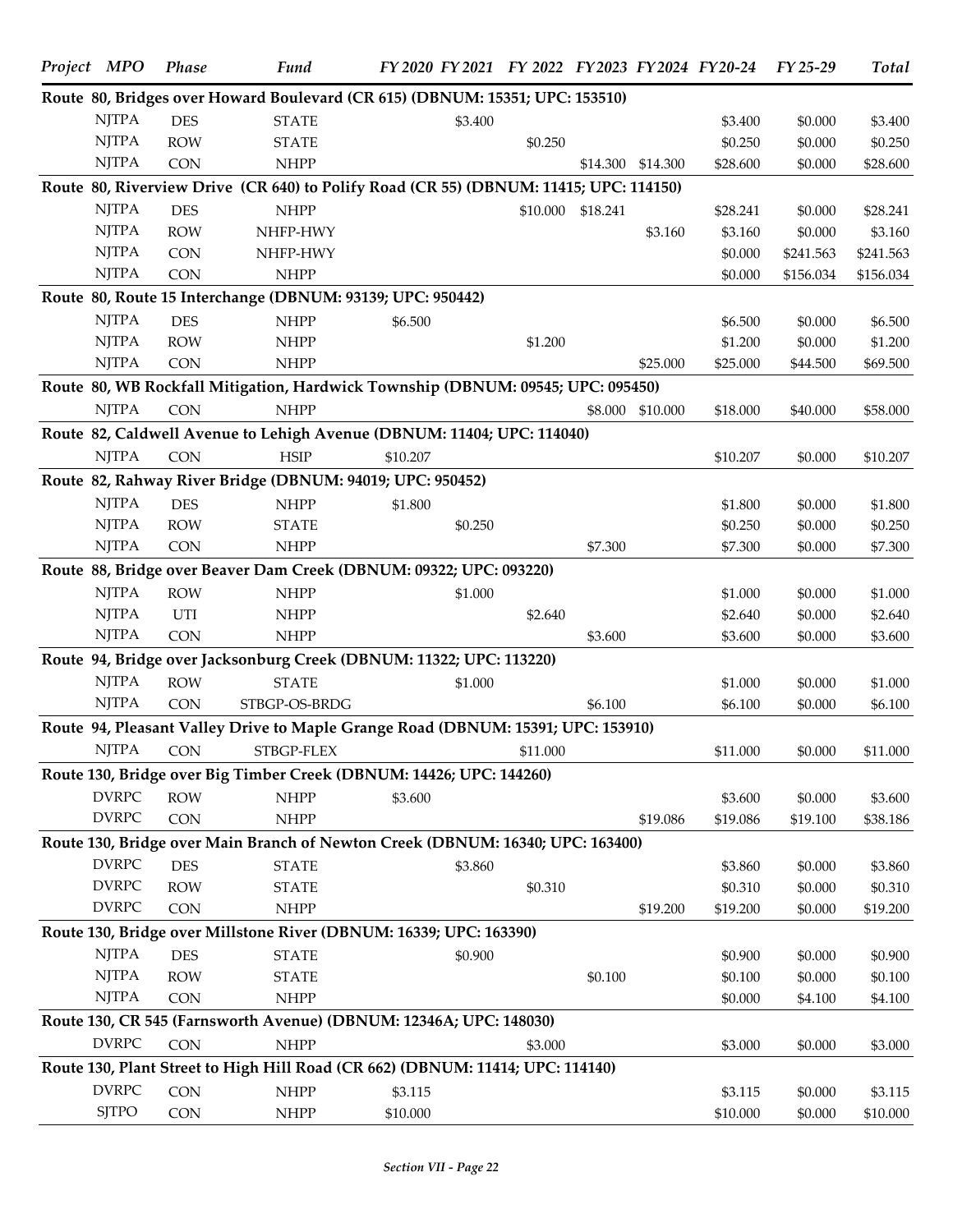|         | Project MPO  | <b>Phase</b> | Fund                                                                                                     |          |          |          |                   |          | FY 2020 FY 2021 FY 2022 FY 2023 FY 2024 FY 20-24 FY 25-29 |         | <b>Total</b> |
|---------|--------------|--------------|----------------------------------------------------------------------------------------------------------|----------|----------|----------|-------------------|----------|-----------------------------------------------------------|---------|--------------|
|         |              |              | Route 130, Westfield Ave. to Main Street (DBNUM: 11309; UPC: 113090)                                     |          |          |          |                   |          |                                                           |         |              |
|         | <b>DVRPC</b> | <b>CON</b>   | <b>NHPP</b>                                                                                              |          | \$4.520  |          |                   |          | \$4.520                                                   | \$0.000 | \$4.520      |
|         | <b>NJTPA</b> | <b>CON</b>   | <b>NHPP</b>                                                                                              |          | \$4.180  |          |                   |          | \$4.180                                                   | \$0.000 | \$4.180      |
|         |              |              | Route 130/206, CR 528 (Crosswicks Rd) to Rt 206 at Amboy Rd (DBNUM: 12346; UPC: 123460)                  |          |          |          |                   |          |                                                           |         |              |
|         | <b>DVRPC</b> | <b>DES</b>   | <b>NHPP</b>                                                                                              | \$1.000  |          |          |                   |          | \$1.000                                                   | \$0.000 | \$1.000      |
|         | <b>DVRPC</b> | <b>ROW</b>   | <b>STATE</b>                                                                                             |          |          | \$0.350  |                   |          | \$0.350                                                   | \$0.000 | \$0.350      |
|         | <b>DVRPC</b> | <b>CON</b>   | <b>NHPP</b>                                                                                              |          |          |          | \$2.200           |          | \$2.200                                                   | \$0.000 | \$2.200      |
|         |              |              | Route 166, Bridges over Branch of Toms River (DBNUM: 14324; UPC: 143240)                                 |          |          |          |                   |          |                                                           |         |              |
|         | <b>NJTPA</b> | <b>DES</b>   | STBGP-OS-BRDG                                                                                            | \$1.500  |          |          |                   |          | \$1.500                                                   | \$0.000 | \$1.500      |
|         | <b>NJTPA</b> | <b>ROW</b>   | STBGP-OS-BRDG                                                                                            |          | \$0.250  |          |                   |          | \$0.250                                                   | \$0.000 | \$0.250      |
|         | <b>NJTPA</b> | <b>CON</b>   | STBGP-OS-BRDG                                                                                            |          |          | \$8.350  |                   |          | \$8.350                                                   | \$0.000 | \$8.350      |
|         |              |              | Route 168, Merchant Street to Ferry Avenue, Pavement (DBNUM: 10341; UPC: 103410)                         |          |          |          |                   |          |                                                           |         |              |
|         | <b>DVRPC</b> | <b>CON</b>   | <b>NHPP</b>                                                                                              |          |          |          |                   | \$13.150 | \$13.150                                                  | \$0.000 | \$13.150     |
|         |              |              | Route 168, Route 42 to CR 544 (Evesham Road) (DBNUM: 15396; UPC: 153960)                                 |          |          |          |                   |          |                                                           |         |              |
|         | <b>DVRPC</b> | <b>CON</b>   | <b>NHPP</b>                                                                                              |          |          | \$3.620  |                   |          | \$3.620                                                   | \$0.000 | \$3.620      |
|         |              |              | Route 171, Route 130 to Lincoln Avenue (DBNUM: 15363; UPC: 153630)                                       |          |          |          |                   |          |                                                           |         |              |
|         | <b>NJTPA</b> | <b>CON</b>   | <b>NHPP</b>                                                                                              |          | \$3.140  |          |                   |          | \$3.140                                                   | \$0.000 | \$3.140      |
|         |              |              | Route 202, Bridge over North Branch of Raritan River (DBNUM: 14415; UPC: 144150)                         |          |          |          |                   |          |                                                           |         |              |
|         | <b>NJTPA</b> | <b>DES</b>   | STBGP-OS-BRDG                                                                                            | \$0.600  |          |          |                   |          | \$0.600                                                   | \$0.000 | \$0.600      |
|         | <b>NJTPA</b> | <b>ROW</b>   | STBGP-OS-BRDG                                                                                            |          |          |          | \$0.500           |          | \$0.500                                                   | \$0.000 | \$0.500      |
|         | <b>NJTPA</b> | <b>CON</b>   | STBGP-OS-BRDG                                                                                            |          |          |          |                   |          | \$0.000                                                   | \$7.000 | \$7.000      |
|         |              |              | Route 202, Childs Rd/N Maple Ave (CR 613) to Academy Road (DBNUM: 15381; UPC: 153810)                    |          |          |          |                   |          |                                                           |         |              |
|         | <b>NJTPA</b> | <b>CON</b>   | <b>NHPP</b>                                                                                              | \$10.400 |          |          |                   |          | \$10.400                                                  | \$0.000 | \$10.400     |
|         |              |              | Route 202, First Avenue Intersection Improvements (DBNUM: 02372B; UPC: 023722)                           |          |          |          |                   |          |                                                           |         |              |
|         | <b>NJTPA</b> | <b>CON</b>   | <b>CMAO</b>                                                                                              |          |          | \$6.014  |                   |          | \$6.014                                                   | \$0.000 | \$6.014      |
|         |              |              | Route 202/206, over Branch of Peter's Brook, Culvert Replacement at MP 27.96 (DBNUM: 11363; UPC: 113630) |          |          |          |                   |          |                                                           |         |              |
|         | <b>NJTPA</b> | <b>ROW</b>   | <b>STATE</b>                                                                                             |          |          | \$0.500  |                   |          | \$0.500                                                   | \$0.000 | \$0.500      |
|         | <b>NJTPA</b> | <b>CON</b>   | <b>NHPP</b>                                                                                              |          |          |          | \$4.000           |          | \$4.000                                                   | \$0.000 | \$4.000      |
|         |              |              | Route 206, Doctors Way to Valley Road (DBNUM: 780B; UPC: 108022)                                         |          |          |          |                   |          |                                                           |         |              |
|         | <b>NJTPA</b> | <b>CON</b>   | <b>NHPP</b>                                                                                              | \$32.000 |          |          |                   |          | \$32.000                                                  | \$0.000 | \$32.000     |
|         |              |              | Route 206, Monmouth Road/Juliustown Road Intersection Improvements (CR 537) (DBNUM: 9212C; UPC:          |          |          |          |                   |          |                                                           |         |              |
| 028112) |              |              |                                                                                                          |          |          |          |                   |          |                                                           |         |              |
|         | <b>DVRPC</b> | <b>ROW</b>   | <b>NHPP</b>                                                                                              | \$2.500  |          |          |                   |          | \$2.500                                                   | \$0.000 | \$2.500      |
|         | <b>DVRPC</b> | <b>CON</b>   | <b>NHPP</b>                                                                                              |          |          | \$4.200  |                   |          | \$4.200                                                   | \$0.000 | \$4.200      |
|         |              |              | Route 206, South Broad Street Bridge over Assunpink Creek (DBNUM: L064; UPC: 950151)                     |          |          |          |                   |          |                                                           |         |              |
|         | <b>DVRPC</b> | <b>CON</b>   | STBGP-TRENTON                                                                                            | \$3.000  | \$3.000  | \$3.500  |                   |          | \$9.500                                                   | \$0.000 | \$9.500      |
|         |              |              | Route 206, Valley Road to Brown Avenue (DBNUM: 780A; UPC: 108021)                                        |          |          |          |                   |          |                                                           |         |              |
|         | <b>NJTPA</b> | <b>CON</b>   | <b>NHPP</b>                                                                                              |          | \$15.000 | \$15.000 | \$16.000          |          | \$46.000                                                  | \$0.000 | \$46.000     |
|         |              |              | Route 280, WB Ramp over 1st & Orange Streets, Newark Subway & NJ Transit (DBNUM: 12318; UPC: 123180)     |          |          |          |                   |          |                                                           |         |              |
|         | <b>NJTPA</b> | <b>CON</b>   | <b>NHPP</b>                                                                                              |          | \$20.330 | \$4.920  |                   |          | \$25.250                                                  | \$0.000 | \$25.250     |
|         |              |              | Route 295/42, Missing Moves, Bellmawr (DBNUM: 355A; UPC: 950541)                                         |          |          |          |                   |          |                                                           |         |              |
|         | <b>DVRPC</b> | <b>CON</b>   | NHFP-HWY                                                                                                 | \$31.387 |          |          |                   |          | \$31.387                                                  | \$0.000 | \$31.387     |
|         | <b>DVRPC</b> | CON          | <b>NHPP</b>                                                                                              |          | \$53.613 | \$60.000 |                   |          | \$113.613                                                 | \$0.000 | \$113.613    |
|         |              |              | Route 295/42/I-76, Direct Connection, Contract 4 (DBNUM: 355E; UPC: 113030)                              |          |          |          |                   |          |                                                           |         |              |
|         | <b>DVRPC</b> | <b>CON</b>   | NHFP-HWY                                                                                                 |          | \$32.749 | \$34.528 | \$31.780          | \$37.000 | \$136.057                                                 | \$0.000 | \$136.057    |
|         | <b>DVRPC</b> | CON          | <b>NHPP</b>                                                                                              |          | \$12.821 |          | \$15.472 \$43.220 | \$13.000 | \$84.513                                                  | \$0.000 | \$84.513     |